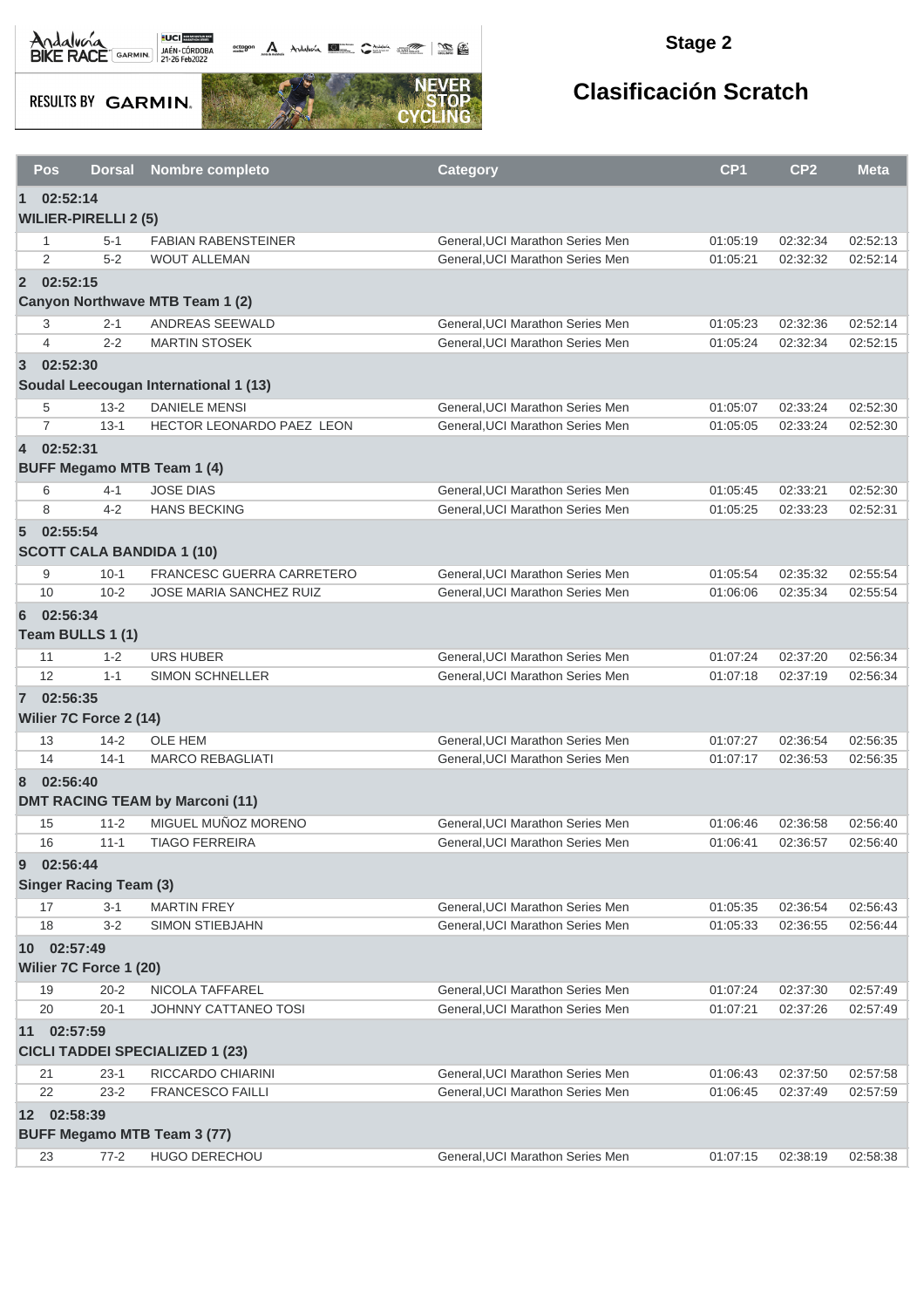Andalvona MEDICIE

octogon A Andalunia **1977** Catalog 2008 - 2008

#### **Stage 2**

**RESULTS BY GARMIN.** 



|                  | Pos          | Dorsal                         | Nombre completo                            | <b>Category</b>                                                      | CP <sub>1</sub>      | CP <sub>2</sub>      | <b>Meta</b>          |
|------------------|--------------|--------------------------------|--------------------------------------------|----------------------------------------------------------------------|----------------------|----------------------|----------------------|
|                  | 24           | $77-1$                         | <b>GUILLEM CASSU CANTIN</b>                | General, UCI Marathon Series Men                                     | 01:07:16             | 02:38:19             | 02:58:39             |
|                  | 13 02:59:08  |                                |                                            |                                                                      |                      |                      |                      |
|                  |              |                                | <b>BUFF Megamo MTB Team 2 (78)</b>         |                                                                      |                      |                      |                      |
|                  | 25           | $78-2$                         | ENRIQUE MORCILLO VERGARA                   | General, UCI Marathon Series Men                                     | 01:07:46             | 02:39:21             | 02:59:08             |
|                  | 26           | $78-1$                         | PEETER PRUUS                               | General, UCI Marathon Series Men                                     | 01:07:47             | 02:39:24             | 02:59:08             |
| 14               | 02:59:09     |                                |                                            |                                                                      |                      |                      |                      |
|                  |              |                                | <b>FRABEL Urban Tri Sport (12)</b>         |                                                                      |                      |                      |                      |
|                  | 28           | $12 - 1$                       | PIERRE BILLAUD                             | General, UCI Marathon Series Men                                     | 01:08:01             | 02:39:08             | 02:59:09             |
|                  | 29           | $12 - 2$                       | <b>SEBASTIEN CARABIN</b>                   | General, UCI Marathon Series Men                                     | 01:08:09             | 02:39:09             | 02:59:09             |
| 15 <sup>15</sup> | 02:59:09     |                                |                                            |                                                                      |                      |                      |                      |
|                  |              | <b>CANNONDALE TB (17)</b>      |                                            |                                                                      |                      |                      |                      |
|                  | 27           | $17 - 1$                       | PABLO GUERRERO BONILLA                     | General, UCI Marathon Series Men                                     | 01:07:57             | 02:39:22             | 02:59:09             |
|                  | 30           | $17 - 2$                       | <b>FRAN HERRERO CASAS</b>                  | General, UCI Marathon Series Men                                     | 01:08:03             | 02:39:20             | 02:59:09             |
| 16               | 03:00:29     |                                |                                            |                                                                      |                      |                      |                      |
|                  |              | <b>Pure Encapsulations (9)</b> |                                            |                                                                      |                      |                      |                      |
|                  | 31           | $9 - 1$                        | <b>MANUEL PLIEM</b>                        | General, UCI Marathon Series Men                                     | 01:08:02             | 02:40:14             | 03:00:28             |
|                  | 32           | $9 - 2$                        | <b>FRANS CLAES</b>                         | General, UCI Marathon Series Men                                     | 01:08:16             | 02:40:11             | 03:00:29             |
|                  | 17 03:01:12  |                                |                                            |                                                                      |                      |                      |                      |
|                  |              |                                | Soudal Leecougan International 2 (24)      |                                                                      |                      |                      |                      |
|                  | 33           | $24 - 2$                       | <b>ALEKSEI MEDVEDEV</b>                    | General, UCI Marathon Series Men                                     | 01:06:43             | 02:40:35             | 03:01:12             |
|                  | 34           | $24 - 1$                       | <b>TONY LONGO</b>                          | General, UCI Marathon Series Men                                     | 01:06:07             | 02:40:33             | 03:01:12             |
| 18               | 03:04:42     |                                |                                            |                                                                      |                      |                      |                      |
|                  |              | VAS - Cycling Friendly (37)    |                                            |                                                                      |                      |                      |                      |
|                  | 35           | $37 - 2$                       | <b>JESUS DEL NERO MONTES</b>               | General, UCI Marathon Series Men                                     | 01:09:53             | 02:43:28             | 03:04:40             |
|                  | 37           | $37-1$                         | RAUL BERMUDEZ ARJONA                       | General, UCI Marathon Series Men                                     | 01:09:55             | 02:43:28             | 03:04:42             |
| 19               | 03:04:42     |                                |                                            |                                                                      |                      |                      |                      |
|                  |              |                                | Kaninabikes Andujar/sporting pursuits (49) |                                                                      |                      |                      |                      |
|                  | 36           | $49 - 2$                       | RAUL CASTRILLO SERRANO                     | General, UCI Marathon Series Men                                     | 01:09:48             | 02:43:31             | 03:04:41             |
|                  | 38           | $49-1$                         | <b>MARIO VILCHES SORIA</b>                 | General, UCI Marathon Series Men                                     | 01:09:51             | 02:43:39             | 03:04:42             |
| <b>20</b>        | 03:05:01     |                                |                                            |                                                                      |                      |                      |                      |
|                  |              |                                | <b>CICLI TADDEI SPECIALIZED 2 (50)</b>     |                                                                      |                      |                      |                      |
|                  | 39           | $50 - 2$                       | <b>VINCENZO SAITTA</b>                     | General, UCI Marathon Series Men                                     | 01:07:42             | 02:43:30             | 03:05:00             |
|                  | 40           | 50-1                           | FRANCESCO CASAGRANDE                       | General, UCI Marathon Series Men                                     | 01:07:29             | 02:43:32             | 03:05:01             |
| 21               | 03:05:03     |                                |                                            |                                                                      |                      |                      |                      |
|                  |              |                                | <b>DMT RACING TEAM by Marconi 2 (19)</b>   |                                                                      |                      |                      |                      |
|                  | 41           | $19-1$                         | ANDREAS MILTIADIS                          | General, UCI Marathon Series Men                                     | 01:08:22             | 02:44:39             | 03:05:03             |
|                  | 42           | $19 - 2$                       | <b>FILIPE FRANCISCO</b>                    | General, UCI Marathon Series Men                                     | 01:09:17             | 02:44:41             | 03:05:03             |
|                  | 22 03:06:40  |                                |                                            |                                                                      |                      |                      |                      |
|                  |              |                                | <b>SOUDAL LEECOUGAN TEAM (30)</b>          |                                                                      |                      |                      |                      |
|                  | 43<br>44     | $30 - 2$<br>$30 - 1$           | MASSIMO ROSA<br>STEFANO VALDRIGHI          | General, UCI Marathon Series Men<br>General, UCI Marathon Series Men | 01:09:31<br>01:09:32 | 02:45:45<br>02:45:39 | 03:06:40<br>03:06:40 |
|                  |              |                                |                                            |                                                                      |                      |                      |                      |
| <b>23</b>        | 03:07:15     |                                | STOP&GO Marderabwehr MTB Team (21)         |                                                                      |                      |                      |                      |
|                  |              |                                |                                            |                                                                      |                      |                      |                      |
|                  | 45<br>46     | $21 - 2$<br>$21 - 1$           | <b>VINZENT DORN</b><br>NIKLAS SELL         | General, UCI Marathon Series Men<br>General, UCI Marathon Series Men | 01:08:58<br>01:08:55 | 02:47:01<br>02:47:00 | 03:07:13<br>03:07:15 |
|                  | 24 03:07:16  |                                |                                            |                                                                      |                      |                      |                      |
|                  | 41 TEAM (34) |                                |                                            |                                                                      |                      |                      |                      |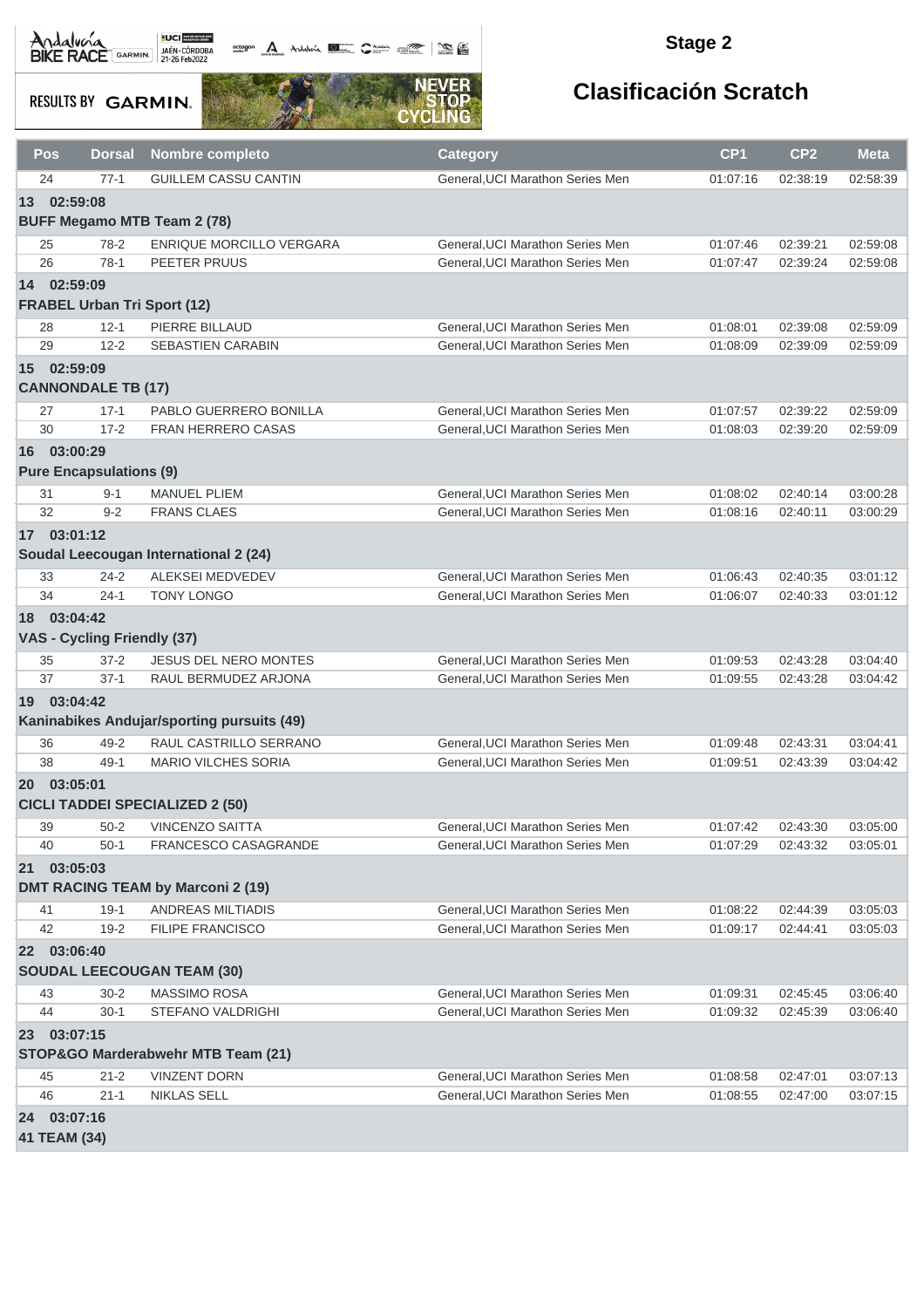**octogon A** Andalwin **ELLER** CANNAIS TO BE

#### **Stage 2**

**RESULTS BY GARMIN.** 



| Pos                            | <b>Dorsal</b>                           | <b>Nombre completo</b>                 | <b>Category</b>                  | CP <sub>1</sub> | CP <sub>2</sub> | <b>Meta</b> |
|--------------------------------|-----------------------------------------|----------------------------------------|----------------------------------|-----------------|-----------------|-------------|
| 47                             | $34-1$                                  | ALEIX ESPARGARO VILLA                  | General, UCI Marathon Series Men | 01:10:43        | 02:47:12        | 03:07:15    |
| 49                             | $34 - 2$                                | OLIVER AVILES GILABERT                 | General, UCI Marathon Series Men | 01:10:43        | 02:47:14        | 03:07:16    |
| 25                             | 03:07:16<br>Team BULLS 2 (6)            |                                        |                                  |                 |                 |             |
| 48                             | $6 - 2$                                 | <b>HANSUELI STAUFFER</b>               | General, UCI Marathon Series Men | 01:09:52        | 02:47:10        | 03:07:16    |
| 50                             | $6 - 1$                                 | <b>ALBAN LAKATA</b>                    | General, UCI Marathon Series Men | 01:09:50        | 02:47:15        | 03:07:16    |
| 26 03:07:50                    |                                         |                                        |                                  |                 |                 |             |
|                                | r2-bike.com MTN CREW (36)               |                                        |                                  |                 |                 |             |
| 51                             | $36-1$                                  | <b>FELIX FRITZSCH</b>                  | General, UCI Marathon Series Men | 01:11:24        | 02:47:25        | 03:07:48    |
| 52                             | $36 - 2$                                | <b>ARMIN DALVAI</b>                    | General.UCI Marathon Series Men  | 01:11:22        | 02:47:24        | 03:07:50    |
| 27                             | 03:07:50                                | <b>CICLI TADDEI SPECIALIZED 3 (75)</b> |                                  |                 |                 |             |
| 53                             | $75 - 2$                                | <b>RAMON VANTAGGIATO</b>               | General, UCI Marathon Series Men | 01:10:45        | 02:47:04        | 03:07:50    |
| 54                             | $75-1$                                  | YAN PASTUSHENKO                        | General.UCI Marathon Series Men  | 01:10:51        | 02:46:59        | 03:07:50    |
| 28 03:09:01<br><b>KMC (25)</b> |                                         |                                        |                                  |                 |                 |             |
| 55                             | $25 - 2$                                | <b>TIM SMEENGE</b>                     | General, UCI Marathon Series Men | 01:10:04        | 02:49:16        | 03:09:01    |
| 56                             | $25 - 1$                                | <b>TEUS RUIJTER</b>                    | General, UCI Marathon Series Men | 01:09:35        | 02:49:03        | 03:09:01    |
| 29                             | 03:09:32<br><b>WILIER-PIRELLI 1 (7)</b> |                                        |                                  |                 |                 |             |
| 57                             | $7 - 1$                                 | <b>SAMUELE PORRO</b>                   | General, UCI Marathon Series Men | 01:10:16        | 02:48:08        | 03:09:32    |
| 58                             | $7 - 2$                                 | DANIEL GEISMAYR                        | General, UCI Marathon Series Men | 01:10:08        | 02:48:08        | 03:09:32    |
| 30 03:10:10                    |                                         | <b>GOBIK FACTORY TEAM 1 (29)</b>       |                                  |                 |                 |             |
| 59                             | $29-1$                                  | PAU MARZA BEDOS                        | General, UCI Marathon Series Men | 01:10:50        | 02:49:09        | 03:10:09    |
| 60                             | $29 - 2$                                | PAU ROMERO BARCELO                     | General, UCI Marathon Series Men | 01:11:11        | 02:49:10        | 03:10:10    |
| 31 03:10:24                    | <b>SCOTT FRENCH (18)</b>                |                                        |                                  |                 |                 |             |
| 61                             | $18-1$                                  | <b>EMILIEN MOURIER</b>                 | General, UCI Marathon Series Men | 01:11:27        | 02:48:47        | 03:10:24    |
| 62                             | $18 - 2$                                | <b>SIMON LAURENT</b>                   | General, UCI Marathon Series Men | 01:11:29        | 02:48:48        | 03:10:24    |
| 32 03:11:14                    |                                         | <b>EXTREMADURA-ECOPILAS (27)</b>       |                                  |                 |                 |             |
| 63                             | $27-1$                                  | MANUEL CORDERO MORGADO                 | General, UCI Marathon Series Men | 01:10:52        | 02:49:51        | 03:11:14    |
| 64                             | $27 - 2$                                | ALVARO LOBATO MATIAS                   | General, UCI Marathon Series Men | 01:10:49        | 02:49:49        | 03:11:14    |
| 33                             | 03:11:18                                |                                        |                                  |                 |                 |             |
|                                |                                         | Sporttreff 2.0/DDMC Güldenmoor (32)    |                                  |                 |                 |             |
| 65                             | $32 - 1$                                | PAUL HäUSER                            | General, UCI Marathon Series Men | 01:12:13        | 02:50:28        | 03:11:17    |
| 66                             | $32 - 2$                                | LENNARD HEIDENREICH                    | General, UCI Marathon Series Men | 01:12:16        | 02:50:26        | 03:11:18    |
| 34                             | 03:11:22                                |                                        |                                  |                 |                 |             |
|                                | Team GARMIN (31)                        |                                        |                                  |                 |                 |             |
| 68                             | $31 - 2$                                | NELSON VERA RAMOS                      | General, UCI Marathon Series Men | 01:13:45        | 02:51:04        | 03:11:21    |
| 69                             | $31 - 1$                                | <b>FADRI BARANDUN</b>                  | General, UCI Marathon Series Men | 01:13:40        | 02:51:05        | 03:11:22    |
| 35 03:11:22                    |                                         |                                        |                                  |                 |                 |             |
|                                | <b>MC Racing Team (41)</b>              |                                        |                                  |                 |                 |             |
| 67                             | $41 - 2$                                | MICHAEL WOHLGEMUTH                     | General, UCI Marathon Series Men | 01:12:26        | 02:50:38        | 03:11:21    |
| $71$                           | $41 - 1$                                | SIMONE FERRERO                         | General, UCI Marathon Series Men | 01:12:25        | 02:51:10        | 03:11:22    |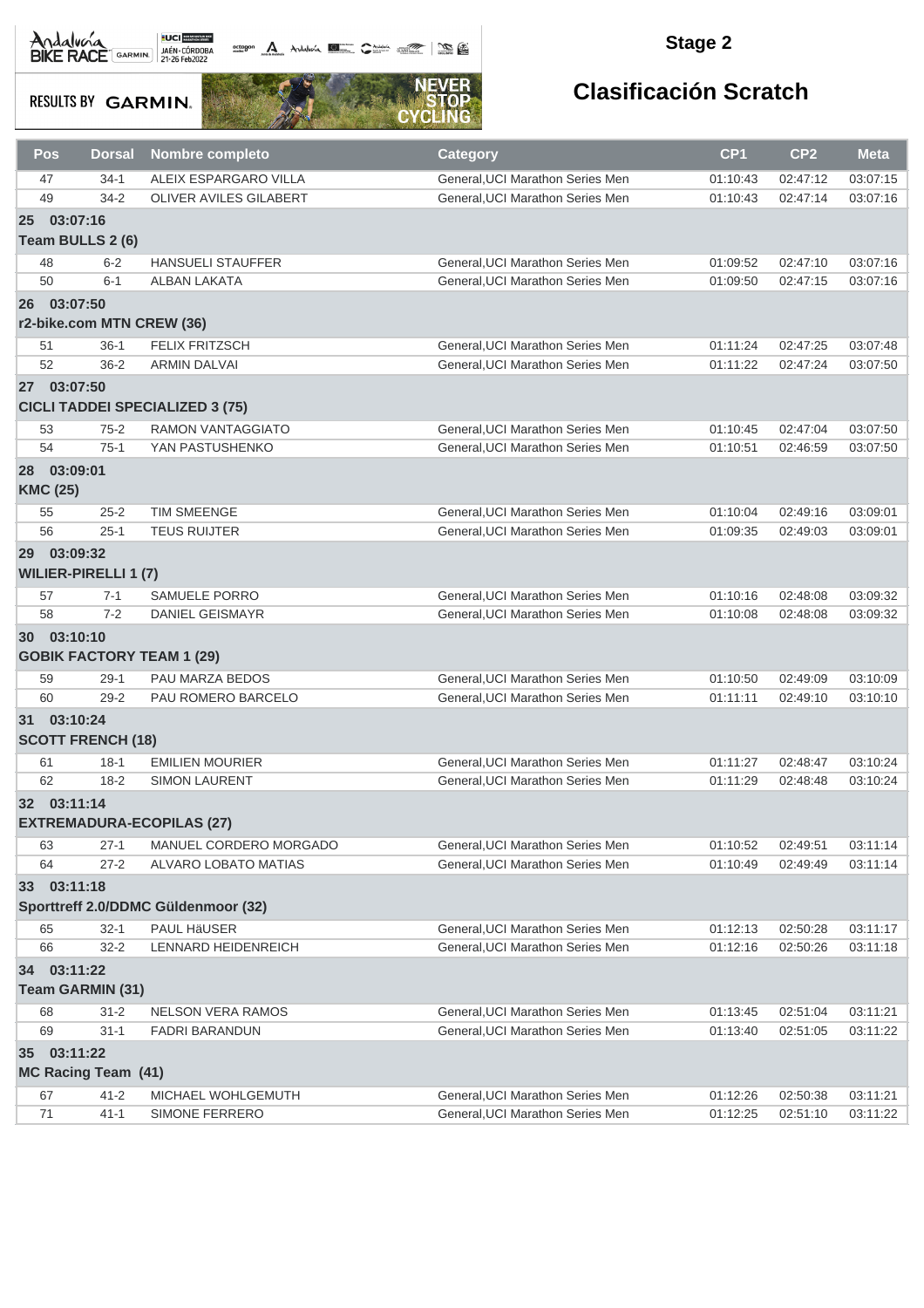Andalva BACE GARMIN AND LOCAL DEL BACK

octogon A Andalusía **DE C**ANALIS COMPOS COMPOS

#### **Stage 2**

**RESULTS BY GARMIN.** 



|    | <b>Pos</b>                     | <b>Dorsal</b>        | <b>Nombre completo</b>                    | <b>Category</b>                                                      | CP <sub>1</sub>      | CP <sub>2</sub>      | <b>Meta</b>          |
|----|--------------------------------|----------------------|-------------------------------------------|----------------------------------------------------------------------|----------------------|----------------------|----------------------|
|    | 36 03:11:29                    |                      |                                           |                                                                      |                      |                      |                      |
|    |                                |                      | Team Rocklube - Texpa Simplon (26)        |                                                                      |                      |                      |                      |
|    | 70                             | $26-1$               | PHILIP HANDL                              | General.UCI Marathon Series Men                                      | 01:13:47             | 02:51:09             | 03:11:22             |
|    | 72                             | $26 - 2$             | <b>DOMINIK SCHWAIGER</b>                  | General, UCI Marathon Series Men                                     | 01:13:47             | 02:51:06             | 03:11:29             |
|    | 37 03:13:47                    |                      |                                           |                                                                      |                      |                      |                      |
|    | Kopman-Novator (15)            |                      |                                           |                                                                      |                      |                      |                      |
|    | 73                             | $15 - 2$             | JAN-FREDERIK FINOULST                     | General, UCI Marathon Series Men                                     | 01:11:49             | 02:52:13             | 03:13:47             |
|    | 74                             | $15-1$               | <b>INGVAR OMARSSON</b>                    | General, UCI Marathon Series Men                                     | 01:11:29             | 02:52:11             | 03:13:47             |
|    | 38 03:14:39                    |                      |                                           |                                                                      |                      |                      |                      |
|    |                                |                      | <b>GONVIBIKES - GENUINS (57)</b>          |                                                                      |                      |                      |                      |
|    | 75                             | $57-1$               | ANTONIO GARCIA ALBALADEJO                 | General, UCI Marathon Series Men                                     | 01:11:32             | 02:52:41             | 03:14:39             |
|    | 76                             | $57 - 2$             | <b>INOCENCIO SERRA VICENTE</b>            | General, UCI Marathon Series Men                                     | 01:11:37             | 02:52:44             | 03:14:39             |
|    | 39 03:15:03                    |                      |                                           |                                                                      |                      |                      |                      |
|    |                                |                      | Mountainbike.be - Goeman Scott (55)       |                                                                      |                      |                      |                      |
|    | 77                             | $55 - 2$             | JOCHEN DE VOCHT                           | General, UCI Marathon Series Men                                     | 01:14:24             | 02:53:27             | 03:15:02             |
|    | 78                             | $55-1$               | <b>ERNO MCCRAE</b>                        | General.UCI Marathon Series Men                                      | 01:14:28             | 02:53:26             | 03:15:03             |
|    | 40 03:16:06                    |                      |                                           |                                                                      |                      |                      |                      |
|    | <b>GoodMan Cycles (53)</b>     |                      |                                           |                                                                      |                      |                      |                      |
|    | 79                             | $53-1$               | <b>LUCAS LESOIN</b>                       | General, UCI Marathon Series Men                                     | 01:11:23             | 02:52:51             | 03:16:06             |
|    | 80                             | $53 - 2$             | <b>SEBASTIEN BURNET</b>                   | General, UCI Marathon Series Men                                     | 01:11:26             | 02:52:49             | 03:16:06             |
| 41 | 03:16:16                       |                      |                                           |                                                                      |                      |                      |                      |
|    | Team Garmin Sweden (301)       |                      |                                           |                                                                      |                      |                      |                      |
|    | 81                             | $301 - 2$            | <b>HENRIK SPARR</b>                       | General, Master 40                                                   | 01:14:09             | 02:54:54             | 03:16:15             |
|    | 82                             | $301 - 1$            | <b>CARL FRIBERG</b>                       | General, Master 40                                                   | 01:14:00             | 02:54:52             | 03:16:16             |
|    | 42 03:16:52                    |                      |                                           |                                                                      |                      |                      |                      |
|    |                                |                      | Canyon Northwave MTB Team 2 (8)           |                                                                      |                      |                      |                      |
|    | 83                             | $8 - 1$              | <b>KRISTIAN HYNEK</b>                     | General, UCI Marathon Series Men                                     | 01:12:27             | 02:55:27             | 03:16:52             |
|    | 84                             | $8 - 2$              | NICOLAS SESSLER                           | General, UCI Marathon Series Men                                     | 01:12:24             | 02:55:26             | 03:16:52             |
|    | 43 03:20:26                    |                      |                                           |                                                                      |                      |                      |                      |
|    | <b>MTBS.CZ (22)</b>            |                      |                                           |                                                                      |                      |                      |                      |
|    | 85                             |                      | <b>MILAN DAMEK</b>                        | General, UCI Marathon Series Men                                     | 01:14:02             | 02:56:46             | 03:20:24             |
|    | 86                             | 22-1<br>$22 - 2$     | <b>LUKAS KAUFMANN</b>                     | General, UCI Marathon Series Men                                     | 01:13:49             | 02:56:44             | 03:20:26             |
|    | 44 03:20:56                    |                      |                                           |                                                                      |                      |                      |                      |
|    | <b>TEAM VTT Saint-Lô (35)</b>  |                      |                                           |                                                                      |                      |                      |                      |
|    |                                |                      |                                           |                                                                      |                      |                      |                      |
|    | 87<br>88                       | $35 - 2$<br>$35 - 1$ | <b>JULIEN COUSIN</b><br>ARNAUD BLANCHARD  | General, UCI Marathon Series Men<br>General, UCI Marathon Series Men | 01:14:29<br>01:14:34 | 02:58:12<br>02:58:14 | 03:20:55<br>03:20:56 |
|    |                                |                      |                                           |                                                                      |                      |                      |                      |
|    | 45 03:21:13                    |                      |                                           |                                                                      |                      |                      |                      |
|    |                                |                      | <b>GOBIK FACTORY TEAM 2 (38)</b>          |                                                                      |                      |                      |                      |
|    | 89                             | $38 - 2$             | OSCAR VALDEPEÑAS QUIÑONES                 | General, UCI Marathon Series Men                                     | 01:13:32             | 02:58:51             | 03:21:12             |
|    | 90                             | $38-1$               | PABLO GARRIDO SATORRE                     | General, UCI Marathon Series Men                                     | 01:13:28             | 02:58:59             | 03:21:13             |
| 46 | 03:21:19                       |                      |                                           |                                                                      |                      |                      |                      |
|    |                                |                      | <b>KANINA BIKE-SPORTING PURSUITS (42)</b> |                                                                      |                      |                      |                      |
|    | 91                             | $42 - 1$             | JOAQUIN TORRES PARRAGA                    | General, UCI Marathon Series Men                                     | 01:14:20             | 02:59:05             | 03:21:19             |
|    | 92                             | $42 - 2$             | JOSE JESUS MARTOS CAZALLA                 | General, UCI Marathon Series Men                                     | 01:14:22             | 02:59:07             | 03:21:19             |
|    | 47 03:21:24                    |                      |                                           |                                                                      |                      |                      |                      |
|    | <b>BeeHi Factory Team (40)</b> |                      |                                           |                                                                      |                      |                      |                      |
|    | 93                             | $40-1$               | FRANCISCO MARTINEZ TRILLO                 | General, UCI Marathon Series Men                                     | 01:20:48             | 03:00:22             | 03:21:24             |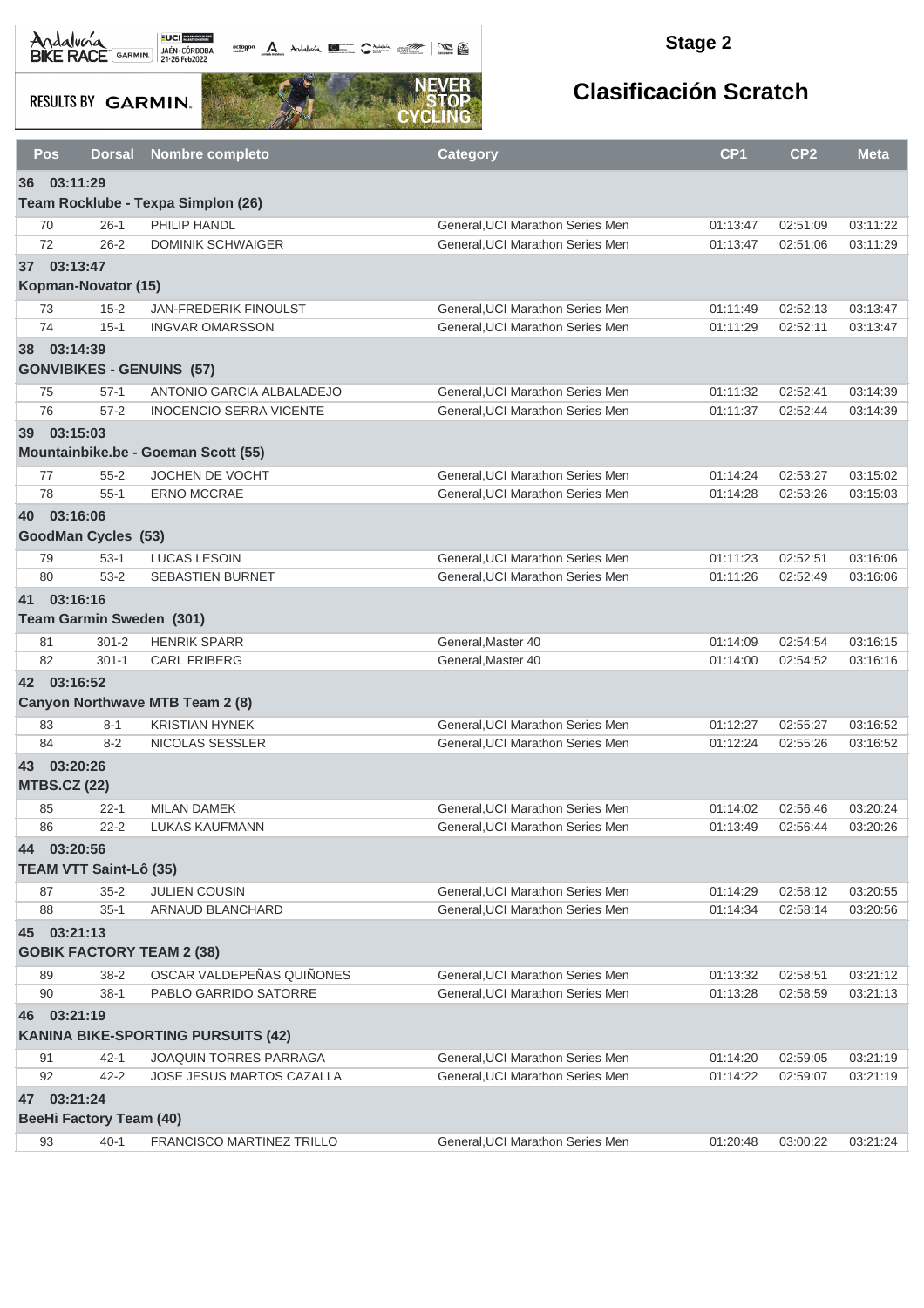**octogon A** Andalwin **ELLER** CANNAIS TO BE

#### **Stage 2**

**RESULTS BY GARMIN.** 



| Pos | <b>Dorsal</b>                       | Nombre completo                      | Category                         | CP <sub>1</sub> | CP <sub>2</sub> | <b>Meta</b> |  |  |  |
|-----|-------------------------------------|--------------------------------------|----------------------------------|-----------------|-----------------|-------------|--|--|--|
| 94  | $40 - 2$                            | <b>JOSE SANCHEZ PORRAS</b>           | General, UCI Marathon Series Men | 01:20:37        | 03:00:19        | 03:21:24    |  |  |  |
| 48  | 03:23:51                            |                                      |                                  |                 |                 |             |  |  |  |
|     |                                     | Kanina Bikes-Sporting Pursuits (201) |                                  |                 |                 |             |  |  |  |
| 95  | $201 - 1$                           | JOSE RAMON MOLINA FERNANDEZ          | General, Master 30               | 01:14:46        | 03:00:49        | 03:23:51    |  |  |  |
| 96  | $201 - 2$                           | TOMAS MUÑOZ QUESADA                  | General, Master 30               | 01:15:12        | 03:00:47        | 03:23:51    |  |  |  |
| 49  | 03:24:36                            |                                      |                                  |                 |                 |             |  |  |  |
|     | <b>TACTIC HQ Team (46)</b>          |                                      |                                  |                 |                 |             |  |  |  |
| 98  | $46 - 1$                            | DAAN VAN MEEUWEN                     | General, UCI Marathon Series Men | 01:14:57        | 03:01:56        | 03:24:36    |  |  |  |
| 99  | $46 - 2$                            | ROBERT MASO VIDAL                    | General, UCI Marathon Series Men | 01:14:58        | 03:01:59        | 03:24:36    |  |  |  |
| 50  | 03:24:36                            |                                      |                                  |                 |                 |             |  |  |  |
|     | Harman Bikes Team (71)              |                                      |                                  |                 |                 |             |  |  |  |
| 97  | $71-1$                              | FRANCISCO JAVIER CASTILLA PORRAS     | General, UCI Marathon Series Men | 01:14:14        | 03:02:16        | 03:24:35    |  |  |  |
| 100 | $71-2$                              | FERNANDO GONZALEZ GODINO             | General, UCI Marathon Series Men | 01:14:08        | 03:02:20        | 03:24:36    |  |  |  |
|     | 51 03:25:05                         |                                      |                                  |                 |                 |             |  |  |  |
|     | Baldubike pieralisi team (229)      |                                      |                                  |                 |                 |             |  |  |  |
| 101 | $229 - 1$                           | JUAN MANUEL MARTINEZ LOPEZ           | General, Master 30               | 01:17:06        | 03:01:49        | 03:25:05    |  |  |  |
| 102 | 229-2                               | <b>JOSE ROBLES MORALES</b>           | General, Master 30               | 01:17:09        | 03:01:48        | 03:25:05    |  |  |  |
|     | 52 03:25:13                         |                                      |                                  |                 |                 |             |  |  |  |
|     | Team manzanares-gobik (209)         |                                      |                                  |                 |                 |             |  |  |  |
| 103 | $209-1$                             | GONZALO LOPEZ LOPEZ                  | General, Master 30               | 01:16:33        | 03:02:59        | 03:25:11    |  |  |  |
| 104 | 209-2                               | EUGENIO ALFARO MARTINEZ              | General, Master 30               | 01:16:32        | 03:03:02        | 03:25:13    |  |  |  |
|     | 53 03:25:37                         |                                      |                                  |                 |                 |             |  |  |  |
|     | ISB SPORT (303)                     |                                      |                                  |                 |                 |             |  |  |  |
| 105 | $303 - 1$                           | PATXI CIA APEZTEGUIA                 | General, Master 40               | 01:13:16        | 03:03:44        | 03:25:36    |  |  |  |
| 106 | $303 - 2$                           | FRANCISCO LOPEZ DE GEA               | General, Master 40               | 01:13:15        | 03:03:46        | 03:25:37    |  |  |  |
|     | 54 03:29:04                         |                                      |                                  |                 |                 |             |  |  |  |
|     |                                     | Ciudad de Jaén MTB team (222)        |                                  |                 |                 |             |  |  |  |
| 107 | $222 - 1$                           | JOSE MANUEL HIDALGO GARRIDO          | General, Master 30               | 01:16:09        | 03:05:00        | 03:29:04    |  |  |  |
| 108 | $222 - 2$                           | RAUL GARCIA GARCIA                   | General, Master 30               | 01:16:24        | 03:05:04        | 03:29:04    |  |  |  |
|     | 55 03:30:58                         |                                      |                                  |                 |                 |             |  |  |  |
|     | Team Trijuansa (47)                 |                                      |                                  |                 |                 |             |  |  |  |
| 109 | $47 - 1$                            | FRANCISCO JAVIER PRADOS GARRIDO      | General, UCI Marathon Series Men | 01:19:01        | 03:06:57        | 03:30:57    |  |  |  |
| 110 | $47 - 2$                            | FRANCISCO GONZALEZ GARCIA            | General, UCI Marathon Series Men | 01:19:03        | 03:06:54        | 03:30:58    |  |  |  |
|     | 56 03:31:11                         |                                      |                                  |                 |                 |             |  |  |  |
|     | beehi factory team 2 (204)          |                                      |                                  |                 |                 |             |  |  |  |
| 111 | 204-2                               | LUIS ALBERTO MARTINEZ CABRERA        | General, Master 30               | 01:16:28        | 03:08:19        | 03:31:11    |  |  |  |
| 112 | $204 - 1$                           | ALEJO MOYA GIRAL                     | General, Master 30               | 01:16:26        | 03:08:17        | 03:31:11    |  |  |  |
|     | 57 03:31:55                         |                                      |                                  |                 |                 |             |  |  |  |
|     |                                     | Apedales/Descanso Hercules (62)      |                                  |                 |                 |             |  |  |  |
| 113 | $62 - 1$                            | MANUEL CEBADA PERIÑAN                | General, UCI Marathon Series Men | 01:15:37        | 03:09:36        | 03:31:54    |  |  |  |
| 114 | $62 - 2$                            | RAFAEL TUBIO RODRIGUEZ               | General, UCI Marathon Series Men | 01:15:36        | 03:09:43        | 03:31:55    |  |  |  |
| 58  | 03:32:05                            |                                      |                                  |                 |                 |             |  |  |  |
|     | <b>Bike Corner (58)</b>             |                                      |                                  |                 |                 |             |  |  |  |
| 115 | $58 - 2$                            | ADRIEN ROQUEBRUN                     | General, UCI Marathon Series Men | 01:19:40        | 03:09:10        | 03:32:04    |  |  |  |
| 116 | $58-1$                              | ALEXANDRE BARBEROUX                  | General, UCI Marathon Series Men | 01:19:20        | 03:09:07        | 03:32:05    |  |  |  |
|     | 59 03:32:40                         |                                      |                                  |                 |                 |             |  |  |  |
|     | <b>COTEXA IMPORALIA TEAM 1 (51)</b> |                                      |                                  |                 |                 |             |  |  |  |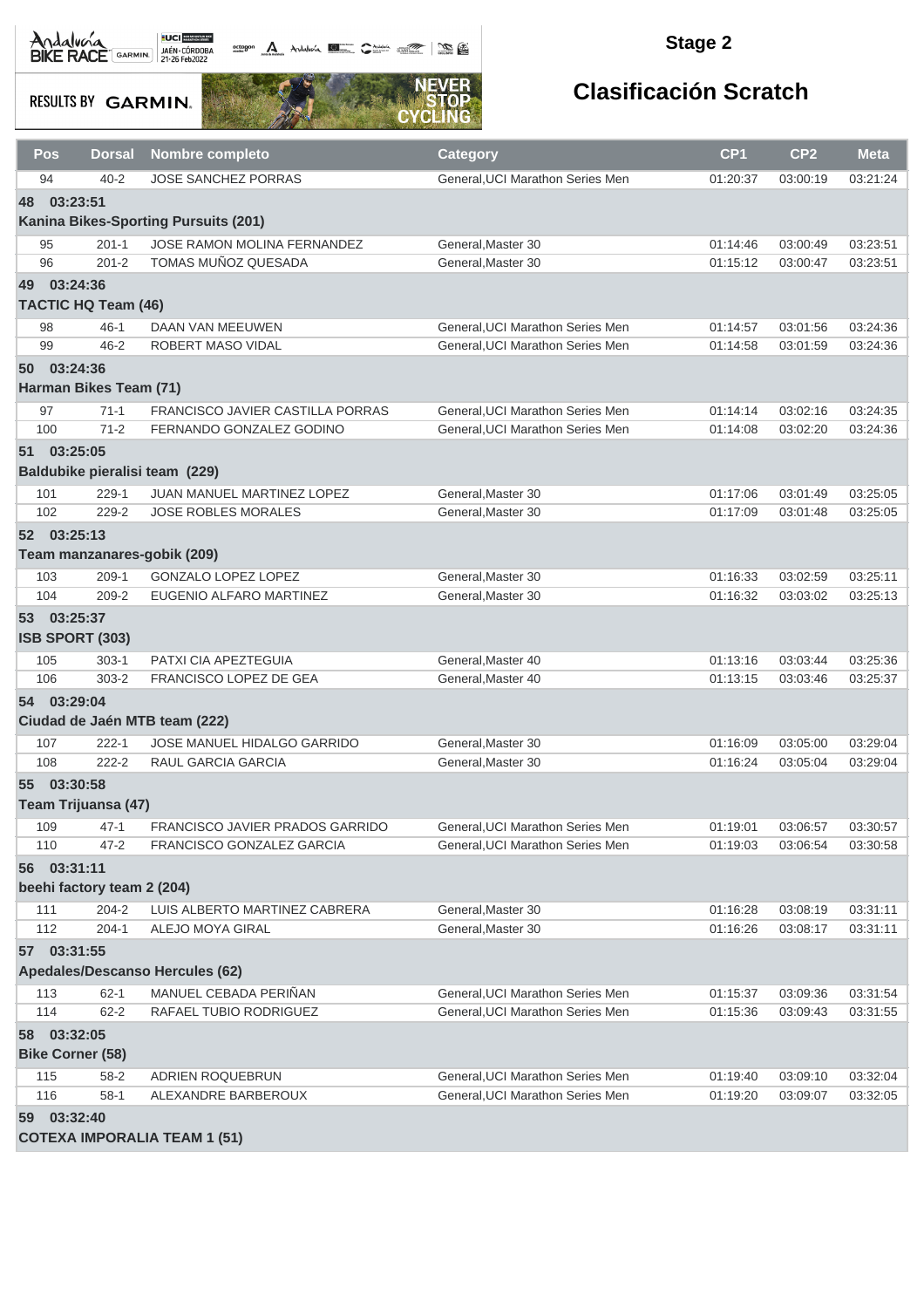octogon A Andalwia **BE CANNA TRANS** 

#### **Stage 2**

**RESULTS BY GARMIN.** 



| Pos | <b>Dorsal</b>                       | <b>Nombre completo</b>                        | <b>Category</b>                  | CP <sub>1</sub> | CP <sub>2</sub> | <b>Meta</b> |
|-----|-------------------------------------|-----------------------------------------------|----------------------------------|-----------------|-----------------|-------------|
| 117 | $51 - 1$                            | ANTONIO JESUS LEON SANCHEZ                    | General, UCI Marathon Series Men | 01:19:22        | 03:07:54        | 03:32:40    |
| 118 | $51 - 2$                            | ALFONSO RAEL GALLARDO                         | General, UCI Marathon Series Men | 01:19:01        | 03:07:47        | 03:32:40    |
| 60  | 03:32:45                            |                                               |                                  |                 |                 |             |
|     |                                     | <b>BALDUBIKE TORREDELCAMPO (336)</b>          |                                  |                 |                 |             |
| 119 | 336-1                               | MANUEL JESUS MARTINEZ OBLARE                  | General, Master 40               | 01:19:21        | 03:09:09        | 03:32:44    |
| 120 | 336-2                               | EDUARDO VIFORCOS CARRILLO                     | General, Master 40               | 01:19:20        | 03:09:08        | 03:32:45    |
|     | 61 03:32:55                         |                                               |                                  |                 |                 |             |
|     |                                     | Team La Forestiere Rosti / Gardanne Velo (33) |                                  |                 |                 |             |
| 121 | $33 - 1$                            | <b>MAXIME SAONIT</b>                          | General, UCI Marathon Series Men | 01:17:13        | 03:08:48        | 03:32:54    |
| 122 | $33 - 2$                            | <b>JULIEN DESJARDINS</b>                      | General, UCI Marathon Series Men | 01:17:19        | 03:08:46        | 03:32:55    |
|     | 62 03:33:48                         |                                               |                                  |                 |                 |             |
|     |                                     | <b>GACOSUR RACING TEAM 1 (345)</b>            |                                  |                 |                 |             |
|     |                                     |                                               |                                  |                 |                 |             |
| 123 | 345-2                               | <b>MANUEL ROJO NIETO</b>                      | General, Master 40               | 01:20:56        | 03:10:36        | 03:33:47    |
| 124 | $345 - 1$                           | FRANCISCO JAVIER MOLINA LOZANO                | General, Master 40               | 01:20:45        | 03:10:42        | 03:33:48    |
|     | 63 03:33:59                         |                                               |                                  |                 |                 |             |
|     | <b>Bull Bike Armilla Team (218)</b> |                                               |                                  |                 |                 |             |
| 125 | $218 - 1$                           | <b>FRANCISCO ALIAS RODRIGUEZ</b>              | General, Master 30               | 01:17:32        | 03:10:47        | 03:33:59    |
| 126 | $218 - 2$                           | FRANCISCO ANTONIO MORON AGUILAR               | General, Master 30               | 01:17:44        | 03:10:46        | 03:33:59    |
| 64  | 03:34:13                            |                                               |                                  |                 |                 |             |
|     | La Dupla (44)                       |                                               |                                  |                 |                 |             |
| 127 | 44-1                                | <b>CESAR MATO ALONSO</b>                      | General, UCI Marathon Series Men | 01:18:59        | 03:10:33        | 03:34:12    |
| 128 | $44 - 2$                            | OSCAR PUJOL MUÑOZ                             | General, UCI Marathon Series Men | 01:18:50        | 03:10:46        | 03:34:13    |
|     | 65 03:34:23                         |                                               |                                  |                 |                 |             |
|     | <b>CODEONE TEAM1 (334)</b>          |                                               |                                  |                 |                 |             |
| 129 | 334-2                               | JUAN DAVID GUARDEÑO RAMIREZ                   | General, Master 40               | 01:21:41        | 03:11:57        | 03:34:23    |
| 130 | 334-1                               | RAMIRO ALVAREZ ABELLAN                        | General, Master 40               | 01:21:40        | 03:11:55        | 03:34:23    |
| 66  | 03:34:29                            |                                               |                                  |                 |                 |             |
|     |                                     | Kanina bikes-sporting pursuits 3 (69)         |                                  |                 |                 |             |
| 131 | $69-1$                              | LUCAS GALIANO TORRES                          | General, UCI Marathon Series Men | 01:18:11        | 03:11:00        | 03:34:29    |
| 132 | 69-2                                | JAVIER REQUENA COLLADO                        | General, UCI Marathon Series Men | 01:17:42        | 03:10:36        | 03:34:29    |
|     |                                     |                                               |                                  |                 |                 |             |
|     | 67 03:35:11                         |                                               |                                  |                 |                 |             |
|     |                                     | <b>TIENDADESALUD.USANA.COM (321)</b>          |                                  |                 |                 |             |
| 133 | $321 - 1$                           | VICTOR MANUEL GONZALEZ MUÑOZ                  | General, Master 40               | 01:20:26        | 03:12:42        | 03:35:11    |
| 134 | $321 - 2$                           | <b>JUAQUIN DAVID MARTIN HERNANDEZ</b>         | General, Master 40               | 01:20:20        | 03:12:32        | 03:35:11    |
|     | 68 03:35:20                         |                                               |                                  |                 |                 |             |
|     | Les petis Suisse (302)              |                                               |                                  |                 |                 |             |
| 135 | $302 - 2$                           | <b>XAVIER GENDRE</b>                          | General, Master 40               | 01:20:30        | 03:12:39        | 03:35:20    |
| 136 | $302 - 1$                           | YVES-ALAIN JUAN                               | General.Master 40                | 01:20:43        | 03:12:40        | 03:35:20    |
|     | 69 03:35:45                         |                                               |                                  |                 |                 |             |
|     | <b>Mavic Cycling Team (219)</b>     |                                               |                                  |                 |                 |             |
| 137 | 219-2                               | SERGIO CARMONA RUZ                            | General, Master 30               | 01:20:03        | 03:12:52        | 03:35:45    |
| 138 | $219 - 1$                           | RAFAEL MARQUEZ RAIGON                         | General, Master 30               | 01:19:59        | 03:12:46        | 03:35:45    |
|     | 70 03:35:53                         |                                               |                                  |                 |                 |             |
|     | valdeolea--montellusa (216)         |                                               |                                  |                 |                 |             |
| 139 | $216 - 1$                           | JOSE MANUEL CHAVES CASUSO                     | General, Master 30               | 01:21:11        | 03:13:15        | 03:35:51    |
| 140 | 216-2                               | <b>IVAN JORRIN MATE</b>                       | General, Master 30               | 01:21:14        | 03:13:14        | 03:35:53    |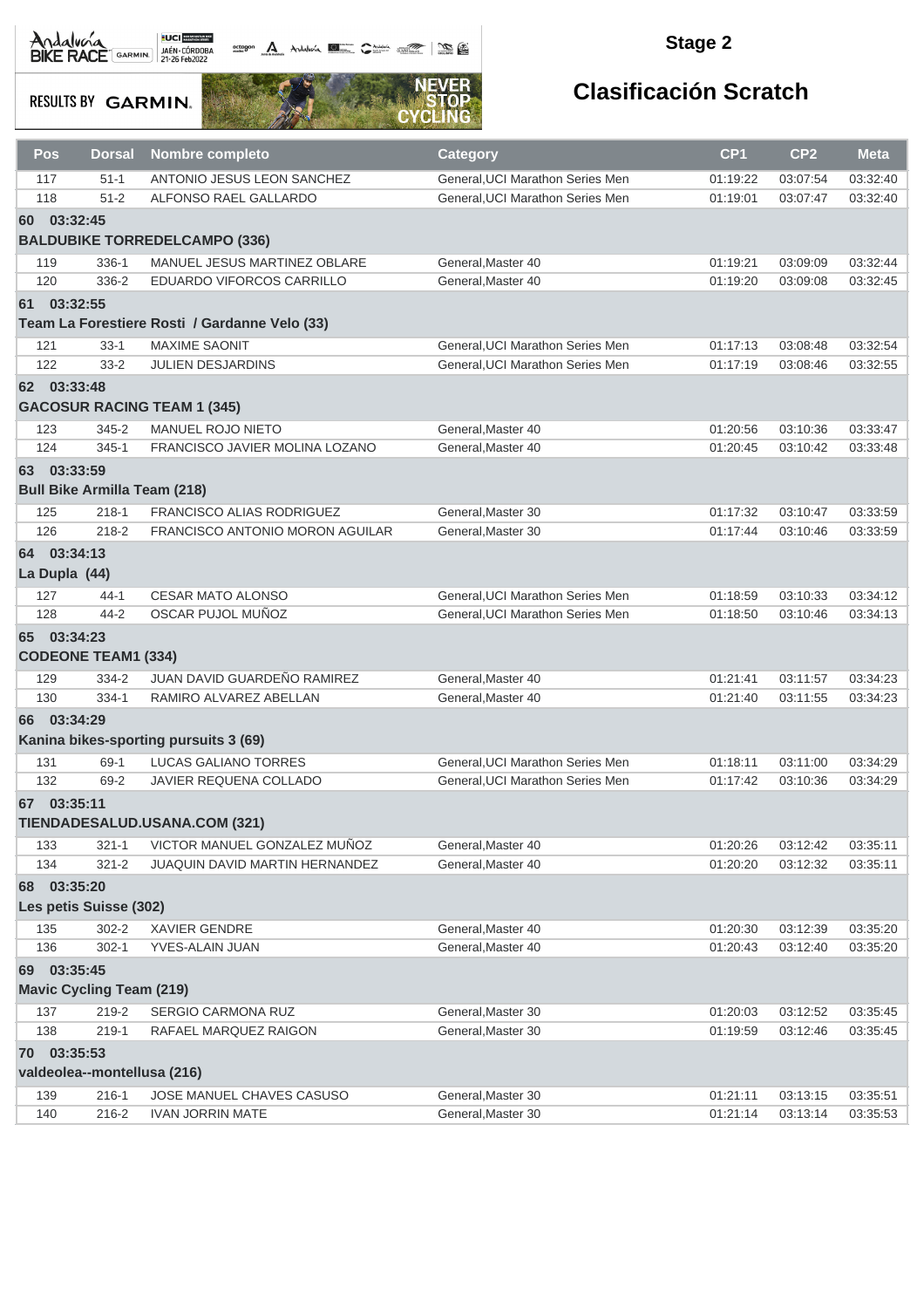octogon A Andalunia **1977** Catalog 2008 - 2008

#### **Stage 2**

**RESULTS BY GARMIN.** 



|    | Pos<br><b>Dorsal</b>                 |  | <b>Nombre completo</b>                              | <b>Category</b>                                                      | CP <sub>1</sub>      | CP <sub>2</sub>      | <b>Meta</b>          |  |  |  |
|----|--------------------------------------|--|-----------------------------------------------------|----------------------------------------------------------------------|----------------------|----------------------|----------------------|--|--|--|
| 71 | 03:38:53                             |  |                                                     |                                                                      |                      |                      |                      |  |  |  |
|    | <b>Kh7 mixto (508)</b>               |  |                                                     |                                                                      |                      |                      |                      |  |  |  |
|    | 141<br>$508-1$                       |  | ORIOL COLOME ROCA                                   | General, Mixto                                                       | 01:20:16             | 03:14:59             | 03:38:52             |  |  |  |
|    | 142<br>508-2                         |  | ANNA RAMIREZ BAUXELL                                | General, Mixto                                                       | 01:20:14             | 03:15:01             | 03:38:53             |  |  |  |
|    | 72 03:39:01                          |  |                                                     |                                                                      |                      |                      |                      |  |  |  |
|    |                                      |  | <b>CICLOS CARRASCO - ARRUEDA (54)</b>               |                                                                      |                      |                      |                      |  |  |  |
|    | 143<br>$54-1$                        |  | <b>JUAN MIGUEL PEREZ DOBLADO</b>                    | General, UCI Marathon Series Men                                     | 01:18:56             | 03:13:55             | 03:39:00             |  |  |  |
|    | 144<br>$54 - 2$                      |  | ALBERTO CARRASCO YELAMOS                            | General, UCI Marathon Series Men                                     | 01:19:05             | 03:14:00             | 03:39:01             |  |  |  |
|    | 73 03:39:43                          |  |                                                     |                                                                      |                      |                      |                      |  |  |  |
|    | DS Losada & Asociados (234)          |  |                                                     |                                                                      |                      |                      |                      |  |  |  |
|    | $234-1$<br>145                       |  | <b>JORGE GARCIA CARRASCO</b>                        | General, Master 30                                                   | 01:23:22             | 03:16:09             | 03:39:42             |  |  |  |
|    | 146<br>234-2                         |  | <b>JUAN MORALES MAESTRE</b>                         | General, Master 30                                                   | 01:23:03             | 03:16:04             | 03:39:43             |  |  |  |
|    | 74 03:41:33                          |  |                                                     |                                                                      |                      |                      |                      |  |  |  |
|    | <b>MENTESA-PROCYCLING (342)</b>      |  |                                                     |                                                                      |                      |                      |                      |  |  |  |
|    | $342 - 1$<br>147                     |  | VICTOR EZQUERRO ALMAZAN                             | General, Master 40                                                   | 01:22:40             | 03:17:13             | 03:41:33             |  |  |  |
|    | 148<br>342-2                         |  | ANTONIO LUIS ORTEGA ORTEGA                          | General, Master 40                                                   | 01:22:42             | 03:17:09             | 03:41:33             |  |  |  |
|    | 75 03:42:24                          |  |                                                     |                                                                      |                      |                      |                      |  |  |  |
|    |                                      |  | Symbtech / Pump for Peace (102)                     |                                                                      |                      |                      |                      |  |  |  |
|    | $102 - 1$<br>149                     |  | <b>ARIANE LUTHI</b>                                 | General.UCI Marathon Series Women                                    | 01:24:18             | 03:18:01             | 03:42:23             |  |  |  |
|    | 150<br>$102 - 2$                     |  | <b>AMY WAKEFIELD</b>                                | General, UCI Marathon Series Women                                   | 01:24:20             | 03:18:03             | 03:42:24             |  |  |  |
|    | 76 03:43:43                          |  |                                                     |                                                                      |                      |                      |                      |  |  |  |
|    | <b>Gacosur Racing Team 2 (350)</b>   |  |                                                     |                                                                      |                      |                      |                      |  |  |  |
|    | $350 - 2$<br>151                     |  | <b>JOSE MIGUEL PEREZ MARTINEZ</b>                   | General, Master 40                                                   | 01:23:15             | 03:19:18             | 03:43:43             |  |  |  |
|    | 152<br>$350 - 1$                     |  | MANUEL MORILLO MANZANO                              | General, Master 40                                                   | 01:23:25             | 03:19:16             | 03:43:43             |  |  |  |
|    | 77 03:43:47                          |  |                                                     |                                                                      |                      |                      |                      |  |  |  |
|    | <b>MAMMOTH CORDOBA (340)</b>         |  |                                                     |                                                                      |                      |                      |                      |  |  |  |
|    | 153<br>$340 - 2$                     |  | JUAN CARLOS ROMERO RODRIGUEZ                        | General, Master 40                                                   | 01:23:11             | 03:19:18             | 03:43:47             |  |  |  |
|    | 154<br>$340 - 1$                     |  | <b>FRANCISCO CANO GUTIERREZ</b>                     | General, Master 40                                                   | 01:23:16             | 03:19:18             | 03:43:47             |  |  |  |
|    | 78 03:45:19                          |  |                                                     |                                                                      |                      |                      |                      |  |  |  |
|    | <b>BIZZIS TEAM - BICILAB (65)</b>    |  |                                                     |                                                                      |                      |                      |                      |  |  |  |
|    | 155<br>$65 - 2$<br>156<br>$65-1$     |  | JORGE OCAÑA ESTEBAN<br><b>CARLOS MARTIN JIMENEZ</b> | General, UCI Marathon Series Men<br>General.UCI Marathon Series Men  | 01:21:36             | 03:22:44             | 03:45:19             |  |  |  |
|    |                                      |  |                                                     |                                                                      | 01:21:33             | 03:22:40             | 03:45:19             |  |  |  |
| 79 | 03:46:00<br><b>BoBruC (309)</b>      |  |                                                     |                                                                      |                      |                      |                      |  |  |  |
|    |                                      |  |                                                     |                                                                      |                      |                      |                      |  |  |  |
|    | 157<br>$309 - 2$<br>158<br>$309-1$   |  | MIGUEL ANGEL GONZALEZ TEJEDA<br>PEDRO BERNA ROQUETA | General, Master 40<br>General, Master 40                             | 01:25:37<br>01:25:42 | 03:21:37<br>03:21:39 | 03:46:00<br>03:46:00 |  |  |  |
|    | 80 03:46:54                          |  |                                                     |                                                                      |                      |                      |                      |  |  |  |
|    | <b>BH VIBIKE (68)</b>                |  |                                                     |                                                                      |                      |                      |                      |  |  |  |
|    |                                      |  |                                                     |                                                                      |                      | 03:22:05             |                      |  |  |  |
|    | 159<br>68-1<br>160<br>68-2           |  | ALVARO OLASOLO DON<br>ZIGOR URAIN ZABALA            | General, UCI Marathon Series Men<br>General, UCI Marathon Series Men | 01:24:52<br>01:24:51 | 03:22:01             | 03:46:54<br>03:46:54 |  |  |  |
|    |                                      |  |                                                     |                                                                      |                      |                      |                      |  |  |  |
| 81 | 03:46:58<br><b>BLOPA (231)</b>       |  |                                                     |                                                                      |                      |                      |                      |  |  |  |
|    |                                      |  | SANTIAGO MARTINEZ MORELL                            | General, Master 30                                                   |                      |                      |                      |  |  |  |
|    | 161<br>$231 - 2$<br>162<br>$231 - 1$ |  | AITOR MARTINEZ GOMEZ                                | General, Master 30                                                   | 01:23:09<br>01:22:42 | 03:22:09<br>03:22:15 | 03:46:58<br>03:46:58 |  |  |  |
|    | 82 03:47:33                          |  |                                                     |                                                                      |                      |                      |                      |  |  |  |
|    |                                      |  | Team BULLS / doc.oliday.com (106)                   |                                                                      |                      |                      |                      |  |  |  |
|    | 163<br>106-1                         |  | JANINE SCHNEIDER                                    | General, UCI Marathon Series Women                                   | 01:24:54             | 03:23:50             | 03:47:31             |  |  |  |
|    |                                      |  |                                                     |                                                                      |                      |                      |                      |  |  |  |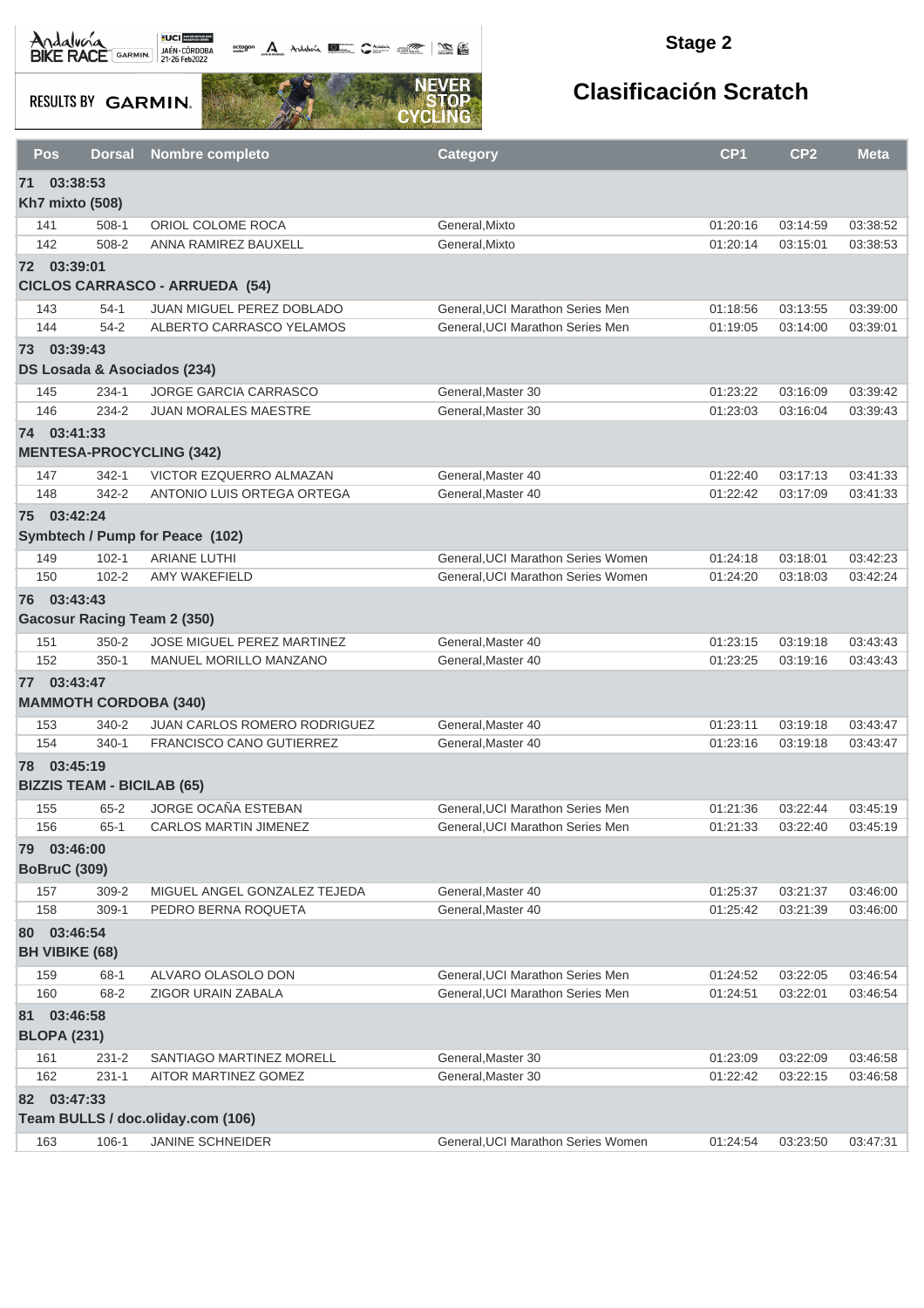**octogon A** Andalwin **ELLER** CANNAIS TO BE

#### **Stage 2**

**RESULTS BY GARMIN.** 



| Pos            | <b>Dorsal</b>                 | Nombre completo                          | <b>Category</b>                    | CP <sub>1</sub> | CP <sub>2</sub> | <b>Meta</b> |
|----------------|-------------------------------|------------------------------------------|------------------------------------|-----------------|-----------------|-------------|
| 164            | $106 - 2$                     | IRINA LUETZELSCHWAB                      | General, UCI Marathon Series Women | 01:25:51        | 03:23:51        | 03:47:33    |
| 83 03:50:26    |                               |                                          |                                    |                 |                 |             |
|                |                               | <b>BIKES MONCAYO ALFA TARAZONA (308)</b> |                                    |                 |                 |             |
| 165            | 308-2                         | MANUEL LAPUENTE CINTORA                  | General, Master 40                 | 01:24:00        | 03:25:03        | 03:50:25    |
| 166            | $308-1$                       | PEDRO INUÑEZ VILLAMAYOR                  | General, Master 40                 | 01:24:07        | 03:25:04        | 03:50:26    |
| 84             | 03:51:00                      |                                          |                                    |                 |                 |             |
|                | Olympia - RDR Italy (104)     |                                          |                                    |                 |                 |             |
| 167            | $104 - 1$                     | <b>COSTANZA FASOLIS</b>                  | General, UCI Marathon Series Women | 01:24:53        | 03:25:43        | 03:51:00    |
| 168            | $104 - 2$                     | <b>CLAUDIA PERETTI</b>                   | General, UCI Marathon Series Women | 01:25:33        | 03:25:45        | 03:51:00    |
| 85             | 03:52:58                      |                                          |                                    |                 |                 |             |
|                |                               | <b>CICLI TADDEI SPECIALIZED (109)</b>    |                                    |                 |                 |             |
| 169            | 109-2                         | <b>SILVIA SCIPIONI</b>                   | General, UCI Marathon Series Women | 01:26:11        | 03:28:03        | 03:52:58    |
| 170            | $109-1$                       | <b>DEBORA PIANA</b>                      | General, UCI Marathon Series Women | 01:26:06        | 03:27:54        | 03:52:58    |
| 86             | 03:53:13                      |                                          |                                    |                 |                 |             |
|                |                               | <b>HARMAN&amp;FASTER-WEAR (414)</b>      |                                    |                 |                 |             |
| 171            | $414 - 2$                     | PACO HUERTAS CAMPOS                      | General, Master 50                 | 01:22:19        | 03:27:56        | 03:53:11    |
| 172            | $414 - 1$                     | LUIS ESCALONA ZAFRA                      | General, Master 50                 | 01:22:13        | 03:27:50        | 03:53:13    |
| 87 03:53:17    |                               |                                          |                                    |                 |                 |             |
| Rockrider (39) |                               |                                          |                                    |                 |                 |             |
| 173            | $39-1$                        | <b>MILTON RAMOS GAMEZ</b>                | General, UCI Marathon Series Men   | 01:18:04        | 03:28:34        | 03:53:16    |
| 174            | $39 - 2$                      | <b>JOSEPH DE POORTERE EMELIEN</b>        | General, UCI Marathon Series Men   | 01:18:55        | 03:28:34        | 03:53:17    |
| 88             | 03:53:20                      |                                          |                                    |                 |                 |             |
|                | <b>AEROSPORT COFERPU (76)</b> |                                          |                                    |                 |                 |             |
| 175            | $76-1$                        | CAMILO JESUS ESPINOSA OZAEZ              | General, UCI Marathon Series Men   | 01:25:40        | 03:28:51        | 03:53:19    |
| 176            | $76-2$                        | <b>JUAN SEBASTIAN MARTINEZ LOPEZ</b>     | General, UCI Marathon Series Men   | 01:25:41        | 03:29:07        | 03:53:20    |
| 89             | 03:53:45                      |                                          |                                    |                 |                 |             |
|                |                               | Canyon Northwave - Allebike Team (103)   |                                    |                 |                 |             |
| 177            | $103 - 1$                     | STEFANIE REGINA DOHRN                    | General, UCI Marathon Series Women | 01:27:23        | 03:29:19        | 03:53:45    |
| 178            | $103 - 2$                     | <b>LEJLA TANOVIC</b>                     | General, UCI Marathon Series Women | 01:27:09        | 03:29:16        | 03:53:45    |
| $90-$          | 03:55:24                      |                                          |                                    |                 |                 |             |
|                |                               | <b>BUFF Megamo MTB Team F (112)</b>      |                                    |                 |                 |             |
| 179            | $112 - 1$                     | NAIMA MADLEN DIESNER                     | General, UCI Marathon Series Women | 01:28:56        | 03:30:36        | 03:55:24    |
| 180            | $112 - 2$                     | MERITXELL FIGUERAS GARANGOU              | General, UCI Marathon Series Women | 01:28:52        | 03:30:34        | 03:55:24    |
| 91             | 03:55:48                      |                                          |                                    |                 |                 |             |
|                |                               | Ales Team Solidario - Agro Rey (64)      |                                    |                 |                 |             |
| 181            | $64-1$                        | ANTONIO JOSE CHICA JIMENEZ               | General, UCI Marathon Series Men   | 01:29:00        | 03:31:19        | 03:55:47    |
| 182            | $64 - 2$                      | SERGIO SEBASTIAN MATERA                  | General, UCI Marathon Series Men   | 01:29:40        | 03:31:18        | 03:55:48    |
| 92 03:56:31    |                               |                                          |                                    |                 |                 |             |
|                | Zubia Power (316)             |                                          |                                    |                 |                 |             |
| 183            | 316-2                         | SERGIO FERNANDEZ HIDALGO                 | General.Master 40                  | 01:27:44        | 03:32:31        | 03:56:31    |
| 184            | $316 - 1$                     | JUSTO BENITO FERNANDEZ                   | General, Master 40                 | 01:26:10        | 03:32:29        | 03:56:31    |
| 93             | 03:56:34                      |                                          |                                    |                 |                 |             |
|                | <b>Mentesa Bike (221)</b>     |                                          |                                    |                 |                 |             |
| 185            | $221 - 2$                     | JACINTO JESUS LOPEZ VELA                 | General, Master 30                 | 01:29:01        | 03:31:54        | 03:56:34    |
| 186            | $221 - 1$                     | DIEGO CONDE RODRIGUEZ                    | General, Master 30                 | 01:28:55        | 03:31:47        | 03:56:34    |
| 03:57:00<br>94 |                               |                                          |                                    |                 |                 |             |
|                | <b>Bike Mobility (314)</b>    |                                          |                                    |                 |                 |             |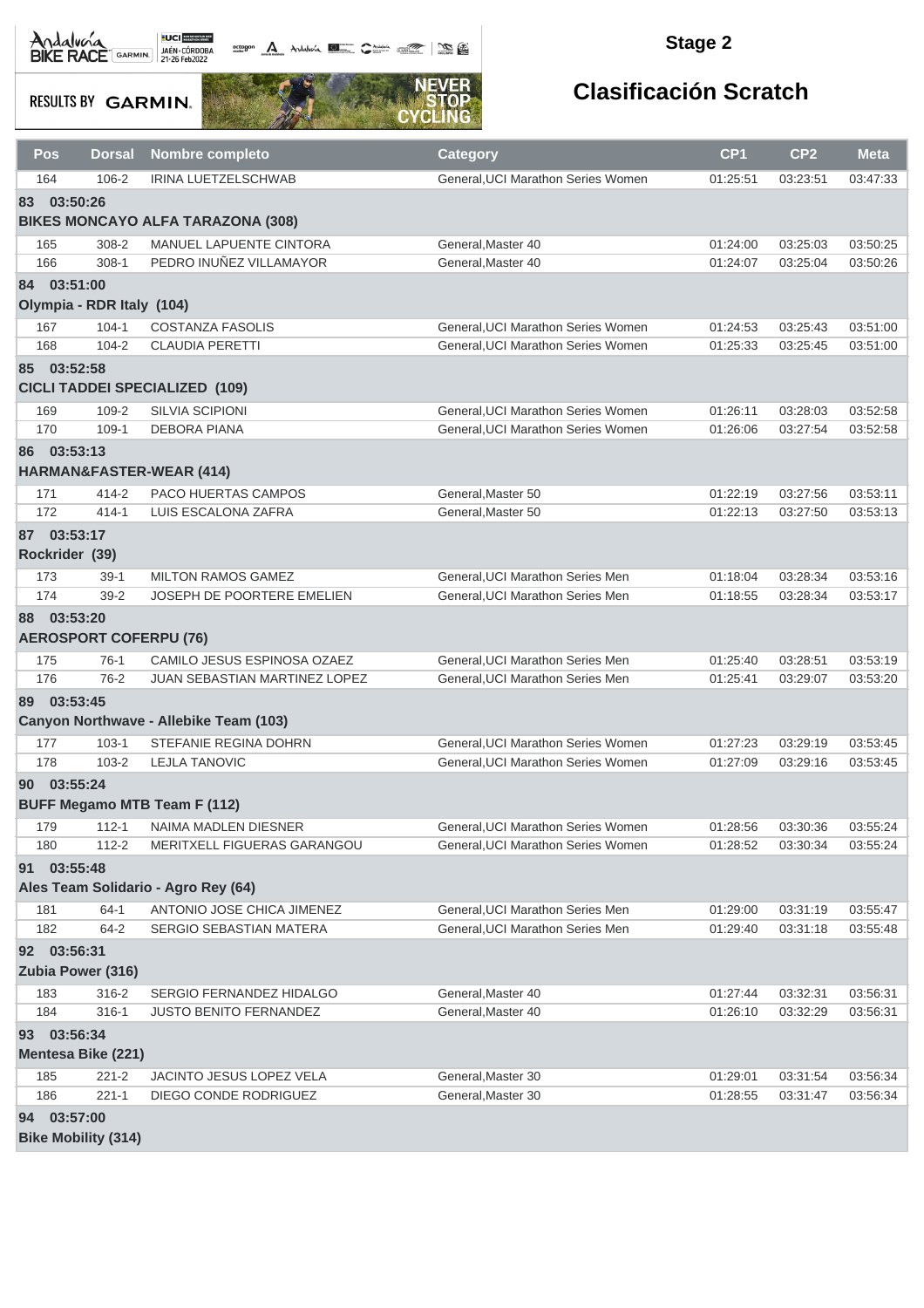octogon A Andalunia **1977** Catalog 2008 - 2008

#### **Stage 2**

**RESULTS BY GARMIN.** 



| Pos             | <b>Dorsal</b>              | <b>Nombre completo</b>                    | Category                                 | CP <sub>1</sub>      | CP <sub>2</sub>      | <b>Meta</b> |
|-----------------|----------------------------|-------------------------------------------|------------------------------------------|----------------------|----------------------|-------------|
| 187             | $314 - 1$                  | ALBERT GARCIA HINOJOSA                    | General, Master 40                       | 01:27:59             | 03:32:43             | 03:57:00    |
| 188             | $314 - 2$                  | ROGER PERALBA COSTA                       | General, Master 40                       | 01:28:01             | 03:32:41             | 03:57:00    |
| 95 <sup>°</sup> | 03:57:31                   |                                           |                                          |                      |                      |             |
|                 | <b>DOCTORE BIKE (501)</b>  |                                           |                                          |                      |                      |             |
| 189             | $501 - 2$                  | JOSE RAUL HERNANDEZ SILVA                 | General, Mixto                           | 01:27:26             | 03:32:12             | 03:57:30    |
| 190             | $501 - 1$                  | ANNA JÖRDENS SILVA                        | General, Mixto                           | 01:27:42             | 03:32:08             | 03:57:31    |
| 96 03:57:42     |                            |                                           |                                          |                      |                      |             |
|                 | LA_FORESTIERE (412)        |                                           |                                          |                      |                      |             |
| 191             | $412 - 2$                  | <b>RENE VALLEE</b>                        | General, Master 50                       | 01:31:04             | 03:33:15             | 03:57:41    |
| 192             | $412 - 1$                  | <b>DENIS LIAUD</b>                        | General, Master 50                       | 01:30:20             | 03:33:11             | 03:57:42    |
| 97 03:57:46     |                            |                                           |                                          |                      |                      |             |
|                 | <b>VOJO-BIKEHIGH (226)</b> |                                           |                                          |                      |                      |             |
|                 |                            |                                           |                                          |                      |                      |             |
| 193<br>194      | 226-2<br>$226-1$           | <b>JEFFRY GOETHALS</b>                    | General, Master 30<br>General, Master 30 | 01:26:09<br>01:27:06 | 03:32:34             | 03:57:42    |
|                 |                            | <b>JASPER LEFEVRE</b>                     |                                          |                      | 03:32:34             | 03:57:46    |
| 98 03:58:15     |                            |                                           |                                          |                      |                      |             |
|                 | FitStudio CDE 2 (59)       |                                           |                                          |                      |                      |             |
| 195             | $59-1$                     | EDUARDO FUENTES DIEGO                     | General, UCI Marathon Series Men         | 01:34:30             | 03:34:47             | 03:58:14    |
| 196             | $59-2$                     | MIGUEL PAJUELO FERNANDEZ                  | General, UCI Marathon Series Men         | 01:34:32             | 03:34:41             | 03:58:15    |
| 99 03:58:20     |                            |                                           |                                          |                      |                      |             |
|                 |                            | <b>MTB PRO Merchandising Racing (105)</b> |                                          |                      |                      |             |
| 197             | $105 - 2$                  | <b>JANINA WUST</b>                        | General, UCI Marathon Series Women       | 01:30:49             | 03:34:02             | 03:58:19    |
| 198             | $105 - 1$                  | <b>GREETE STEINBURG</b>                   | General, UCI Marathon Series Women       | 01:31:02             | 03:34:00             | 03:58:20    |
| 100 03:58:39    |                            |                                           |                                          |                      |                      |             |
|                 | LARA/GODINO (56)           |                                           |                                          |                      |                      |             |
| 199             | $56 - 2$                   | <b>JOSE MARIA LARA SANCHEZ</b>            | General, UCI Marathon Series Men         | 01:29:06             | 03:32:56             | 03:58:39    |
| 200             | $56-1$                     | FRANCISCO GONZALEZ GODINO                 | General, UCI Marathon Series Men         | 01:27:31             | 03:32:35             | 03:58:39    |
| 101 03:58:58    |                            |                                           |                                          |                      |                      |             |
|                 |                            | <b>GOBIK FACTORY TEAM FEM (107)</b>       |                                          |                      |                      |             |
| 201             | $107 - 1$                  | ARANTXA SALVADO VERGES                    | General, UCI Marathon Series Women       | 01:31:00             | 03:34:40             | 03:58:58    |
| 202             | $107 - 2$                  | LOURDES CAYETANO PUERTAS                  | General, UCI Marathon Series Women       | 01:31:05             | 03:34:41             | 03:58:58    |
| 102 03:59:00    |                            |                                           |                                          |                      |                      |             |
|                 | <b>MMR AUCALGA (74)</b>    |                                           |                                          |                      |                      |             |
|                 | $74-1$                     | CANDIDO CARRERA ESTEVEZ                   | General, UCI Marathon Series Men         | 01:28:59             |                      | 03:58:59    |
| 203<br>204      | $74-2$                     | VIDAL CELIS ZABALA                        | General, UCI Marathon Series Men         | 01:28:58             | 03:34:06<br>03:34:04 | 03:59:00    |
|                 |                            |                                           |                                          |                      |                      |             |
| 103             | 03:59:18                   |                                           |                                          |                      |                      |             |
|                 |                            | Torrebiker's Bike Team (202)              |                                          |                      |                      |             |
| 205             | $202 - 2$                  | MANUEL JESUS VILCHEZ RUBIO                | General.Master 30                        | 01:28:19             | 03:34:37             | 03:59:18    |
| 206             | $202 - 1$                  | EDUARDO QUESADA MORAL                     | General, Master 30                       | 01:28:31             | 03:34:39             | 03:59:18    |
| 104 03:59:19    |                            |                                           |                                          |                      |                      |             |
|                 | SVC Cycling (341)          |                                           |                                          |                      |                      |             |
| 207             | $341 - 1$                  | ABEL BLANQUE PARCERISA                    | General, Master 40                       | 01:27:02             | 03:34:33             | 03:59:18    |
| 208             | $341 - 2$                  | CARLOS CABELLO CAMBA                      | General.Master 40                        | 01:27:00             | 03:34:33             | 03:59:19    |
| 105             | 04:00:55                   |                                           |                                          |                      |                      |             |
|                 | <b>CANNONDALE TB (110)</b> |                                           |                                          |                      |                      |             |
| 209             | $110 - 1$                  | <b>MARTA TORA MILA</b>                    | General, UCI Marathon Series Women       | 01:31:36             | 03:35:56             | 04:00:55    |
| 210             | $110 - 2$                  | JORDINA MUNTADAS VILASIS                  | General, UCI Marathon Series Women       | 01:31:38             | 03:36:03             | 04:00:55    |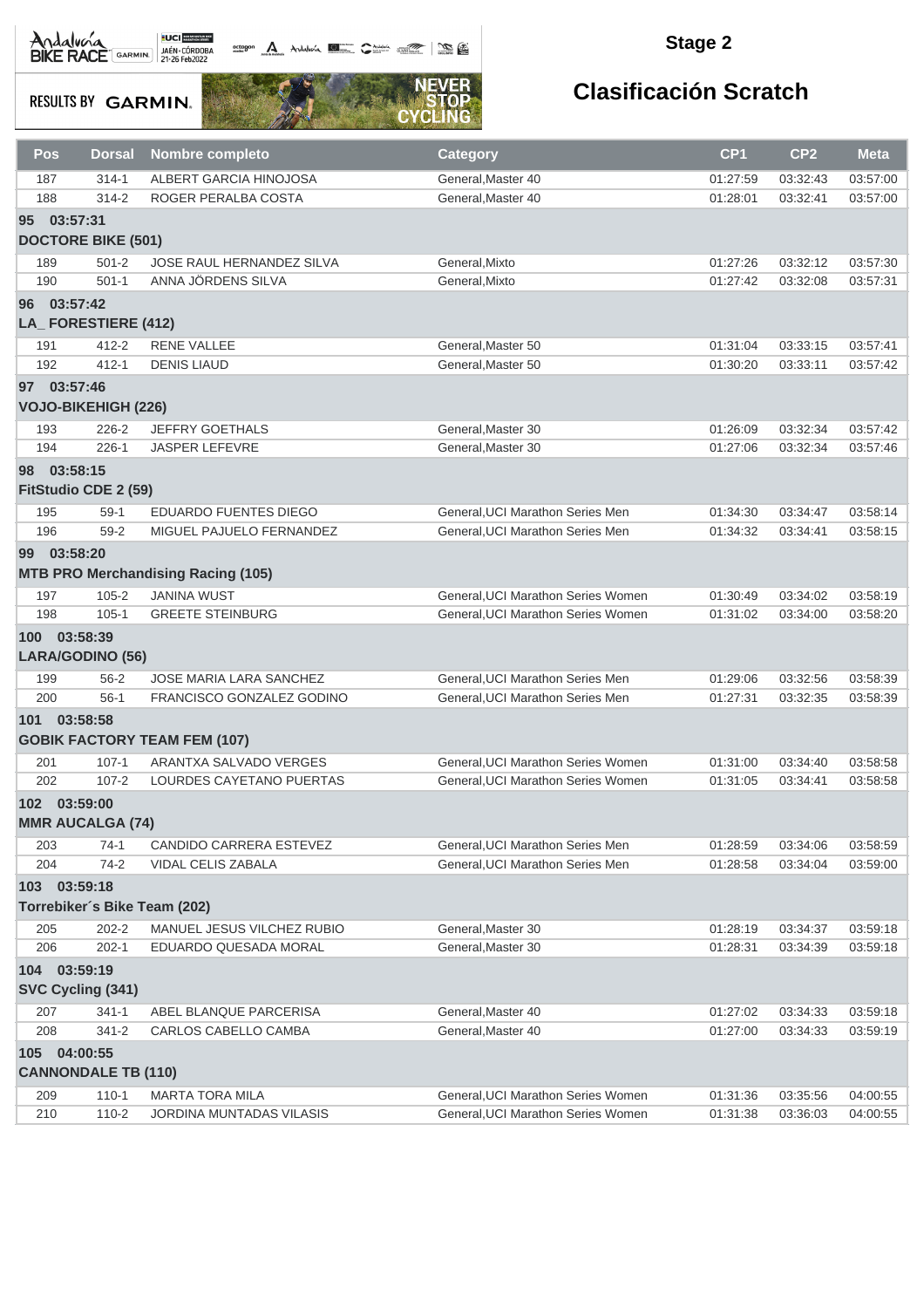Andalva BACE GARMIN AND LOCAL DEL BACK

octogon A Andalunia **1977** Catalog 2008 - 2008

#### **Stage 2**

**RESULTS BY GARMIN.** 



| Pos        | <b>Dorsal</b>                | Nombre completo                                            | <b>Category</b>                                                      | CP <sub>1</sub>      | CP <sub>2</sub>      | <b>Meta</b>          |
|------------|------------------------------|------------------------------------------------------------|----------------------------------------------------------------------|----------------------|----------------------|----------------------|
| 106        | 04:01:04                     |                                                            |                                                                      |                      |                      |                      |
|            | <b>KANINA BIKES (502)</b>    |                                                            |                                                                      |                      |                      |                      |
| 211        | $502 - 2$                    | ALEJANDRO CASTRILLO HERNANDEZ                              | General, Mixto                                                       | 01:28:27             | 03:36:13             | 04:01:03             |
| 212        | $502 - 1$                    | ALMUDENA RODRIGUEZ LOPEZ DE ARMENTIA General, Mixto        |                                                                      | 01:28:34             | 03:36:14             | 04:01:04             |
|            | 107 04:01:21                 |                                                            |                                                                      |                      |                      |                      |
|            | <b>Special Bikes (203)</b>   |                                                            |                                                                      |                      |                      |                      |
| 213        | $203 - 2$                    | SANTIAGO GOMEZ BUÑUELO                                     | General, Master 30                                                   | 01:27:33             | 03:35:30             | 04:01:21             |
| 214        | $203-1$                      | <b>TOMAS REOS ARAUJO</b>                                   | General, Master 30                                                   | 01:27:35             | 03:35:30             | 04:01:21             |
|            | 108 04:01:24                 |                                                            |                                                                      |                      |                      |                      |
|            | <b>Garmin-Lapierre (503)</b> |                                                            |                                                                      |                      |                      |                      |
| 215        | $503-1$                      | RAMONA GABRIEL BATALLA                                     | General, Mixto                                                       | 01:31:08             | 03:37:06             | 04:01:24             |
| 216        | $503 - 2$                    | ANTONIO MORENO ORTEGA                                      | General, Mixto                                                       | 01:31:00             | 03:36:58             | 04:01:24             |
|            | 109 04:02:16                 |                                                            |                                                                      |                      |                      |                      |
|            | Biciterapia 1 (318)          |                                                            |                                                                      |                      |                      |                      |
| 217        | $318 - 1$                    | DANIEL ARINCON ANDRADES                                    | General.Master 40                                                    | 01:33:38             | 03:37:03             | 04:02:14             |
| 218        | 318-2                        | MANUEL ROCA SANTIAGO                                       | General, Master 40                                                   | 01:33:35             | 03:37:04             | 04:02:16             |
|            | 110 04:02:19                 |                                                            |                                                                      |                      |                      |                      |
|            | <b>TEAM ADDICT BIKE (61)</b> |                                                            |                                                                      |                      |                      |                      |
| 219        | $61 - 2$                     | <b>JUDICAEL SOLIER</b>                                     | General, UCI Marathon Series Men                                     | 01:28:49             | 03:37:32             | 04:02:17             |
| 220        | $61 - 1$                     | THEO DUMALANEDE                                            | General, UCI Marathon Series Men                                     | 01:28:50             | 03:37:35             | 04:02:19             |
| 111        | 04:02:49                     |                                                            |                                                                      |                      |                      |                      |
|            | <b>Dbici19 (223)</b>         |                                                            |                                                                      |                      |                      |                      |
| 221<br>223 | $223 - 1$<br>$223 - 2$       | RAFAEL LOPEZ ANDUJAR<br>FRANCISCO JOSE PAÑOS RUIZ          | General, Master 30<br>General, Master 30                             | 01:28:52             | 03:38:12<br>03:38:12 | 04:02:49<br>04:02:49 |
|            |                              |                                                            |                                                                      | 01:28:53             |                      |                      |
|            | 112 04:02:51                 | <b>SYMISUR CENTAURO BIKES (43)</b>                         |                                                                      |                      |                      |                      |
|            |                              |                                                            |                                                                      |                      |                      |                      |
| 222<br>224 | $43 - 2$<br>$43 - 1$         | CARLOS JAVIER ARENAS CHACON<br><b>JESUS BRACHO BENITEZ</b> | General, UCI Marathon Series Men<br>General, UCI Marathon Series Men | 01:29:03<br>01:30:43 | 03:38:16<br>03:38:22 | 04:02:49<br>04:02:51 |
| 113        | 04:03:03                     |                                                            |                                                                      |                      |                      |                      |
|            | Xtreme Team (304)            |                                                            |                                                                      |                      |                      |                      |
| 225        | $304 - 1$                    | OSCAR FUENTES LUPIAÑEZ                                     | General, Master 40                                                   | 01:33:39             | 03:37:52             | 04:03:02             |
| 226        | $304 - 2$                    | GREGORIO ZUMAQUERO ACEVEDO                                 | General, Master 40                                                   | 01:33:28             | 03:37:51             | 04:03:03             |
|            | 114 04:03:25                 |                                                            |                                                                      |                      |                      |                      |
|            | TEJ WHEELS (70)              |                                                            |                                                                      |                      |                      |                      |
| 227        | $70 - 2$                     | JOSE ANGEL MUÑOZ BARRANCA                                  | General, UCI Marathon Series Men                                     | 01:31:20             | 03:40:18             | 04:03:24             |
| 228        | $70-1$                       | FERNANDO CALABRUS CIUDAD                                   | General.UCI Marathon Series Men                                      | 01:30:14             | 03:40:19             | 04:03:25             |
|            | 115 04:03:36                 |                                                            |                                                                      |                      |                      |                      |
|            | Kiko y David (326)           |                                                            |                                                                      |                      |                      |                      |
| 229        | 326-2                        | KIKO MOLINA SOLA                                           | General, Master 40                                                   | 01:29:37             | 03:39:09             | 04:03:36             |
| 230        | $326 - 1$                    | DAVID FRANCO MURCIA                                        | General, Master 40                                                   | 01:29:19             | 03:38:46             | 04:03:36             |
| 116        | 04:04:10                     |                                                            |                                                                      |                      |                      |                      |
|            |                              | <b>CORRATEC VICSPORTS (515)</b>                            |                                                                      |                      |                      |                      |
| 231        | $515 - 1$                    | FRANCISCO JOSE ESCOBAR DEL CASTILLO                        | General, Mixto                                                       | 01:32:09             | 03:38:43             | 04:04:08             |
| 232        | $515 - 2$                    | ADA XINXO MORERA                                           | General, Mixto                                                       | 01:32:16             | 03:38:45             | 04:04:10             |
|            | 117 04:04:36                 |                                                            |                                                                      |                      |                      |                      |
|            |                              | <b>GARMIN CORPORATE TEAM (48)</b>                          |                                                                      |                      |                      |                      |
| 233        | 48-2                         | RAUL RAPOSO MATEO                                          | General, UCI Marathon Series Men                                     | 01:33:43             | 03:39:17             | 04:04:36             |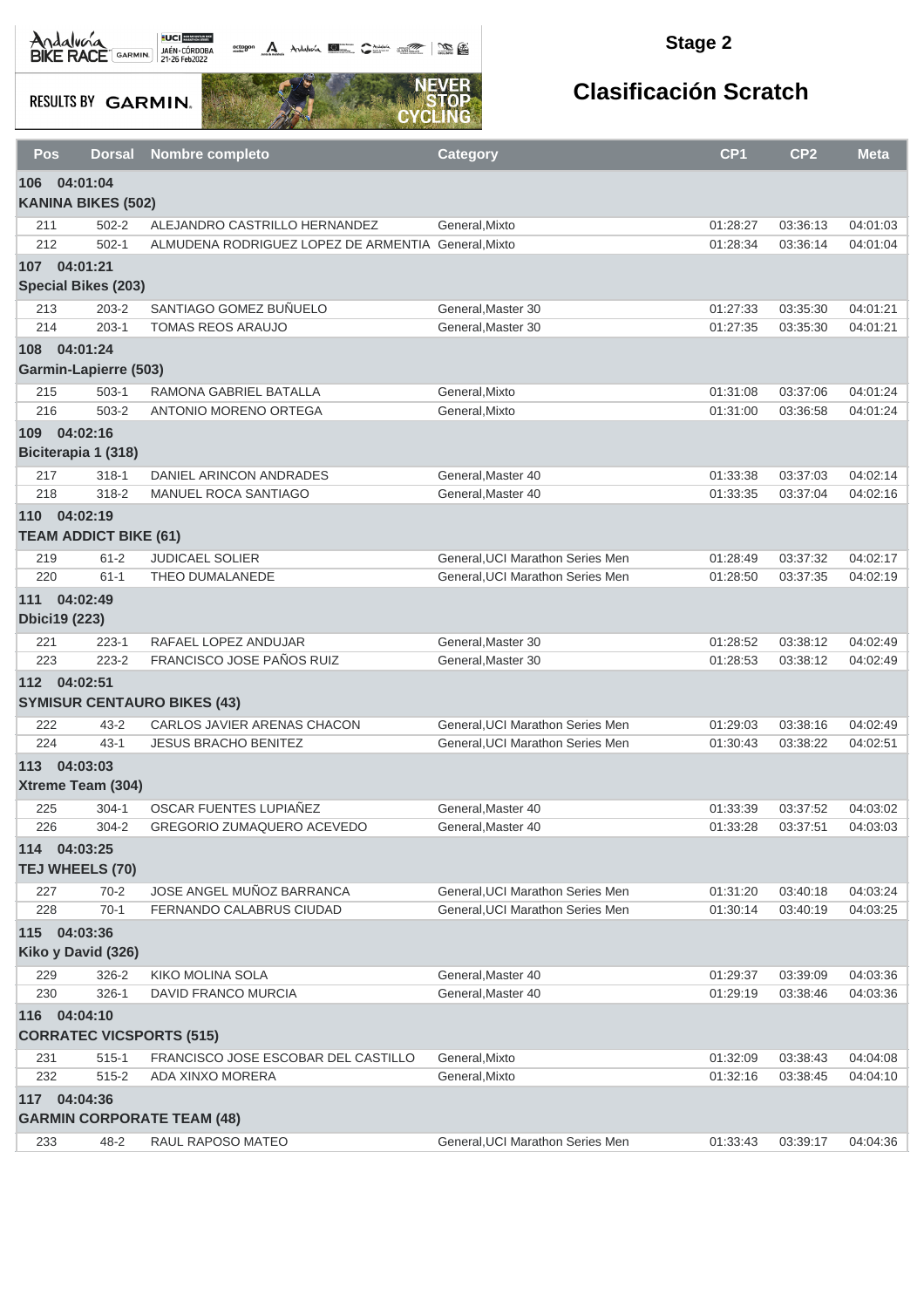octogon A Andalusía **DE C**ANALIS COMPOS COMPOS

#### **Stage 2**

**RESULTS BY GARMIN.** 



| <b>Pos</b>      | <b>Dorsal</b>                    | <b>Nombre completo</b>                        | <b>Category</b>                    | CP <sub>1</sub> | CP <sub>2</sub> | <b>Meta</b> |
|-----------------|----------------------------------|-----------------------------------------------|------------------------------------|-----------------|-----------------|-------------|
| 234             | $48 - 1$                         | <b>GERARD VALLES LLORD</b>                    | General, UCI Marathon Series Men   | 01:33:44        | 03:39:21        | 04:04:36    |
| 118 04:05:24    |                                  |                                               |                                    |                 |                 |             |
|                 |                                  | <b>TORPADO FACTORY TEAM (101)</b>             |                                    |                 |                 |             |
| 235             | $101 - 1$                        | <b>KATAZINA SOSNA</b>                         | General, UCI Marathon Series Women | 01:31:20        | 03:40:32        | 04:05:23    |
| 236             | $101 - 2$                        | <b>GRETA KARASIOVAITE</b>                     | General, UCI Marathon Series Women | 01:31:24        | 03:40:34        | 04:05:24    |
| 119 04:07:19    |                                  |                                               |                                    |                 |                 |             |
|                 |                                  | Policía Local Granada A (413)                 |                                    |                 |                 |             |
| 237             | $413 - 1$                        | MIGUEL GARCIA RUBIÑO                          | General, Master 50                 | 01:30:00        | 03:40:31        | 04:07:19    |
| 238             | $413 - 2$                        | <b>MANUEL SORIA TORICES</b>                   | General.Master 50                  | 01:29:30        | 03:40:29        | 04:07:19    |
| 120 04:07:55    |                                  |                                               |                                    |                 |                 |             |
|                 |                                  | <b>CD TORREMOCHA MTB (215)</b>                |                                    |                 |                 |             |
| 239             | $215 - 1$                        | ANTONIO VARO AGUAYO                           | General, Master 30                 | 01:31:31        | 03:40:42        | 04:07:53    |
| 240             | $215 - 2$                        | FRANCISCO DE LA TORRE GARCIA                  | General, Master 30                 | 01:31:30        | 03:40:43        | 04:07:55    |
| 121 04:11:18    |                                  |                                               |                                    |                 |                 |             |
|                 |                                  | <b>CICLOS VALENCIA-FARTO NamedSport (512)</b> |                                    |                 |                 |             |
| 241             | $512 - 1$                        | JUAN JOSE LOPEZ RICO                          | General, Mixto                     | 01:31:42        | 03:44:41        | 04:11:16    |
| 242             | 512-2                            | MARTA ROMEU SOLAZ                             | General, Mixto                     | 01:31:49        | 03:44:43        | 04:11:18    |
| 122 04:12:07    |                                  |                                               |                                    |                 |                 |             |
|                 | <b>Ciclos Castillo FCM (347)</b> |                                               |                                    |                 |                 |             |
| 243             | $347 - 1$                        | ANTONIO ARENAS MERCHAN                        | General, Master 40                 | 01:31:02        | 03:45:23        | 04:12:07    |
| 244             | 347-2                            | ANTONIO JOSE VALLE SILVA                      | General, Master 40                 | 01:31:02        | 03:45:21        | 04:12:07    |
| 123 04:12:45    |                                  |                                               |                                    |                 |                 |             |
|                 | Fambike team C.D (325)           |                                               |                                    |                 |                 |             |
| 245             | $325 - 1$                        | ANTONIO LOPEZ GUTIERREZ                       | General, Master 40                 | 01:35:08        | 03:47:49        | 04:12:45    |
| 246             | $325 - 2$                        | FRANCISCO JAVIER SIERRA GARCIA                | General, Master 40                 | 01:35:21        | 03:47:33        | 04:12:45    |
| 124 04:13:34    |                                  |                                               |                                    |                 |                 |             |
| il doctore (79) |                                  |                                               |                                    |                 |                 |             |
| 247             | $79-1$                           | PABLO MORENO COLMENERO                        | General. UCI Marathon Series Men   | 01:35:17        | 03:47:55        | 04:13:34    |
| 248             | $79-2$                           | SERGIO GONZALEZ RIBEIRO                       | General, UCI Marathon Series Men   | 01:35:21        | 03:47:58        | 04:13:34    |
| 125             | 04:14:07                         |                                               |                                    |                 |                 |             |
|                 |                                  | 9th Wave MTB Sharks Team (409)                |                                    |                 |                 |             |
| 249             | 409-1                            | <b>MARTIN STEIERT</b>                         | General, Master 50                 | 01:36:56        | 03:50:20        | 04:14:07    |
| 250             | 409-2                            | PETER WOUTERS                                 | General, Master 50                 | 01:37:40        | 03:50:13        | 04:14:07    |
| 126 04:14:26    |                                  |                                               |                                    |                 |                 |             |
|                 | <b>KH7- SPORT (406)</b>          |                                               |                                    |                 |                 |             |
| 251             | $406 - 1$                        | CARMELO GOMEZ PASTOR                          | General, Master 50                 | 01:31:17        | 03:47:59        | 04:14:26    |
| 252             | 406-2                            | <b>JAVIER PASCUAL TORRES</b>                  | General, Master 50                 | 01:32:27        | 03:47:55        | 04:14:26    |
| 127 04:18:39    |                                  |                                               |                                    |                 |                 |             |
|                 |                                  | <b>ML-TUNING - Cyklotrener.com (81)</b>       |                                    |                 |                 |             |
| 253             | $81 - 2$                         | <b>TOMAŠ KUBAT</b>                            | General, UCI Marathon Series Men   | 01:34:07        | 03:52:38        | 04:18:39    |
| 254             | $81 - 1$                         | <b>JAN NOVOTA</b>                             | General, UCI Marathon Series Men   | 01:33:40        | 03:52:36        | 04:18:39    |
| 128 04:19:34    |                                  |                                               |                                    |                 |                 |             |
|                 | Borussia de Donut's (327)        |                                               |                                    |                 |                 |             |
| 255             | $327 - 2$                        | FRANCISCO UZQUIZA FERNANDEZ                   | General, Master 40                 | 01:31:50        | 03:55:51        | 04:19:34    |
| 256             | $327-1$                          | MIGUEL ARSIE DEL BARRIO                       | General, Master 40                 | 01:31:39        | 03:55:48        | 04:19:34    |
| 129 04:19:44    |                                  |                                               |                                    |                 |                 |             |
|                 | <b>Docudest MTB Team (354)</b>   |                                               |                                    |                 |                 |             |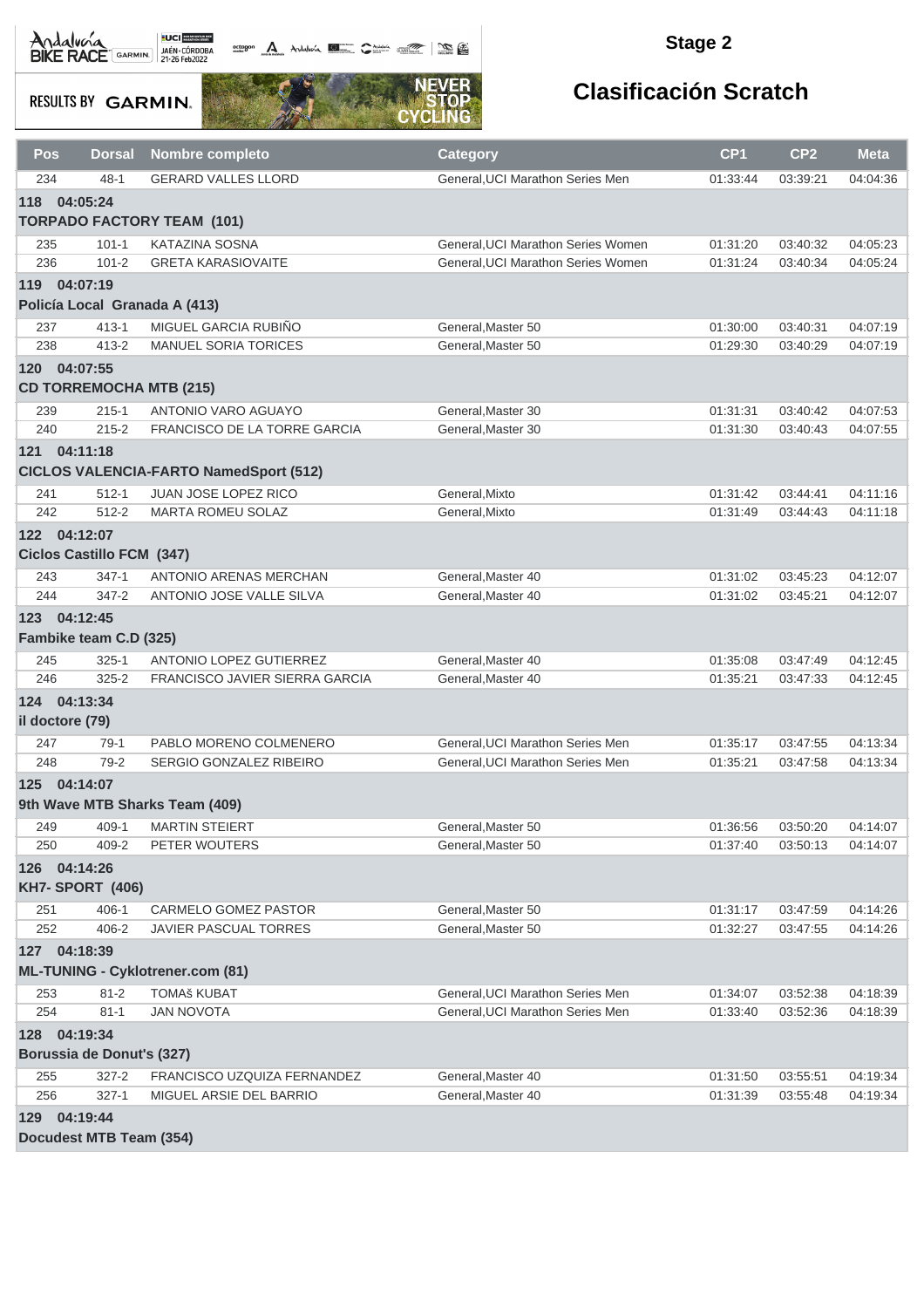octogon A Andalusía **DE C**ANALIS COMPOS COMPOS

#### **Stage 2**

**RESULTS BY GARMIN.** 



| Pos                                | <b>Dorsal</b>                 | <b>Nombre completo</b>             | <b>Category</b>                  | CP <sub>1</sub> | CP <sub>2</sub> | <b>Meta</b> |
|------------------------------------|-------------------------------|------------------------------------|----------------------------------|-----------------|-----------------|-------------|
| 257                                | $354 - 2$                     | <b>JACOBO HERNANDEZ MARTOS</b>     | General, Master 40               | 01:34:51        | 03:52:47        | 04:19:44    |
| 258                                | $354-1$                       | FRANCISCO JAVIER ROMERO PEDROSA    | General, Master 40               | 01:34:48        | 03:52:49        | 04:19:44    |
| 130<br><b>MAMMOTH (353)</b>        | 04:19:51                      |                                    |                                  |                 |                 |             |
| 259                                | $353 - 1$                     | <b>MARIANO MENAL MARTIN</b>        | General, Master 40               | 01:35:30        | 03:53:43        | 04:19:50    |
| 260                                | $353 - 2$                     | ANGEL FELIX CARRETERO TREJO        | General, Master 40               | 01:35:39        | 03:53:47        | 04:19:51    |
| 131 04:20:20                       |                               | <b>TIKISMIKIS CORDOBA (312)</b>    |                                  |                 |                 |             |
| 261                                | $312 - 1$                     | RAFAEL ANGEL DELA ROSA RUIZ        | General, Master 40               | 01:36:02        | 03:54:19        | 04:20:20    |
| 263                                | $312 - 2$                     | RAFAEL PADILLA TORRES              | General.Master 40                | 01:36:30        | 03:54:32        | 04:20:20    |
| 132 04:20:20                       | <b>CD TIKISMIKIS (355)</b>    |                                    |                                  |                 |                 |             |
| 262                                | $355 - 1$                     | <b>JUAN ANTONIO JIMENEZ CRUZ</b>   | General, Master 40               | 01:34:56        | 03:54:31        | 04:20:20    |
| 264                                | $355 - 2$                     | LUIS MORENO LUQUE                  | General, Master 40               | 01:35:03        | 03:55:09        | 04:20:20    |
| 133 04:20:22                       | <b>FITSTUDIO CDE (211)</b>    |                                    |                                  |                 |                 |             |
| 265                                | $211 - 1$                     | DIEGO OJANGUREN RODRIGUEZ          | General, Master 30               | 01:48:33        | 03:55:25        | 04:20:21    |
| 266                                | $211 - 2$                     | ANDRES PEREZ LLANA                 | General, Master 30               | 01:48:36        | 03:55:25        | 04:20:22    |
| 134 04:21:04<br>Roge's team (72)   |                               |                                    |                                  |                 |                 |             |
| 267                                | $72 - 2$                      | JOSE JAIME NIETO RUIZ              | General, UCI Marathon Series Men | 01:35:54        | 03:55:33        | 04:21:04    |
| 268                                | $72-1$                        | ROGELIO NIETO RUIZ                 | General, UCI Marathon Series Men | 01:35:57        | 03:55:33        | 04:21:04    |
| 135 04:21:15                       | <b>SEVEN BIKES TEAM (52)</b>  |                                    |                                  |                 |                 |             |
| 269                                | $52 - 1$                      | ANTONIO PARRA GONZALEZ             | General, UCI Marathon Series Men | 01:35:43        | 03:56:51        | 04:21:13    |
| 270                                | $52 - 2$                      | CARLOS ALBERTO RUIZ MUÑOZ          | General, UCI Marathon Series Men | 01:35:52        | 03:56:50        | 04:21:15    |
| 136 04:23:02                       |                               | <b>MORERAS-ALTO PALANCIA (235)</b> |                                  |                 |                 |             |
| 271                                | $235 - 1$                     | DANIEL DE PRADA FERNANDEZ          | General, Master 30               | 01:36:55        | 03:56:07        | 04:23:02    |
| 272                                | $235 - 2$                     | <b>IGNACIO TORREJON BONILLO</b>    | General.Master 30                | 01:36:51        | 03:56:02        | 04:23:02    |
| 137 04:23:02                       | <b>Limoncellos (408)</b>      |                                    |                                  |                 |                 |             |
| 273                                | $408 - 1$                     | <b>JORDI RUBIO RUIZ</b>            | General, Master 40               | 01:35:05        | 03:55:48        | 04:23:02    |
| 274                                | 408-2                         | JAVIER DIAZ NIETO                  | General, Master 40               | 01:36:14        | 03:55:49        | 04:23:02    |
| 138 04:23:53                       | <b>SPECIAL BIKES CD (307)</b> |                                    |                                  |                 |                 |             |
| 275                                | $307-1$                       | MIGUEL COTE PUERTAS                | General, Master 40               | 01:34:00        | 03:59:47        | 04:23:52    |
| 276                                | $307 - 2$                     | RAFAEL MONTOYA GUTIERREZ           | General, Master 40               | 01:33:53        | 03:59:48        | 04:23:53    |
| 139 04:24:00<br><b>Pisss (305)</b> |                               |                                    |                                  |                 |                 |             |
| 277                                | $305 - 2$                     | RUBEN BALLESTEROS ALVAREZ          | General, Master 40               | 01:36:51        | 03:58:43        | 04:23:59    |
| 278                                | $305 - 1$                     | DANIEL AGUADO CARBAJAL             | General.Master 40                | 01:38:31        | 03:58:44        | 04:24:00    |
| 140 04:24:46                       |                               |                                    |                                  |                 |                 |             |
|                                    | <b>Mamut Bike Team (67)</b>   |                                    |                                  |                 |                 |             |
| 279                                | $67 - 2$                      | DANIEL RODRIGUEZ JIMENEZ           | General, UCI Marathon Series Men | 01:36:11        | 04:00:12        | 04:24:44    |
| 280                                | $67 - 1$                      | ANTONIO MARIN GALISTEO             | General, UCI Marathon Series Men | 01:36:05        | 04:00:15        | 04:24:46    |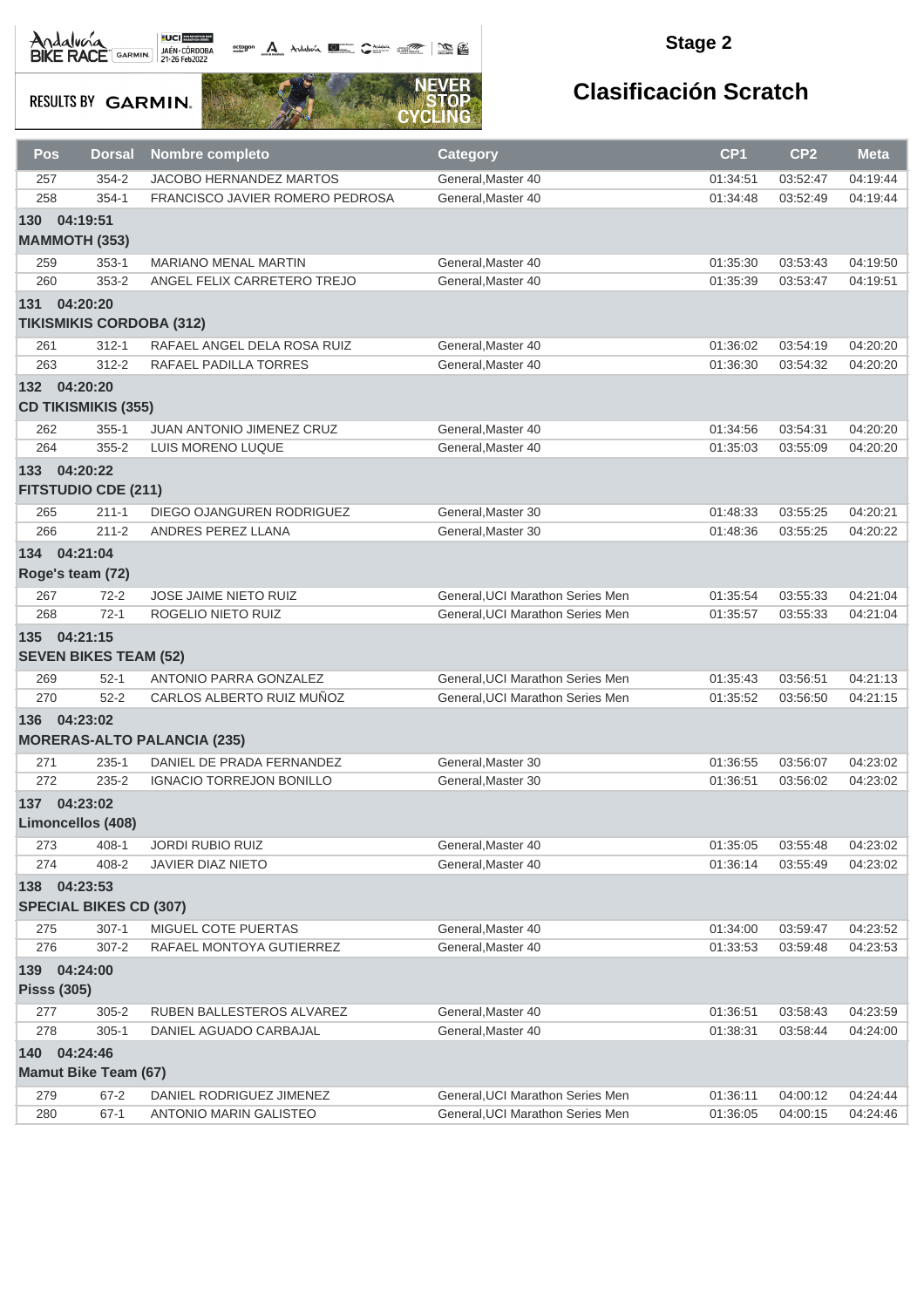octogon A Andalusía **DE C**ANALIS COMPOS COMPOS

#### **Stage 2**

**RESULTS BY GARMIN.** 



|     | Pos<br><b>Dorsal</b>              | Nombre completo                                                  | <b>Category</b>                          | CP <sub>1</sub>      | CP <sub>2</sub>      | <b>Meta</b>          |
|-----|-----------------------------------|------------------------------------------------------------------|------------------------------------------|----------------------|----------------------|----------------------|
| 141 | 04:26:51                          |                                                                  |                                          |                      |                      |                      |
|     | <b>GSPORT FACTORY TEAM (73)</b>   |                                                                  |                                          |                      |                      |                      |
|     | $73-1$<br>281                     | AITOR MELENDEZ NUÑEZ                                             | General.UCI Marathon Series Men          | 01:31:48             | 03:57:04             | 04:26:51             |
|     | 282<br>$73-2$                     | MIGUEL ANGEL SILVA MUÑOZ                                         | General, UCI Marathon Series Men         | 01:31:44             | 03:57:06             | 04:26:51             |
| 142 | 04:27:26                          |                                                                  |                                          |                      |                      |                      |
|     | <b>EBAN-FOC (407)</b>             |                                                                  |                                          |                      |                      |                      |
|     | 283<br>$407 - 1$                  | TONI DE LA ASUNCION HERNANDEZ                                    | General, Master 50                       | 01:38:35             | 04:01:14             | 04:27:25             |
|     | $407 - 2$<br>284                  | DANIEL HAUSMANN SPILMAN                                          | General, Master 50                       | 01:38:45             | 04:01:14             | 04:27:26             |
| 143 | 04:27:30                          |                                                                  |                                          |                      |                      |                      |
|     |                                   | Edelsten - Reichel Hörgeräte powered by MAD (108)                |                                          |                      |                      |                      |
|     | 285<br>$108 - 1$                  | <b>TANJA PRILLER</b>                                             | General, UCI Marathon Series Women       | 01:38:54             | 04:00:05             | 04:27:30             |
|     | $108 - 2$<br>286                  | <b>HANNAH KOLLING</b>                                            | General, UCI Marathon Series Women       | 01:38:49             | 04:00:03             | 04:27:30             |
| 144 | 04:27:44                          |                                                                  |                                          |                      |                      |                      |
|     |                                   | RODAS SÃO MAMEDE PORTALEGRE (306)                                |                                          |                      |                      |                      |
|     | 306-2<br>287                      | <b>DAVID RASTEIRO</b>                                            | General, Master 40                       | 01:37:31             | 04:01:16             | 04:27:42             |
|     | 288<br>$306-1$                    | <b>CARLOS FRADE</b>                                              | General, Master 40                       | 01:37:10             | 04:01:06             | 04:27:44             |
| 145 | 04:29:45                          |                                                                  |                                          |                      |                      |                      |
|     | LE PORT VÉLO (66)                 |                                                                  |                                          |                      |                      |                      |
|     | 289<br>66-2                       | FRANCISCO JOSE SUTIL SANCHEZ                                     | General, UCI Marathon Series Men         | 01:36:33             | 04:03:01             | 04:29:44             |
|     | 66-1<br>290                       | MIGUEL ANGEL MONTAÑES JIMENEZ                                    | General.UCI Marathon Series Men          | 01:36:04             | 04:03:03             | 04:29:45             |
| 146 | 04:31:03                          |                                                                  |                                          |                      |                      |                      |
|     | Team Mentesa-Charca bike (63)     |                                                                  |                                          |                      |                      |                      |
|     | 291<br>$63 - 1$                   | <b>JESUS GOMEZ CHICA</b>                                         | General, UCI Marathon Series Men         | 01:37:31             | 04:03:27             | 04:31:02             |
|     | 292<br>$63 - 2$                   | PEDRO MONTAÑEZ TORRES                                            | General, UCI Marathon Series Men         | 01:37:36             | 04:03:22             | 04:31:03             |
|     | 147 04:32:09                      |                                                                  |                                          |                      |                      |                      |
|     | <b>IDUNA BICIS (511)</b>          |                                                                  |                                          |                      |                      |                      |
|     | 293<br>$511 - 1$                  | LOURDES BETHENCOURT TRUJILLO                                     |                                          |                      | 03:55:07             | 04:32:09             |
|     | 294<br>$511 - 2$                  | <b>GERMAN HERNANDEZ RAMOS</b>                                    | General, Mixto<br>General, Mixto         | 01:33:08<br>01:33:56 | 03:59:03             | 04:32:09             |
| 148 | 04:32:56                          |                                                                  |                                          |                      |                      |                      |
|     |                                   | KANINA BIKES/Acpcoferputeam (220)                                |                                          |                      |                      |                      |
|     | 295<br>$220 - 2$                  | RAMON ORTEGA ACEITUNO                                            | General.Master 30                        | 01:36:34             | 04:06:42             | 04:32:55             |
|     | 296<br>$220 - 1$                  | DAVID DIAZ GONZALEZ                                              | General, Master 30                       | 01:36:39             | 04:06:32             | 04:32:56             |
|     | 149 04:32:59                      |                                                                  |                                          |                      |                      |                      |
|     | <b>XC COURONNE (402)</b>          |                                                                  |                                          |                      |                      |                      |
|     |                                   |                                                                  |                                          |                      |                      |                      |
|     | 402-2<br>297<br>298<br>$402 - 1$  | PATRICE LEBOSSE<br><b>REMI JOUANNIN</b>                          | General, Master 50<br>General.Master 50  | 01:38:23<br>01:38:24 | 04:04:40<br>04:04:35 | 04:32:57<br>04:32:59 |
|     |                                   |                                                                  |                                          |                      |                      |                      |
|     | 150 04:33:43<br>Biciterapia (310) |                                                                  |                                          |                      |                      |                      |
|     |                                   |                                                                  |                                          |                      |                      |                      |
|     | 299<br>$310 - 2$                  | JOSE ANTONIO FERNANDEZ QUEVEDO<br>JOSE ANTONIO CANALES RODRIGUEZ | General, Master 40<br>General.Master 40  | 01:38:33             | 04:06:04             | 04:33:42             |
|     | 300<br>$310 - 1$                  |                                                                  |                                          | 01:38:26             | 04:05:56             | 04:33:43             |
|     | 151 04:33:48                      |                                                                  |                                          |                      |                      |                      |
|     | <b>Harman Bikes (346)</b>         |                                                                  |                                          |                      |                      |                      |
|     | 301<br>346-2                      | LUCAS CARMONA MORENO                                             | General, Master 40<br>General, Master 40 | 01:38:54             | 04:08:43             | 04:33:46             |
|     | 302<br>346-1                      | JUAN CARLOS BERMUDEZ HINOJOSA                                    |                                          | 01:40:39             | 04:08:43             | 04:33:48             |
|     | 152 04:33:58                      |                                                                  |                                          |                      |                      |                      |
|     | <b>CODEONE 2 (331)</b>            |                                                                  |                                          |                      |                      |                      |
|     | 303<br>$331 - 1$                  | RUBEN MELLADO MUÑOZ                                              | General, Master 40                       | 01:41:01             | 04:08:39             | 04:33:58             |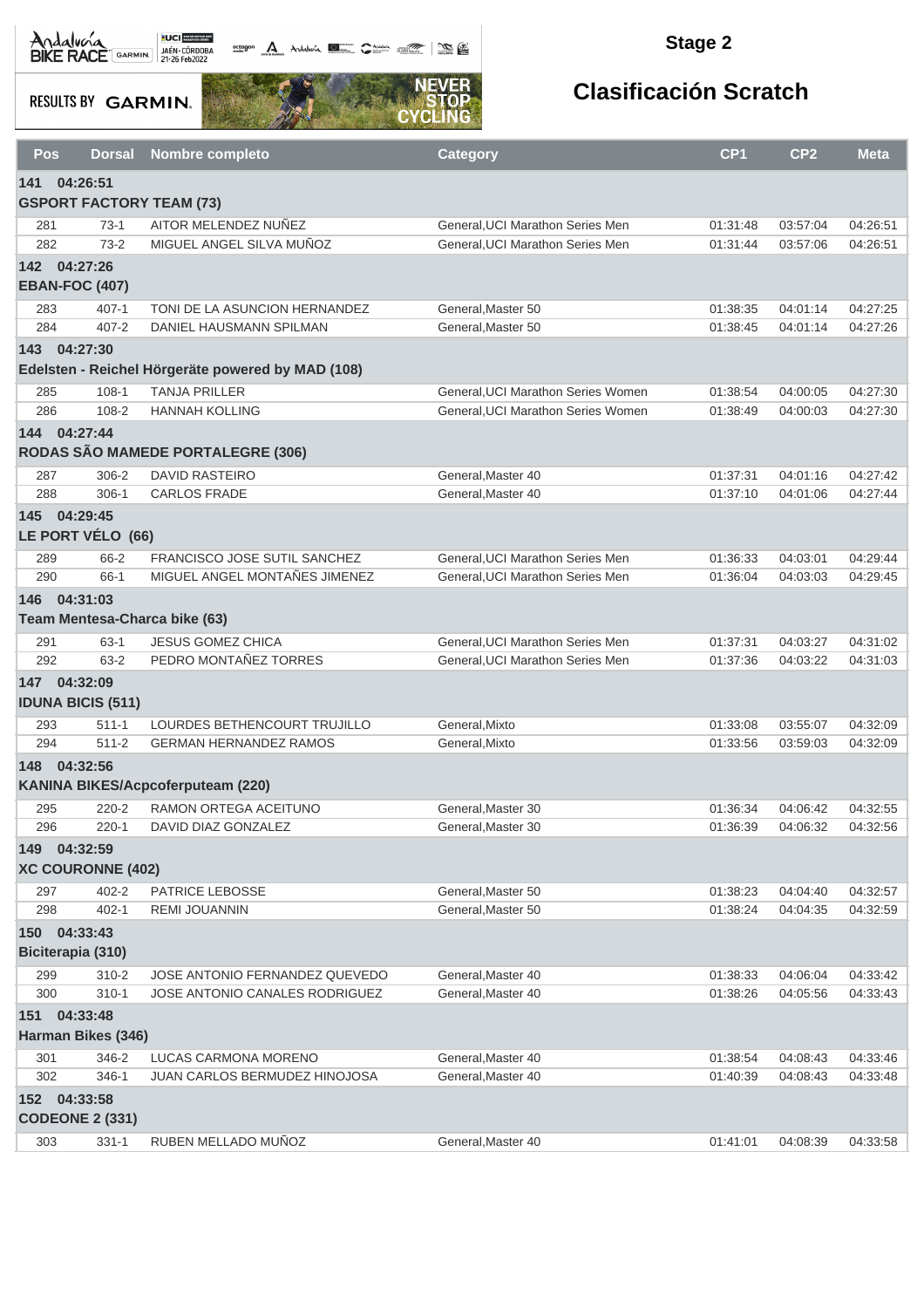Andalvona MEDICIE

octogon A Andalunia **1977** Catalog 2008 - 2008

#### **Stage 2**

**RESULTS BY GARMIN.** 



| Pos               | <b>Dorsal</b>                 | <b>Nombre completo</b>                      | Category                         | CP <sub>1</sub> | CP <sub>2</sub> | <b>Meta</b> |
|-------------------|-------------------------------|---------------------------------------------|----------------------------------|-----------------|-----------------|-------------|
| 304               | $331 - 2$                     | <b>SERGIO PALMA GRANDE</b>                  | General, Master 40               | 01:41:09        | 04:08:41        | 04:33:58    |
| 153               | 04:34:01                      |                                             |                                  |                 |                 |             |
|                   | <b>Team Harde Addict (45)</b> |                                             |                                  |                 |                 |             |
| 305               | $45 - 1$                      | <b>REMI CRINON</b>                          | General, UCI Marathon Series Men | 01:40:16        | 04:06:29        | 04:34:00    |
| 306               | $45 - 2$                      | <b>ANTHONY PICHOT</b>                       | General, UCI Marathon Series Men | 01:40:14        | 04:07:13        | 04:34:01    |
| 154 04:35:04      |                               |                                             |                                  |                 |                 |             |
|                   | Independiente (333)           |                                             |                                  |                 |                 |             |
| 308               | $333 - 1$                     | FRANCISCO GOMEZ LIÑAN                       | General, Master 40               | 01:40:36        | 04:08:47        | 04:35:03    |
| 309               | 333-2                         | JOAQUIN PORRAS SERRANO                      | General, Master 40               | 01:40:07        | 04:08:46        | 04:35:04    |
| 155               | 04:35:51                      |                                             |                                  |                 |                 |             |
| I Pagliacci (213) |                               |                                             |                                  |                 |                 |             |
| 310               | $213 - 2$                     | <b>LUCA NEGRI</b>                           | General, Master 30               | 01:40:08        | 04:08:45        | 04:35:51    |
| 311               | $213 - 1$                     | <b>ANTHONY MOFFA</b>                        | General, Master 30               | 01:40:19        | 04:08:45        | 04:35:51    |
| 156 04:36:41      |                               |                                             |                                  |                 |                 |             |
|                   | Ciclohobby (339)              |                                             |                                  |                 |                 |             |
| 312               | $339 - 1$                     | JOSE ANTONIO DIAZ SALDAÑA                   | General, Master 40               | 01:33:47        | 04:02:25        | 04:36:41    |
| 313               | 339-2                         | <b>FRANCISCO GARCIA NATERA</b>              | General, Master 40               | 01:31:20        | 04:02:17        | 04:36:41    |
| 157 04:37:28      |                               |                                             |                                  |                 |                 |             |
|                   |                               | <b>BIKE CORNER MASTER (323)</b>             |                                  |                 |                 |             |
| 314               | $323 - 1$                     | RENAUD COURPAYEN                            | General, Master 30               | 01:32:21        | 04:04:06        | 04:37:26    |
| 315               | $323 - 2$                     | <b>DAVID BIDOLI</b>                         | General, Master 30               | 01:29:58        | 04:04:07        | 04:37:28    |
| 158 04:39:50      |                               |                                             |                                  |                 |                 |             |
| Pilot team (208)  |                               |                                             |                                  |                 |                 |             |
| 316               | $208-1$                       | <b>JUAN CARLOS REY GARCIA</b>               | General, Master 30               | 01:39:48        | 04:11:23        | 04:39:50    |
| 317               | 208-2                         | SERGIO RESTITUTO PACHECO                    | General, Master 30               | 01:40:05        | 04:11:21        | 04:39:50    |
| 159               | 04:41:06                      |                                             |                                  |                 |                 |             |
|                   | Juan & David Team (210)       |                                             |                                  |                 |                 |             |
| 318               | $210 - 1$                     | <b>JUAN MATA ROMERO</b>                     | General.Master 30                | 01:41:02        | 04:12:42        | 04:41:04    |
| 319               | $210 - 2$                     | DAVID FERNANDEZ DELOBEL                     | General.Master 30                | 01:41:04        | 04:12:43        | 04:41:06    |
| 160 04:42:18      |                               |                                             |                                  |                 |                 |             |
|                   | ELCORTEINGLES 019 (352)       |                                             |                                  |                 |                 |             |
| 320               | $352 - 1$                     | <b>JAVIER MARTIN DIAZ</b>                   | General, Master 40               | 01:38:52        | 04:16:00        | 04:42:18    |
| 321               | $352 - 2$                     | OSCAR VILLEGAS LORENZO                      | General, Master 40               | 01:39:46        | 04:16:01        | 04:42:18    |
| 161 04:42:20      |                               |                                             |                                  |                 |                 |             |
|                   | Brujulabike (230)             |                                             |                                  |                 |                 |             |
| 322               | $230 - 1$                     | DAVID RODRIGUEZ ESTEBAN                     | General, Master 30               | 01:40:56        | 04:13:32        | 04:42:20    |
| 323               | 230-2                         | ANTONIO DAVID PELAYO RULL                   | General, Master 30               | 01:42:51        | 04:13:34        | 04:42:20    |
| 162 04:43:11      |                               |                                             |                                  |                 |                 |             |
| Bici 3.0 (315)    |                               |                                             |                                  |                 |                 |             |
| 324               | $315 - 2$                     | OSCAR RECUNA PRIEGO                         | General.Master 40                | 01:43:19        | 04:15:11        | 04:43:11    |
| 325               | $315 - 1$                     | <b>JORDI BALASCH CLARASSO</b>               | General, Master 40               | 01:44:36        | 04:15:15        | 04:43:11    |
| 163 04:43:40      |                               |                                             |                                  |                 |                 |             |
|                   |                               | <b>GED SPORTS - PREVENSYSTEM TEAM (214)</b> |                                  |                 |                 |             |
| 326               | $214 - 1$                     | PABLO REGALIZA CASTILLO                     | General, Master 30               | 01:40:53        | 04:16:31        | 04:43:39    |
| 327               | $214 - 2$                     | DAVID GOMEZ RIOS                            | General, Master 30               | 01:40:38        | 04:16:28        | 04:43:40    |
| 164 04:43:40      |                               |                                             |                                  |                 |                 |             |
|                   | Škoda we love cycling (509)   |                                             |                                  |                 |                 |             |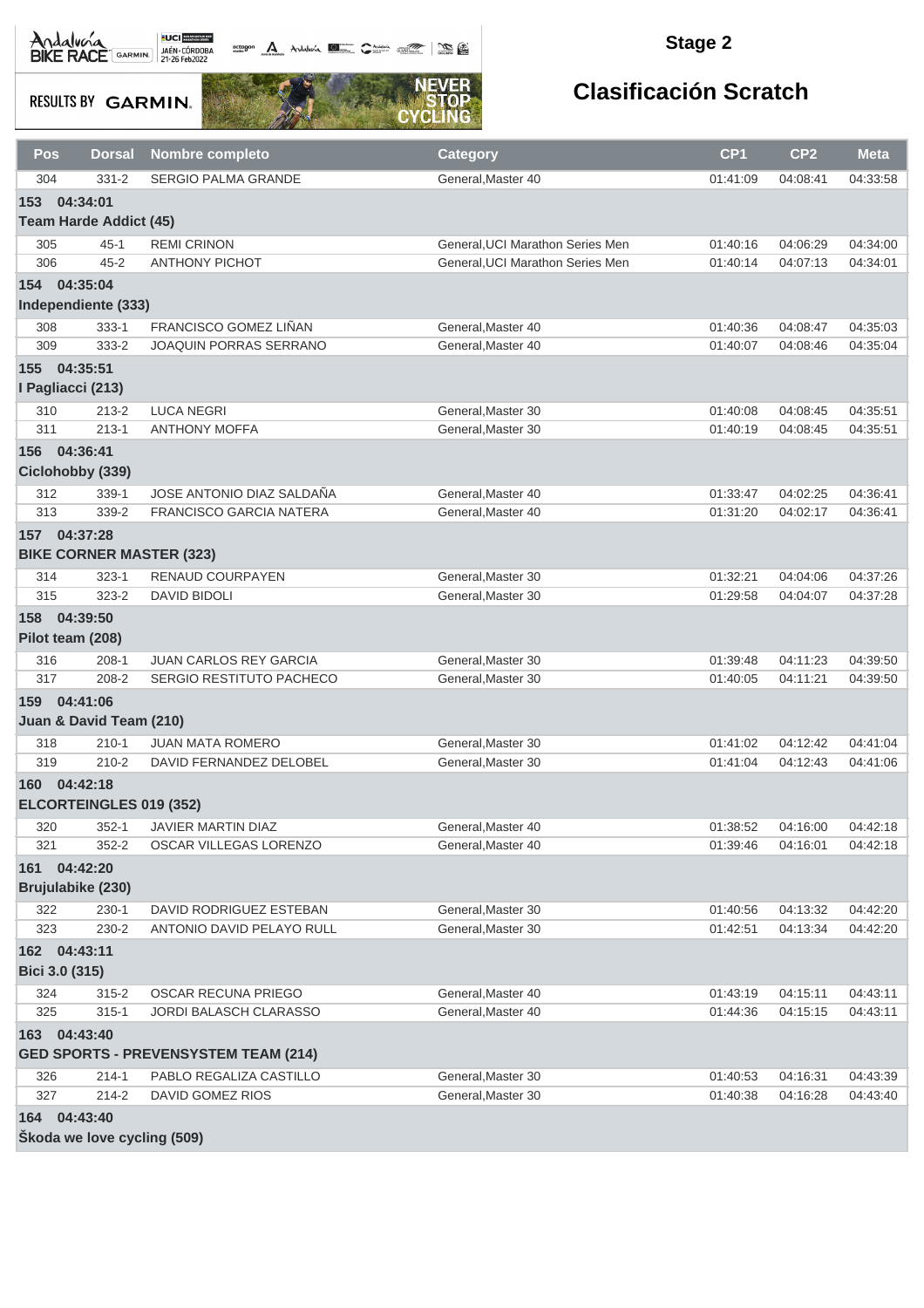octogon A Andalwia **BE CANNA TRANS** 

#### **Stage 2**

**RESULTS BY GARMIN.** 



| Pos                 | <b>Dorsal</b>                        | <b>Nombre completo</b>                | <b>Category</b>    | CP <sub>1</sub> | CP <sub>2</sub> | <b>Meta</b> |
|---------------------|--------------------------------------|---------------------------------------|--------------------|-----------------|-----------------|-------------|
| 328                 | $509-1$                              | <b>DAVID SALMERON</b>                 | General, Mixto     | 01:42:45        | 04:16:31        | 04:43:40    |
| 329                 | 509-2                                | MICHAELA SEKULOVA SEKULA              | General, Mixto     | 01:42:35        | 04:16:27        | 04:43:40    |
| 165                 | 04:44:47                             |                                       |                    |                 |                 |             |
| rondup (207)        |                                      |                                       |                    |                 |                 |             |
| 331                 | $207-1$                              | <b>SERGIO GARCIA ORTIZ</b>            | General, Master 30 | 01:35:18        | 04:14:22        | 04:44:45    |
| 332                 | $207 - 2$                            | <b>ALVARO GARCIA ORTIZ</b>            | General, Master 30 | 01:37:56        | 04:14:33        | 04:44:47    |
| 166 04:45:04        |                                      |                                       |                    |                 |                 |             |
|                     | <b>ISB 1 Pro (330)</b>               |                                       |                    |                 |                 |             |
| 333                 | $330 - 1$                            | JUAN MANUEL PERSONAL FERNANDEZ        | General, Master 40 | 01:35:04        | 04:09:13        | 04:45:02    |
| 334                 | 330-2                                | <b>FRANCESC SABIOTE RUIZ</b>          | General, Master 40 | 01:38:29        | 04:09:19        | 04:45:04    |
| 167 04:45:15        |                                      |                                       |                    |                 |                 |             |
|                     | <b>TOTAL CLIMA (328)</b>             |                                       |                    |                 |                 |             |
|                     |                                      |                                       |                    |                 |                 |             |
| 335                 | 328-1                                | <b>JUAN LOPEZ BAYONA</b>              | General, Master 40 | 01:43:16        | 04:18:47        | 04:45:15    |
| 336                 | 328-2                                | <b>ANTONIO PEREZ BUSTOS</b>           | General.Master 40  | 01:43:41        | 04:18:44        | 04:45:15    |
|                     | 168 04:46:49                         |                                       |                    |                 |                 |             |
|                     |                                      | Policia Local Granada B (344)         |                    |                 |                 |             |
| 337                 | $344 - 1$                            | MANUEL CARMONA ALGUACIL               | General, Master 40 | 01:40:20        | 04:18:02        | 04:46:49    |
| 338                 | 344-2                                | FRANCISCO GABRIEL MEDINA GARCIA       | General, Master 40 | 01:40:30        | 04:18:06        | 04:46:49    |
| 169                 | 04:48:19                             |                                       |                    |                 |                 |             |
|                     | Agacha el Lomo (349)                 |                                       |                    |                 |                 |             |
| 339                 | 349-1                                | PEDRO GALVIN BARRERA                  | General, Master 40 | 01:39:44        | 04:17:12        | 04:48:17    |
| 340                 | 349-2                                | FRANCISCO JAVIER JIMENEZ ROLDAN       | General, Master 40 | 01:39:41        | 04:17:05        | 04:48:19    |
|                     | 170 04:49:33                         |                                       |                    |                 |                 |             |
|                     | <b>Club Triatión Las Rozas (404)</b> |                                       |                    |                 |                 |             |
| 341                 | $404 - 1$                            | <b>JOSE LUIS ARRANZ SORIANO</b>       | General, Master 50 | 01:47:25        | 04:21:50        | 04:49:33    |
| 342                 | $404 - 2$                            | PABLO BALTASAR OTERO VALETA           | General, Master 50 | 01:44:27        | 04:21:50        | 04:49:33    |
|                     | 171 04:49:34                         |                                       |                    |                 |                 |             |
| <b>Ventus (212)</b> |                                      |                                       |                    |                 |                 |             |
| 343                 | $212 - 2$                            | AITOR INTRIAGO BAUTISTA               | General.Master 30  | 01:47:46        | 04:21:38        | 04:49:34    |
| 344                 | $212 - 1$                            | <b>EGOITZ ARROJO ALARCIA</b>          | General, Master 30 | 01:47:44        | 04:21:40        | 04:49:34    |
|                     | 172 04:50:19                         |                                       |                    |                 |                 |             |
|                     |                                      |                                       |                    |                 |                 |             |
|                     | <b>PQTEAM ELCHE (233)</b>            |                                       |                    |                 |                 |             |
| 345                 | $233 - 1$                            | JULIO GONZALEZ MATEU                  | General, Master 30 | 01:44:25        | 04:21:40        | 04:50:19    |
| 346                 | 233-2                                | JUAN MIGUEL ALMAGRO GARCIA            | General, Master 30 | 01:44:13        | 04:21:37        | 04:50:19    |
|                     | 173 04:51:05                         |                                       |                    |                 |                 |             |
|                     |                                      | <b>BALDU BIKE TORREDELCAMPO (225)</b> |                    |                 |                 |             |
| 347                 | $225 - 1$                            | ANTONIO PEREZ ACOSTA                  | General, Master 30 | 01:38:49        | 04:12:21        | 04:51:04    |
| 348                 | $225 - 2$                            | DANIEL DIAZ AGUILAR                   | General.Master 30  | 01:42:53        | 04:12:34        | 04:51:05    |
|                     | 174 04:52:24                         |                                       |                    |                 |                 |             |
|                     | <b>GACOSUR (337)</b>                 |                                       |                    |                 |                 |             |
| 349                 | $337-1$                              | DAVID GARCIA MARTINEZ                 | General, Master 40 | 01:41:50        | 04:25:05        | 04:52:24    |
| 350                 | 337-2                                | <b>JOSE MIGUEL RODRIGUEZ ASENCIO</b>  | General.Master 40  | 01:41:46        | 04:25:18        | 04:52:24    |
| 175 04:53:01        |                                      |                                       |                    |                 |                 |             |
|                     |                                      | <b>XTREME TEAM CC Mijas (351)</b>     |                    |                 |                 |             |
| 351                 | $351 - 1$                            | DANIEL GIJON CRUZ                     | General, Master 40 | 01:48:14        | 04:23:18        | 04:53:01    |
| 352                 | $351 - 2$                            | MIGUEL ANGEL PEREZ MARIN              | General, Master 40 | 01:48:18        | 04:23:15        | 04:53:01    |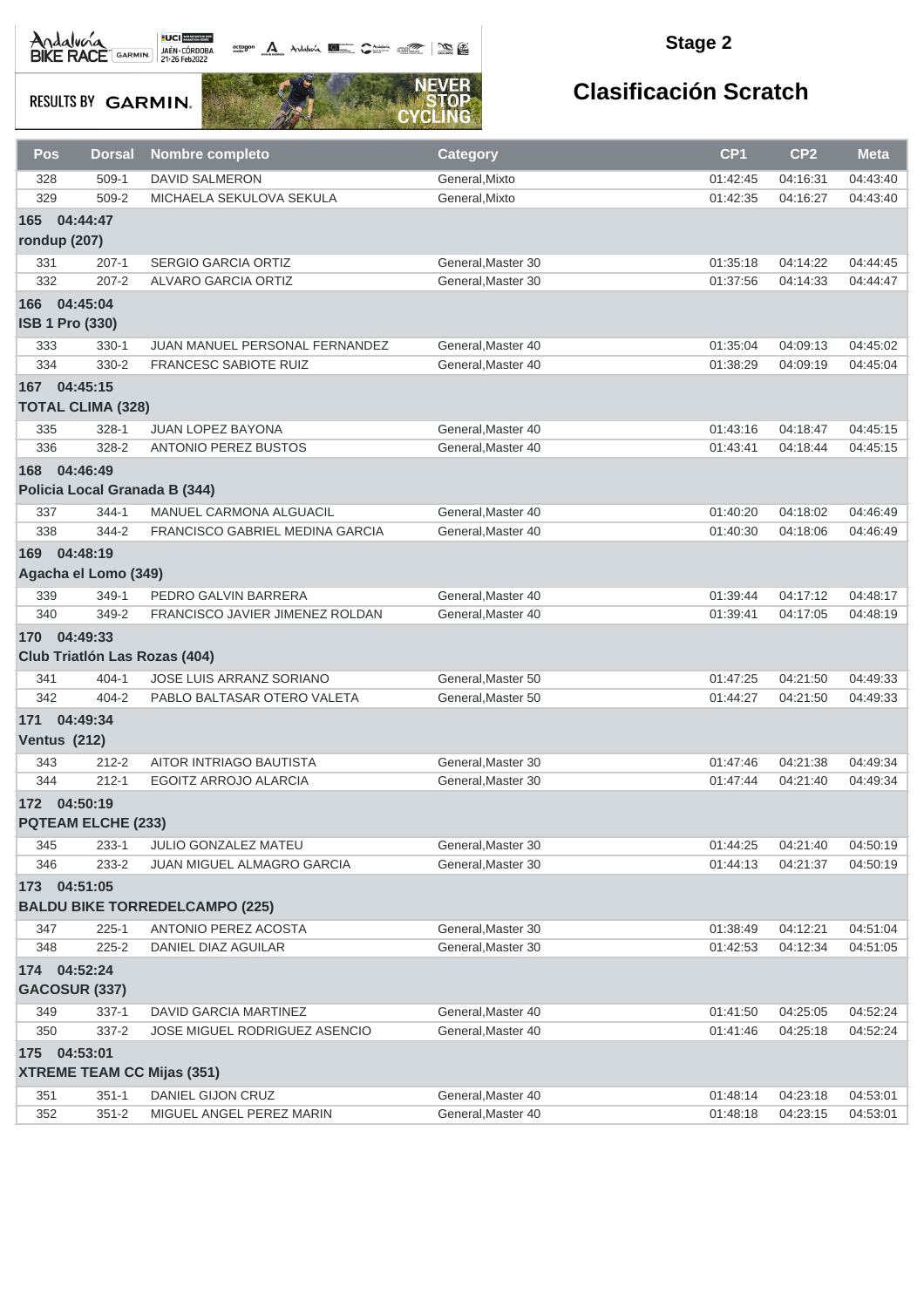octogon A Andalunia **1977** Catalog 2008 - 2008

#### **Stage 2**

**RESULTS BY GARMIN.** 



| Pos | <b>Dorsal</b>                    | Nombre completo                   | <b>Category</b>                    | CP <sub>1</sub> | CP <sub>2</sub> | <b>Meta</b> |  |  |  |
|-----|----------------------------------|-----------------------------------|------------------------------------|-----------------|-----------------|-------------|--|--|--|
| 176 | 04:53:57                         |                                   |                                    |                 |                 |             |  |  |  |
|     | Aqui nadie entrena (320)         |                                   |                                    |                 |                 |             |  |  |  |
| 353 | $320 - 2$                        | <b>WILLIAMS RODRIGUEZ</b>         | General, Master 40                 | 01:42:55        | 04:21:34        | 04:53:57    |  |  |  |
| 354 | $320 - 1$                        | JAIME POL COLL                    | General, Master 40                 | 01:43:00        | 04:21:36        | 04:53:57    |  |  |  |
|     | 177 04:58:58                     |                                   |                                    |                 |                 |             |  |  |  |
|     | spaces team (514)                |                                   |                                    |                 |                 |             |  |  |  |
| 355 | 514-2                            | RICCARDO BRENNA                   | General, Mixto                     | 01:44:18        | 04:28:23        | 04:58:57    |  |  |  |
| 356 | $514 - 1$                        | ILARIA MICHAELA BALZAROTTI        | General, Mixto                     | 01:44:23        | 04:28:27        | 04:58:58    |  |  |  |
|     | 178 05:03:15                     |                                   |                                    |                 |                 |             |  |  |  |
|     | <b>RUEDAS EN LLAMAS (332)</b>    |                                   |                                    |                 |                 |             |  |  |  |
| 357 | $332 - 2$                        | JUAN MANUEL TOLEDO HIDALGO        | General, Master 40                 | 01:43:03        | 04:32:49        | 05:03:13    |  |  |  |
| 358 | $332 - 1$                        | JOSE CORREA HERNANDEZ             | General, Master 40                 | 01:44:04        | 04:32:51        | 05:03:15    |  |  |  |
|     | 179 05:05:58                     |                                   |                                    |                 |                 |             |  |  |  |
|     | <b>ALES TEAM SOLIDARIO (356)</b> |                                   |                                    |                 |                 |             |  |  |  |
| 359 | 356-2                            | <b>BLAS MARTINEZ SANCHEZ</b>      | General.Master 40                  | 01:48:32        | 04:31:02        | 05:05:57    |  |  |  |
| 360 | $356-1$                          | DOMINGO SANCHEZ LOPEZ             | General.Master 40                  | 01:44:50        | 04:30:56        | 05:05:58    |  |  |  |
| 180 | 05:07:50                         |                                   |                                    |                 |                 |             |  |  |  |
|     | <b>Punto Menos (324)</b>         |                                   |                                    |                 |                 |             |  |  |  |
| 361 | $324 - 1$                        | FRANCISCO JAVIER ALVAREZ CHAMORRO | General, Master 40                 | 01:52:22        | 04:39:15        | 05:07:50    |  |  |  |
| 362 | $324 - 2$                        | JORGE JURADO NAVAS                | General, Master 40                 | 01:52:32        | 04:39:23        | 05:07:50    |  |  |  |
|     | 181 05:11:30                     |                                   |                                    |                 |                 |             |  |  |  |
|     | Romeros Santa Barbara (401)      |                                   |                                    |                 |                 |             |  |  |  |
| 363 | $401 - 2$                        | ANGEL MAESTRA ALBACETE            | General, Master 50                 | 01:47:16        | 04:40:30        | 05:11:30    |  |  |  |
| 364 | $401 - 1$                        | <b>OSCAR BETEGON PEREZ</b>        | General, Master 50                 | 01:45:58        | 04:40:28        | 05:11:30    |  |  |  |
|     | 182 05:12:44                     |                                   |                                    |                 |                 |             |  |  |  |
|     | Matraco Team 2 (357)             |                                   |                                    |                 |                 |             |  |  |  |
| 366 | $357 - 2$                        | <b>IGOR ARNEDILLO LALINDE</b>     | General, Master 40                 | 01:49:40        | 04:42:23        | 05:12:43    |  |  |  |
| 367 | $357-1$                          | JORGE VILLANUEVA DAROCA           | General, Master 40                 | 01:48:06        | 04:42:07        | 05:12:44    |  |  |  |
|     | 183 05:12:45                     |                                   |                                    |                 |                 |             |  |  |  |
|     | <b>Matracos Ergonutri (410)</b>  |                                   |                                    |                 |                 |             |  |  |  |
| 365 | 410-1                            | ALBERTO ASCORBE MARTINEZ          | General, Master 50                 | 01:49:49        | 04:42:11        | 05:12:43    |  |  |  |
| 368 | 410-2                            | DIONISIO RODRIGUEZ DOUZE          | General.Master 50                  | 01:48:08        | 04:42:25        | 05:12:45    |  |  |  |
|     | 184 05:16:06                     |                                   |                                    |                 |                 |             |  |  |  |
|     | <b>MAMUT BIKE TEAM 2 (224)</b>   |                                   |                                    |                 |                 |             |  |  |  |
| 369 | $224 - 1$                        | FRANCISCO JAVIER LEON RODRIGUEZ   | General.Master 30                  | 01:48:17        | 04:46:08        | 05:16:05    |  |  |  |
| 370 | 224-2                            | MARIANO ALARCON ALONSO            | General.Master 30                  | 01:48:31        | 04:46:17        | 05:16:06    |  |  |  |
|     | 185 05:16:07                     |                                   |                                    |                 |                 |             |  |  |  |
|     | APF (343)                        |                                   |                                    |                 |                 |             |  |  |  |
| 372 | $343 - 1$                        | ANTONIO JOSE BOGALLO SANZ         | General, Master 40                 | 01:47:59        | 04:46:07        | 05:16:06    |  |  |  |
| 373 | 343-2                            | FRANCISCO JAVIER LEON VEGA        | General, Master 40                 | 01:48:05        | 04:46:12        | 05:16:07    |  |  |  |
|     | 186 05:19:11                     |                                   |                                    |                 |                 |             |  |  |  |
|     | <b>LANDBIKE TEAM (227)</b>       |                                   |                                    |                 |                 |             |  |  |  |
| 374 | $227 - 2$                        | ANTONIO JESUS PAVON SERRANO       | General, Master 30                 | 01:45:38        | 04:47:58        | 05:19:11    |  |  |  |
| 375 | $227-1$                          | JOSE RAFAEL PAVON SERRANO         | General, Master 30                 | 01:45:35        | 04:47:57        | 05:19:11    |  |  |  |
|     | 187 05:23:57                     |                                   |                                    |                 |                 |             |  |  |  |
|     | Ornitorrinchi (111)              |                                   |                                    |                 |                 |             |  |  |  |
| 376 | $111 - 1$                        | <b>JEMIMA LEACH</b>               | General, UCI Marathon Series Women | 01:56:00        | 04:54:23        | 05:23:57    |  |  |  |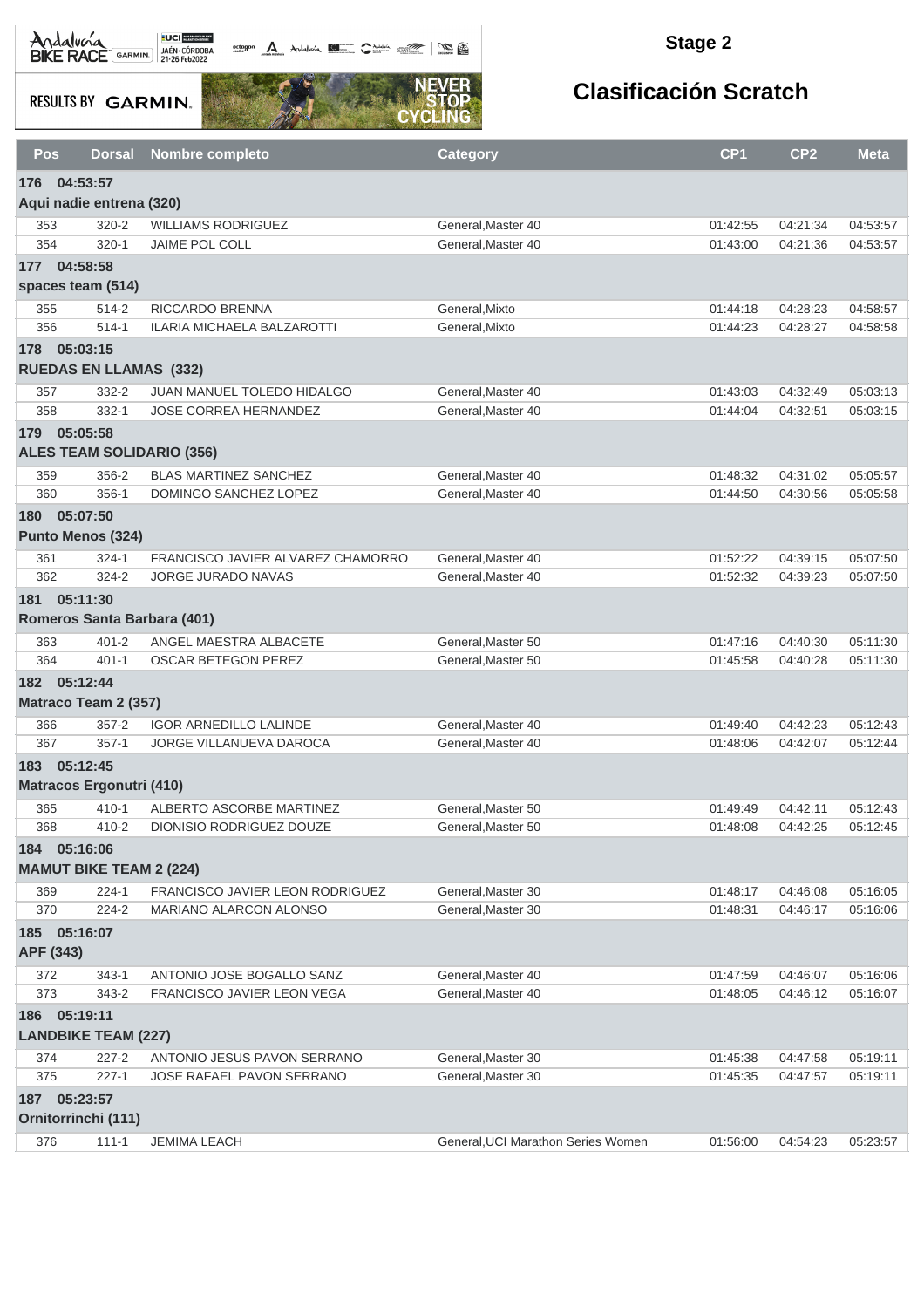$\underbrace{\hspace{1.5cm}}^{\text{octugon}}\quad \Delta\quad \text{Addwa} \quad \blacksquare \qquad \text{Suba} \quad \text{Subb} \quad \blacksquare \qquad \blacksquare$ 

#### **Stage 2**

**RESULTS BY GARMIN.** 



| Pos                      | <b>Dorsal</b>                   | <b>Nombre completo</b>                         | <b>Category</b>                    | CP <sub>1</sub> | CP <sub>2</sub> | <b>Meta</b> |
|--------------------------|---------------------------------|------------------------------------------------|------------------------------------|-----------------|-----------------|-------------|
| 377                      | $111 - 2$                       | <b>CASEY THOMPSON</b>                          | General, UCI Marathon Series Women | 01:55:31        | 04:54:21        | 05:23:57    |
| 188                      | 05:26:33                        |                                                |                                    |                 |                 |             |
|                          | <b>Unión Sportme (228)</b>      |                                                |                                    |                 |                 |             |
| 378                      | 228-2                           | PEDRO JESUS PEREZ PEREZ                        | General, Master 30                 | 01:51:50        | 04:54:40        | 05:26:32    |
| 379                      | $228 - 1$                       | EMILIO MUÑOZ ORTEGA                            | General, Master 30                 | 01:51:56        | 04:54:38        | 05:26:33    |
| 189 05:27:10             |                                 |                                                |                                    |                 |                 |             |
|                          |                                 | Luis Arranz/Antonio Diaz (313)                 |                                    |                 |                 |             |
| 380                      | $313 - 1$                       | LUIS ARRANZ CARO                               | General, Master 40                 | 01:52:50        | 04:54:06        | 05:27:09    |
| 381                      | $313 - 2$                       | ANTONIO JESUS DIAZ FLORES                      | General, Master 40                 | 01:53:11        | 04:54:10        | 05:27:10    |
| 190 05:28:48             |                                 |                                                |                                    |                 |                 |             |
|                          | <b>WATTS LAB TEAM (311)</b>     |                                                |                                    |                 |                 |             |
| 382                      | $311 - 1$                       | OSCAR FERNANDEZ HERNANDEZ                      | General, Master 40                 | 01:59:33        | 05:00:05        | 05:28:47    |
| 383                      | $311 - 2$                       | RAUL SILVA GUTIERREZ                           | General, Master 40                 | 01:59:56        | 05:00:11        | 05:28:48    |
| 191 05:41:06             |                                 |                                                |                                    |                 |                 |             |
| Plan Dee (403)           |                                 |                                                |                                    |                 |                 |             |
| 384                      | $403 - 1$                       | <b>ANDY BAIN</b>                               | General, Master 50                 | 02:11:28        | 05:10:54        | 05:41:06    |
| 385                      | $403 - 2$                       | <b>GARY HUGHES</b>                             | General.Master 50                  | 02:11:12        | 05:10:40        | 05:41:06    |
| 192 05:41:43             |                                 |                                                |                                    |                 |                 |             |
|                          | <b>Marmot Ranger (513)</b>      |                                                |                                    |                 |                 |             |
| 386                      | 513-2                           | AMPARO CORDOBA SERRANO                         | General, Mixto                     | 02:02:29        | 05:09:59        | 05:41:42    |
| 387                      | $513 - 1$                       | MATIAS ALVAREZ LARA                            | General, Mixto                     | 02:02:13        | 05:09:52        | 05:41:43    |
| 193 05:43:07             |                                 |                                                |                                    |                 |                 |             |
| <b>CRUZBER (115)</b>     |                                 |                                                |                                    |                 |                 |             |
| 388                      | $115 - 2$                       | RAQUEL RUIZ ESTRADA                            | General, UCI Marathon Series Women | 02:03:31        | 05:11:29        | 05:43:06    |
| 389                      | $115 - 1$                       | <b>BELEN ORTEGA LOPEZ</b>                      | General, UCI Marathon Series Women | 02:03:18        | 05:11:27        | 05:43:07    |
| 194 05:47:25             |                                 |                                                |                                    |                 |                 |             |
|                          |                                 | <b>BAR EL CORDOBES VILANOVA DEL CAMÍ (505)</b> |                                    |                 |                 |             |
| 390                      | $505-1$                         | RAQUEL EGEA CORTES                             | General, Mixto                     | 02:08:36        | 05:14:04        | 05:47:25    |
| 391                      | $505 - 2$                       | <b>LUIS JIMENEZ MONTES</b>                     | General, Mixto                     | 02:08:22        | 05:14:08        | 05:47:25    |
| 195                      | 05:56:08                        |                                                |                                    |                 |                 |             |
|                          |                                 | <b>MULTIDEPORTES VETUSTA (319)</b>             |                                    |                 |                 |             |
| 392                      | 319-2                           | ANTONIO SANCHEZ CASADO                         | General, Master 40                 | 02:06:29        | 05:22:37        | 05:56:08    |
| 393                      | 319-1                           | RAFAEL CABANEROS ROBLES                        | General, Master 40                 | 02:06:49        | 05:22:36        | 05:56:08    |
| 196 06:11:09             |                                 |                                                |                                    |                 |                 |             |
|                          | <b>Fruity Skyscrapers (507)</b> |                                                |                                    |                 |                 |             |
| 394                      | $507 - 2$                       | JANNEKE VAN DER MEULEN                         | General, Mixto                     | 02:04:35        | 05:37:29        | 06:11:09    |
| 395                      | $507-1$                         | MITCHEL STEENMAN                               | General, Mixto                     | 02:04:43        | 05:37:26        | 06:11:09    |
| 197 06:25:48             |                                 |                                                |                                    |                 |                 |             |
|                          | Vila's Team (506)               |                                                |                                    |                 |                 |             |
| 396                      | $506-1$                         | JAUME VILA SIBILA                              | General, Mixto                     | 02:07:17        | 05:52:06        | 06:25:47    |
| 397                      | 506-2                           | AINA VILA TORREGUITART                         | General, Mixto                     | 02:08:12        | 05:52:08        | 06:25:48    |
| 198                      | 06:27:33                        |                                                |                                    |                 |                 |             |
|                          |                                 | <b>ML TUNING Cyklotrener.com (405)</b>         |                                    |                 |                 |             |
| 398                      | $405 - 2$                       | PAVEL JIRENA                                   | General, Master 50                 | 02:20:03        | 05:55:32        | 06:27:32    |
| 399                      | $405 - 1$                       | <b>JAROMIR LOCHMAN</b>                         | General, Master 50                 | 02:20:16        | 05:55:36        | 06:27:33    |
| 03:23:51<br>$\mathbf{1}$ |                                 |                                                |                                    |                 |                 |             |
|                          |                                 | Kanina Bikes-Sporting Pursuits (201)           |                                    |                 |                 |             |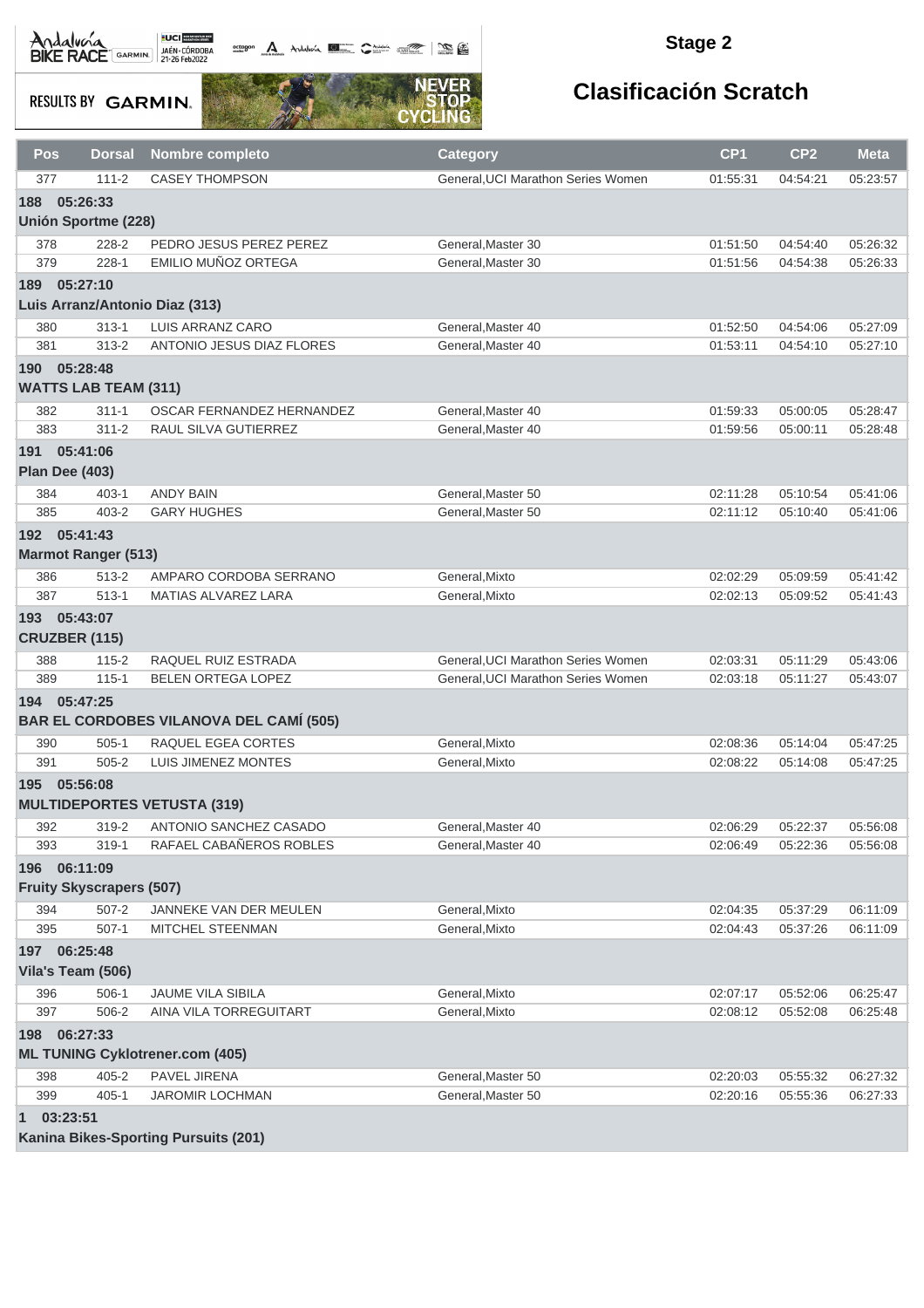octogon A Andalwia **BE CANNA TRANS** 

#### **Stage 2**

**RESULTS BY GARMIN.** 



|                | Pos                             | <b>Dorsal</b> | <b>Nombre completo</b>              | <b>Category</b>    | CP <sub>1</sub> | CP <sub>2</sub> | <b>Meta</b> |  |  |
|----------------|---------------------------------|---------------|-------------------------------------|--------------------|-----------------|-----------------|-------------|--|--|
|                | 95                              | $201 - 1$     | <b>JOSE RAMON MOLINA FERNANDEZ</b>  | General, Master 30 | 01:14:46        | 03:00:49        | 03:23:51    |  |  |
|                | 96                              | $201 - 2$     | TOMAS MUÑOZ QUESADA                 | General, Master 30 | 01:15:12        | 03:00:47        | 03:23:51    |  |  |
| $\overline{2}$ | 03:25:05                        |               |                                     |                    |                 |                 |             |  |  |
|                |                                 |               | Baldubike pieralisi team (229)      |                    |                 |                 |             |  |  |
|                | 101                             | $229-1$       | JUAN MANUEL MARTINEZ LOPEZ          | General, Master 30 | 01:17:06        | 03:01:49        | 03:25:05    |  |  |
|                | 102                             | 229-2         | <b>JOSE ROBLES MORALES</b>          | General, Master 30 | 01:17:09        | 03:01:48        | 03:25:05    |  |  |
| 3              | 03:25:13                        |               |                                     |                    |                 |                 |             |  |  |
|                |                                 |               | Team manzanares-gobik (209)         |                    |                 |                 |             |  |  |
|                | 103                             | $209-1$       | <b>GONZALO LOPEZ LOPEZ</b>          | General.Master 30  | 01:16:33        | 03:02:59        | 03:25:11    |  |  |
|                | 104                             | $209 - 2$     | EUGENIO ALFARO MARTINEZ             | General, Master 30 | 01:16:32        | 03:03:02        | 03:25:13    |  |  |
| $\overline{4}$ | 03:29:04                        |               |                                     |                    |                 |                 |             |  |  |
|                |                                 |               | Ciudad de Jaén MTB team (222)       |                    |                 |                 |             |  |  |
|                | 107                             | $222 - 1$     | JOSE MANUEL HIDALGO GARRIDO         | General, Master 30 | 01:16:09        | 03:05:00        | 03:29:04    |  |  |
|                | 108                             | $222 - 2$     | RAUL GARCIA GARCIA                  | General.Master 30  | 01:16:24        | 03:05:04        | 03:29:04    |  |  |
|                | 503:31:11                       |               |                                     |                    |                 |                 |             |  |  |
|                | beehi factory team 2 (204)      |               |                                     |                    |                 |                 |             |  |  |
|                |                                 |               |                                     |                    |                 |                 |             |  |  |
|                | 111                             | $204 - 2$     | LUIS ALBERTO MARTINEZ CABRERA       | General.Master 30  | 01:16:28        | 03:08:19        | 03:31:11    |  |  |
|                | 112                             | $204 - 1$     | ALEJO MOYA GIRAL                    | General, Master 30 | 01:16:26        | 03:08:17        | 03:31:11    |  |  |
| 6              | 03:33:59                        |               |                                     |                    |                 |                 |             |  |  |
|                |                                 |               | <b>Bull Bike Armilla Team (218)</b> |                    |                 |                 |             |  |  |
|                | 125                             | $218 - 1$     | FRANCISCO ALIAS RODRIGUEZ           | General, Master 30 | 01:17:32        | 03:10:47        | 03:33:59    |  |  |
|                | 126                             | $218 - 2$     | FRANCISCO ANTONIO MORON AGUILAR     | General, Master 30 | 01:17:44        | 03:10:46        | 03:33:59    |  |  |
|                | 7 03:35:45                      |               |                                     |                    |                 |                 |             |  |  |
|                | <b>Mavic Cycling Team (219)</b> |               |                                     |                    |                 |                 |             |  |  |
|                | 137                             | $219 - 2$     | <b>SERGIO CARMONA RUZ</b>           | General, Master 30 | 01:20:03        | 03:12:52        | 03:35:45    |  |  |
|                | 138                             | $219 - 1$     | RAFAEL MARQUEZ RAIGON               | General, Master 30 | 01:19:59        | 03:12:46        | 03:35:45    |  |  |
| 8              | 03:35:53                        |               |                                     |                    |                 |                 |             |  |  |
|                |                                 |               | valdeolea--montellusa (216)         |                    |                 |                 |             |  |  |
|                | 139                             | $216 - 1$     | <b>JOSE MANUEL CHAVES CASUSO</b>    | General.Master 30  | 01:21:11        | 03:13:15        | 03:35:51    |  |  |
|                | 140                             | $216 - 2$     | <b>IVAN JORRIN MATE</b>             | General, Master 30 | 01:21:14        | 03:13:14        | 03:35:53    |  |  |
|                |                                 |               |                                     |                    |                 |                 |             |  |  |
| 9              | 03:39:43                        |               |                                     |                    |                 |                 |             |  |  |
|                |                                 |               | DS Losada & Asociados (234)         |                    |                 |                 |             |  |  |
|                | 145                             | $234-1$       | JORGE GARCIA CARRASCO               | General, Master 30 | 01:23:22        | 03:16:09        | 03:39:42    |  |  |
|                | 146                             | 234-2         | JUAN MORALES MAESTRE                | General, Master 30 | 01:23:03        | 03:16:04        | 03:39:43    |  |  |
|                | 10 03:46:58                     |               |                                     |                    |                 |                 |             |  |  |
|                | <b>BLOPA (231)</b>              |               |                                     |                    |                 |                 |             |  |  |
|                | 161                             | $231 - 2$     | SANTIAGO MARTINEZ MORELL            | General, Master 30 | 01:23:09        | 03:22:09        | 03:46:58    |  |  |
|                | 162                             | $231 - 1$     | AITOR MARTINEZ GOMEZ                | General, Master 30 | 01:22:42        | 03:22:15        | 03:46:58    |  |  |
|                | 11 03:56:34                     |               |                                     |                    |                 |                 |             |  |  |
|                | <b>Mentesa Bike (221)</b>       |               |                                     |                    |                 |                 |             |  |  |
|                | 185                             | $221 - 2$     | JACINTO JESUS LOPEZ VELA            | General, Master 30 | 01:29:01        | 03:31:54        | 03:56:34    |  |  |
|                | 186                             | $221 - 1$     | DIEGO CONDE RODRIGUEZ               | General, Master 30 | 01:28:55        | 03:31:47        | 03:56:34    |  |  |
|                | 12 03:57:46                     |               |                                     |                    |                 |                 |             |  |  |
|                | <b>VOJO-BIKEHIGH (226)</b>      |               |                                     |                    |                 |                 |             |  |  |
|                | 193                             | 226-2         | JEFFRY GOETHALS                     | General, Master 30 | 01:26:09        | 03:32:34        | 03:57:42    |  |  |
|                | 194                             | $226-1$       | JASPER LEFEVRE                      | General, Master 30 | 01:27:06        | 03:32:34        | 03:57:46    |  |  |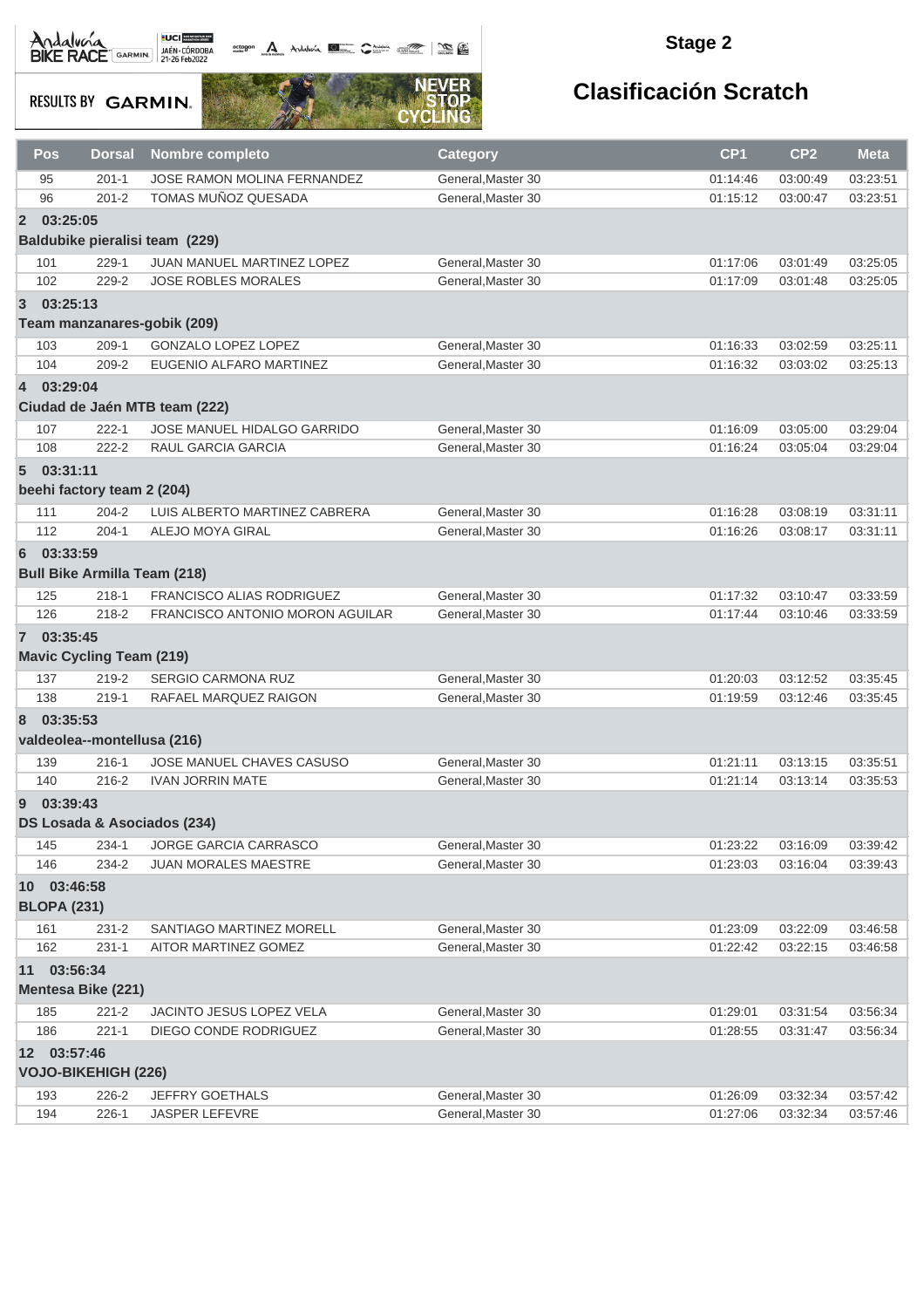octogon Andalusia **1944** 

#### **Stage 2**

**RESULTS BY GARMIN.** 



| Pos        | <b>Dorsal</b>                       | <b>Nombre completo</b>                             | <b>Category</b>                          | CP <sub>1</sub>      | CP <sub>2</sub>      | <b>Meta</b>          |
|------------|-------------------------------------|----------------------------------------------------|------------------------------------------|----------------------|----------------------|----------------------|
|            | 13 03:59:18                         |                                                    |                                          |                      |                      |                      |
|            | Torrebiker's Bike Team (202)        |                                                    |                                          |                      |                      |                      |
| 205        | $202 - 2$                           | MANUEL JESUS VILCHEZ RUBIO                         | General, Master 30                       | 01:28:19             | 03:34:37             | 03:59:18             |
| 206        | $202 - 1$                           | EDUARDO QUESADA MORAL                              | General, Master 30                       | 01:28:31             | 03:34:39             | 03:59:18             |
| 14         | 04:01:21                            |                                                    |                                          |                      |                      |                      |
|            | <b>Special Bikes (203)</b>          |                                                    |                                          |                      |                      |                      |
| 213        | $203 - 2$                           | SANTIAGO GOMEZ BUÑUELO                             | General, Master 30                       | 01:27:33             | 03:35:30             | 04:01:21             |
| 214        | $203-1$                             | <b>TOMAS REOS ARAUJO</b>                           | General.Master 30                        | 01:27:35             | 03:35:30             | 04:01:21             |
| 15         | 04:02:49                            |                                                    |                                          |                      |                      |                      |
|            | <b>Dbici19 (223)</b>                |                                                    |                                          |                      |                      |                      |
| 221        | $223 - 1$                           | RAFAEL LOPEZ ANDUJAR                               | General, Master 30                       | 01:28:52             | 03:38:12             | 04:02:49             |
| 223        | $223 - 2$                           | FRANCISCO JOSE PAÑOS RUIZ                          | General, Master 30                       | 01:28:53             | 03:38:12             | 04:02:49             |
| 16         | 04:07:55                            |                                                    |                                          |                      |                      |                      |
|            | <b>CD TORREMOCHA MTB (215)</b>      |                                                    |                                          |                      |                      |                      |
| 239        | $215 - 1$                           | ANTONIO VARO AGUAYO                                | General, Master 30                       | 01:31:31             | 03:40:42             | 04:07:53             |
| 240        | $215 - 2$                           | FRANCISCO DE LA TORRE GARCIA                       | General.Master 30                        | 01:31:30             | 03:40:43             | 04:07:55             |
|            | 17 04:20:22                         |                                                    |                                          |                      |                      |                      |
|            | <b>FITSTUDIO CDE (211)</b>          |                                                    |                                          |                      |                      |                      |
| 265        | $211 - 1$                           | DIEGO OJANGUREN RODRIGUEZ                          | General.Master 30                        | 01:48:33             | 03:55:25             | 04:20:21             |
| 266        | $211 - 2$                           | ANDRES PEREZ LLANA                                 | General, Master 30                       | 01:48:36             | 03:55:25             | 04:20:22             |
| 18         | 04:23:02                            |                                                    |                                          |                      |                      |                      |
|            |                                     | <b>MORERAS-ALTO PALANCIA (235)</b>                 |                                          |                      |                      |                      |
| 271        | $235 - 1$                           | DANIEL DE PRADA FERNANDEZ                          | General, Master 30                       | 01:36:55             | 03:56:07             | 04:23:02             |
| 272        | 235-2                               | <b>IGNACIO TORREJON BONILLO</b>                    | General, Master 30                       | 01:36:51             | 03:56:02             | 04:23:02             |
| 19         | 04:32:56                            |                                                    |                                          |                      |                      |                      |
|            |                                     | KANINA BIKES/Acpcoferputeam (220)                  |                                          |                      |                      |                      |
| 295        | $220 - 2$                           | RAMON ORTEGA ACEITUNO                              | General, Master 30                       | 01:36:34             | 04:06:42             | 04:32:55             |
| 296        | $220 - 1$                           | DAVID DIAZ GONZALEZ                                | General, Master 30                       | 01:36:39             | 04:06:32             | 04:32:56             |
| <b>20</b>  | 04:35:51                            |                                                    |                                          |                      |                      |                      |
|            | I Pagliacci (213)                   |                                                    |                                          |                      |                      |                      |
| 310        | $213 - 2$                           | <b>LUCA NEGRI</b>                                  | General, Master 30                       | 01:40:08             | 04:08:45             | 04:35:51             |
| 311        | $213 - 1$                           | <b>ANTHONY MOFFA</b>                               | General, Master 30                       | 01:40:19             | 04:08:45             | 04:35:51             |
|            | 21 04:37:28                         |                                                    |                                          |                      |                      |                      |
|            | <b>BIKE CORNER MASTER (323)</b>     |                                                    |                                          |                      |                      |                      |
| 314        | $323 - 1$                           | RENAUD COURPAYEN                                   | General, Master 30                       | 01:32:21             | 04:04:06             | 04:37:26             |
| 315        | 323-2                               | <b>DAVID BIDOLI</b>                                | General, Master 30                       | 01:29:58             | 04:04:07             | 04:37:28             |
|            | 22 04:39:50                         |                                                    |                                          |                      |                      |                      |
|            | Pilot team (208)                    |                                                    |                                          |                      |                      |                      |
|            | $208-1$                             | JUAN CARLOS REY GARCIA                             | General, Master 30                       |                      |                      | 04:39:50             |
| 316<br>317 | 208-2                               | SERGIO RESTITUTO PACHECO                           | General, Master 30                       | 01:39:48<br>01:40:05 | 04:11:23<br>04:11:21 | 04:39:50             |
|            |                                     |                                                    |                                          |                      |                      |                      |
| 23         | 04:41:06<br>Juan & David Team (210) |                                                    |                                          |                      |                      |                      |
|            |                                     |                                                    |                                          |                      |                      |                      |
| 318<br>319 | $210 - 1$<br>$210 - 2$              | <b>JUAN MATA ROMERO</b><br>DAVID FERNANDEZ DELOBEL | General, Master 30<br>General, Master 30 | 01:41:02             | 04:12:42<br>04:12:43 | 04:41:04<br>04:41:06 |
|            |                                     |                                                    |                                          | 01:41:04             |                      |                      |
|            | 24 04:42:20                         |                                                    |                                          |                      |                      |                      |
|            | Brujulabike (230)                   |                                                    |                                          |                      |                      |                      |
| 322        | $230-1$                             | DAVID RODRIGUEZ ESTEBAN                            | General, Master 30                       | 01:40:56             | 04:13:32             | 04:42:20             |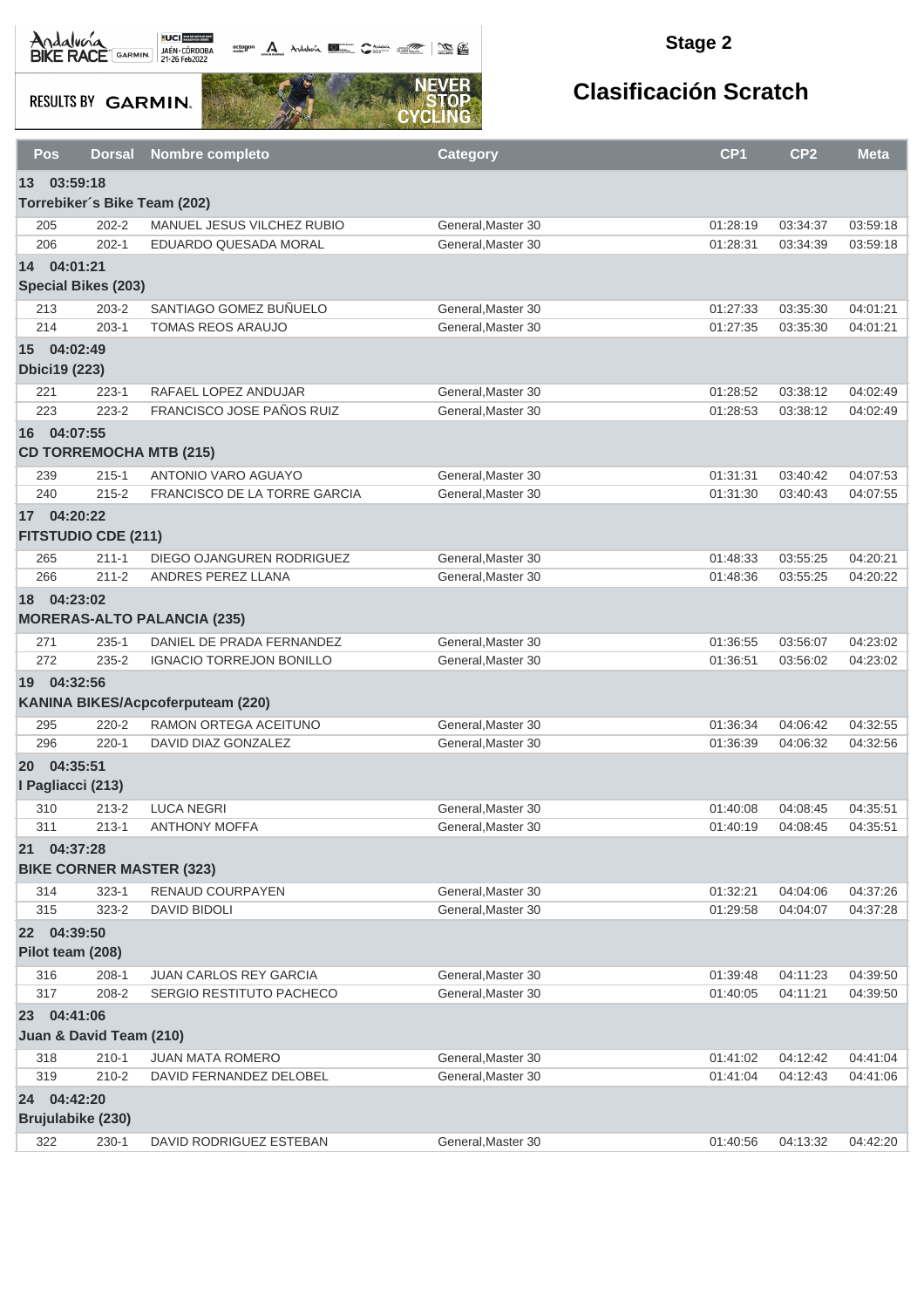octogon A Andalusía **DE C**ANALIS COMPOS COMPOS

#### **Stage 2**

**RESULTS BY GARMIN.** 



| Pos                         | <b>Dorsal</b>                  | Nombre completo                                   | <b>Category</b>                         | CP <sub>1</sub>      | CP <sub>2</sub>      | <b>Meta</b>          |
|-----------------------------|--------------------------------|---------------------------------------------------|-----------------------------------------|----------------------|----------------------|----------------------|
| 323                         | $230 - 2$                      | ANTONIO DAVID PELAYO RULL                         | General, Master 30                      | 01:42:51             | 04:13:34             | 04:42:20             |
| 25 <sup>2</sup>             | 04:43:40                       |                                                   |                                         |                      |                      |                      |
|                             |                                | <b>GED SPORTS - PREVENSYSTEM TEAM (214)</b>       |                                         |                      |                      |                      |
| 326                         | $214 - 1$                      | PABLO REGALIZA CASTILLO                           | General, Master 30                      | 01:40:53             | 04:16:31             | 04:43:39             |
| 327                         | $214 - 2$                      | <b>DAVID GOMEZ RIOS</b>                           | General, Master 30                      | 01:40:38             | 04:16:28             | 04:43:40             |
| 26 04:44:47<br>rondup (207) |                                |                                                   |                                         |                      |                      |                      |
|                             |                                |                                                   |                                         |                      |                      |                      |
| 331<br>332                  | $207-1$<br>$207 - 2$           | <b>SERGIO GARCIA ORTIZ</b><br>ALVARO GARCIA ORTIZ | General, Master 30<br>General.Master 30 | 01:35:18<br>01:37:56 | 04:14:22<br>04:14:33 | 04:44:45<br>04:44:47 |
| 27 04:49:34                 |                                |                                                   |                                         |                      |                      |                      |
| Ventus (212)                |                                |                                                   |                                         |                      |                      |                      |
| 343                         | $212 - 2$                      | AITOR INTRIAGO BAUTISTA                           | General, Master 30                      | 01:47:46             | 04:21:38             | 04:49:34             |
| 344                         | $212 - 1$                      | <b>EGOITZ ARROJO ALARCIA</b>                      | General, Master 30                      | 01:47:44             | 04:21:40             | 04:49:34             |
| 28 04:50:19                 |                                |                                                   |                                         |                      |                      |                      |
|                             | <b>PQTEAM ELCHE (233)</b>      |                                                   |                                         |                      |                      |                      |
| 345                         | $233 - 1$                      | <b>JULIO GONZALEZ MATEU</b>                       | General, Master 30                      | 01:44:25             | 04:21:40             | 04:50:19             |
| 346                         | 233-2                          | <b>JUAN MIGUEL ALMAGRO GARCIA</b>                 | General, Master 30                      | 01:44:13             | 04:21:37             | 04:50:19             |
| 29 <sup>°</sup>             | 04:51:05                       |                                                   |                                         |                      |                      |                      |
|                             |                                | <b>BALDU BIKE TORREDELCAMPO (225)</b>             |                                         |                      |                      |                      |
| 347                         | $225 - 1$                      | ANTONIO PEREZ ACOSTA                              | General.Master 30                       | 01:38:49             | 04:12:21             | 04:51:04             |
| 348                         | $225 - 2$                      | DANIEL DIAZ AGUILAR                               | General, Master 30                      | 01:42:53             | 04:12:34             | 04:51:05             |
| 30 05:16:06                 |                                |                                                   |                                         |                      |                      |                      |
|                             | <b>MAMUT BIKE TEAM 2 (224)</b> |                                                   |                                         |                      |                      |                      |
| 369                         | $224 - 1$                      | FRANCISCO JAVIER LEON RODRIGUEZ                   | General, Master 30                      | 01:48:17             | 04:46:08             | 05:16:05             |
| 370                         | 224-2                          | MARIANO ALARCON ALONSO                            | General, Master 30                      | 01:48:31             | 04:46:17             | 05:16:06             |
| 31 05:19:11                 |                                |                                                   |                                         |                      |                      |                      |
|                             | <b>LANDBIKE TEAM (227)</b>     |                                                   |                                         |                      |                      |                      |
| 374                         | $227 - 2$                      | ANTONIO JESUS PAVON SERRANO                       | General, Master 30                      | 01:45:38             | 04:47:58             | 05:19:11             |
| 375                         | $227 - 1$                      | <b>JOSE RAFAEL PAVON SERRANO</b>                  | General, Master 30                      | 01:45:35             | 04:47:57             | 05:19:11             |
| 32 05:26:33                 | <b>Unión Sportme (228)</b>     |                                                   |                                         |                      |                      |                      |
| 378                         | 228-2                          | PEDRO JESUS PEREZ PEREZ                           | General, Master 30                      | 01:51:50             | 04:54:40             | 05:26:32             |
| 379                         | 228-1                          | EMILIO MUÑOZ ORTEGA                               | General, Master 30                      | 01:51:56             | 04:54:38             | 05:26:33             |
| 1 03:16:16                  |                                |                                                   |                                         |                      |                      |                      |
|                             | Team Garmin Sweden (301)       |                                                   |                                         |                      |                      |                      |
| 81                          | $301 - 2$                      | <b>HENRIK SPARR</b>                               | General, Master 40                      | 01:14:09             | 02:54:54             | 03:16:15             |
| 82                          | $301 - 1$                      | <b>CARL FRIBERG</b>                               | General, Master 40                      | 01:14:00             | 02:54:52             | 03:16:16             |
| 2 03:25:37                  |                                |                                                   |                                         |                      |                      |                      |
|                             | <b>ISB SPORT (303)</b>         |                                                   |                                         |                      |                      |                      |
| 105                         | $303-1$                        | PATXI CIA APEZTEGUIA                              | General, Master 40                      | 01:13:16             | 03:03:44             | 03:25:36             |
| 106                         | $303 - 2$                      | FRANCISCO LOPEZ DE GEA                            | General, Master 40                      | 01:13:15             | 03:03:46             | 03:25:37             |
| 3 03:32:45                  |                                |                                                   |                                         |                      |                      |                      |
|                             |                                | <b>BALDUBIKE TORREDELCAMPO (336)</b>              |                                         |                      |                      |                      |
| 119                         | 336-1                          | MANUEL JESUS MARTINEZ OBLARE                      | General, Master 40                      | 01:19:21             | 03:09:09             | 03:32:44             |
| 120                         | 336-2                          | EDUARDO VIFORCOS CARRILLO                         | General, Master 40                      | 01:19:20             | 03:09:08             | 03:32:45             |
| 4 03:33:48                  |                                |                                                   |                                         |                      |                      |                      |
|                             |                                | <b>GACOSUR RACING TEAM 1 (345)</b>                |                                         |                      |                      |                      |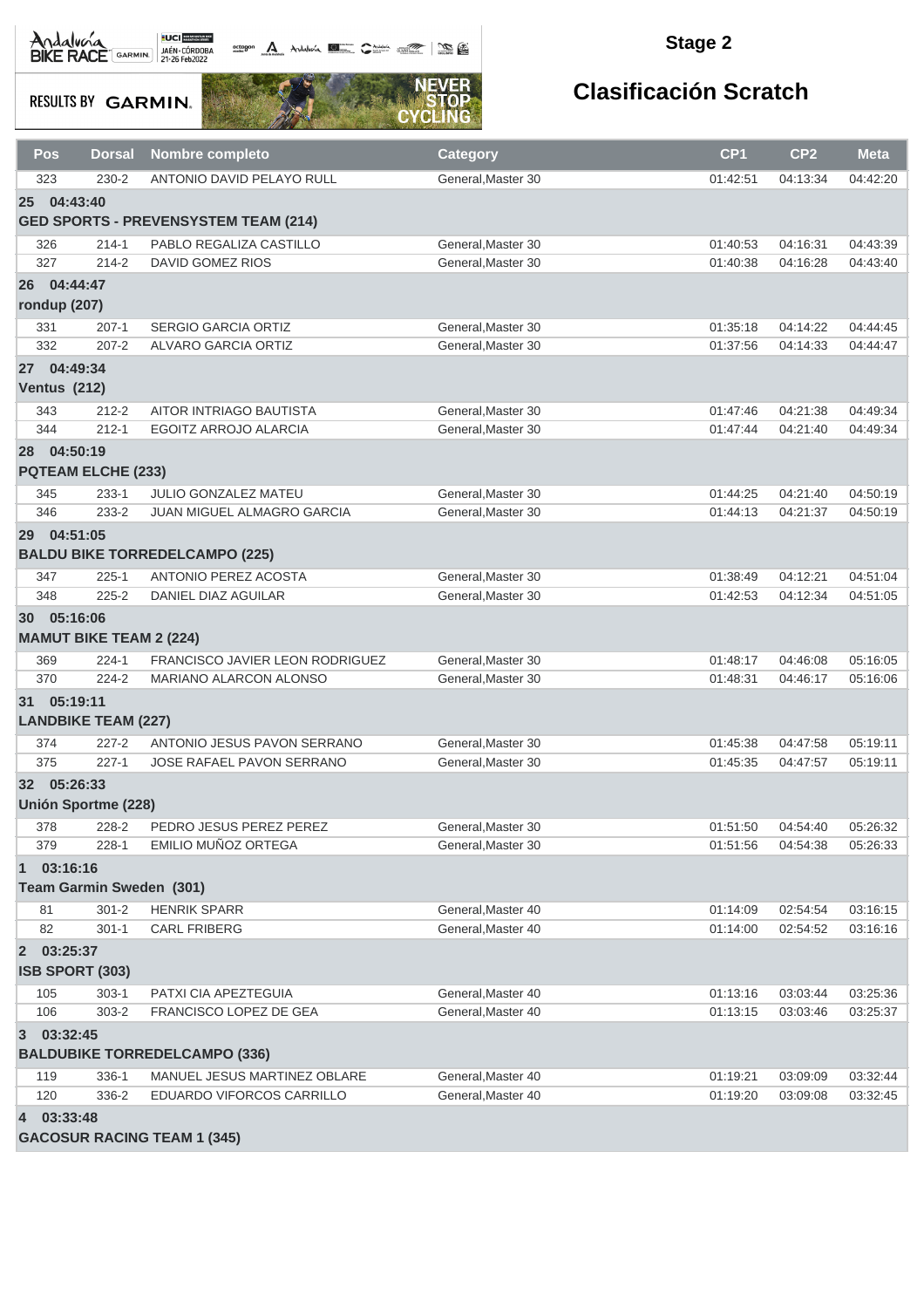octogon A Andalwia **BE CANNA TRANS** 

#### **Stage 2**

**RESULTS BY GARMIN.** 



|    | Pos<br><b>Dorsal</b>       | Nombre completo                          |                                 | <b>Category</b>    | CP <sub>1</sub> | CP <sub>2</sub> | <b>Meta</b> |
|----|----------------------------|------------------------------------------|---------------------------------|--------------------|-----------------|-----------------|-------------|
|    | 345-2<br>123               | <b>MANUEL ROJO NIETO</b>                 |                                 | General, Master 40 | 01:20:56        | 03:10:36        | 03:33:47    |
|    | 124<br>$345 - 1$           |                                          | FRANCISCO JAVIER MOLINA LOZANO  | General, Master 40 | 01:20:45        | 03:10:42        | 03:33:48    |
|    | 5 03:34:23                 |                                          |                                 |                    |                 |                 |             |
|    | <b>CODEONE TEAM1 (334)</b> |                                          |                                 |                    |                 |                 |             |
|    | 129<br>334-2               |                                          | JUAN DAVID GUARDEÑO RAMIREZ     | General, Master 40 | 01:21:41        | 03:11:57        | 03:34:23    |
|    | 130<br>334-1               | RAMIRO ALVAREZ ABELLAN                   |                                 | General, Master 40 | 01:21:40        | 03:11:55        | 03:34:23    |
| 6  | 03:35:11                   |                                          |                                 |                    |                 |                 |             |
|    |                            | TIENDADESALUD.USANA.COM (321)            |                                 |                    |                 |                 |             |
|    | $321 - 1$<br>133           |                                          | VICTOR MANUEL GONZALEZ MUÑOZ    | General, Master 40 | 01:20:26        | 03:12:42        | 03:35:11    |
|    | 134<br>$321 - 2$           |                                          | JUAQUIN DAVID MARTIN HERNANDEZ  | General, Master 40 | 01:20:20        | 03:12:32        | 03:35:11    |
|    | 7 03:35:20                 |                                          |                                 |                    |                 |                 |             |
|    | Les petis Suisse (302)     |                                          |                                 |                    |                 |                 |             |
|    | $302 - 2$<br>135           | <b>XAVIER GENDRE</b>                     |                                 | General, Master 40 | 01:20:30        | 03:12:39        | 03:35:20    |
|    | 136<br>$302 - 1$           | YVES-ALAIN JUAN                          |                                 | General, Master 40 | 01:20:43        | 03:12:40        | 03:35:20    |
|    | 8 03:41:33                 |                                          |                                 |                    |                 |                 |             |
|    |                            | <b>MENTESA-PROCYCLING (342)</b>          |                                 |                    |                 |                 |             |
|    |                            |                                          |                                 |                    |                 |                 |             |
|    | 147<br>$342 - 1$           |                                          | VICTOR EZQUERRO ALMAZAN         | General, Master 40 | 01:22:40        | 03:17:13        | 03:41:33    |
|    | 148<br>342-2               |                                          | ANTONIO LUIS ORTEGA ORTEGA      | General.Master 40  | 01:22:42        | 03:17:09        | 03:41:33    |
| 9  | 03:43:43                   |                                          |                                 |                    |                 |                 |             |
|    |                            | <b>Gacosur Racing Team 2 (350)</b>       |                                 |                    |                 |                 |             |
|    | $350 - 2$<br>151           |                                          | JOSE MIGUEL PEREZ MARTINEZ      | General, Master 40 | 01:23:15        | 03:19:18        | 03:43:43    |
|    | 152<br>$350-1$             |                                          | MANUEL MORILLO MANZANO          | General, Master 40 | 01:23:25        | 03:19:16        | 03:43:43    |
|    | 10 03:43:47                |                                          |                                 |                    |                 |                 |             |
|    |                            | <b>MAMMOTH CORDOBA (340)</b>             |                                 |                    |                 |                 |             |
|    | 340-2<br>153               |                                          | JUAN CARLOS ROMERO RODRIGUEZ    | General, Master 40 | 01:23:11        | 03:19:18        | 03:43:47    |
|    | 154<br>$340 - 1$           |                                          | <b>FRANCISCO CANO GUTIERREZ</b> | General, Master 40 | 01:23:16        | 03:19:18        | 03:43:47    |
|    | 11 03:46:00                |                                          |                                 |                    |                 |                 |             |
|    | <b>BoBruC (309)</b>        |                                          |                                 |                    |                 |                 |             |
|    | 157<br>$309 - 2$           |                                          | MIGUEL ANGEL GONZALEZ TEJEDA    | General, Master 40 | 01:25:37        | 03:21:37        | 03:46:00    |
|    | 158<br>$309-1$             | PEDRO BERNA ROQUETA                      |                                 | General, Master 40 | 01:25:42        | 03:21:39        | 03:46:00    |
|    | 12 03:50:26                |                                          |                                 |                    |                 |                 |             |
|    |                            | <b>BIKES MONCAYO ALFA TARAZONA (308)</b> |                                 |                    |                 |                 |             |
|    | 308-2<br>165               |                                          | MANUEL LAPUENTE CINTORA         | General, Master 40 | 01:24:00        | 03:25:03        | 03:50:25    |
|    | $308 - 1$<br>166           |                                          | PEDRO INUÑEZ VILLAMAYOR         | General, Master 40 | 01:24:07        | 03:25:04        | 03:50:26    |
| 13 | 03:56:31                   |                                          |                                 |                    |                 |                 |             |
|    | Zubia Power (316)          |                                          |                                 |                    |                 |                 |             |
|    | 183<br>316-2               |                                          | SERGIO FERNANDEZ HIDALGO        | General, Master 40 | 01:27:44        | 03:32:31        | 03:56:31    |
|    | 184<br>$316 - 1$           | JUSTO BENITO FERNANDEZ                   |                                 | General, Master 40 | 01:26:10        | 03:32:29        | 03:56:31    |
| 14 | 03:57:00                   |                                          |                                 |                    |                 |                 |             |
|    | <b>Bike Mobility (314)</b> |                                          |                                 |                    |                 |                 |             |
|    | 187<br>$314 - 1$           | ALBERT GARCIA HINOJOSA                   |                                 | General, Master 40 | 01:27:59        | 03:32:43        | 03:57:00    |
|    | 188<br>314-2               | ROGER PERALBA COSTA                      |                                 | General.Master 40  | 01:28:01        | 03:32:41        | 03:57:00    |
| 15 | 03:59:19                   |                                          |                                 |                    |                 |                 |             |
|    | SVC Cycling (341)          |                                          |                                 |                    |                 |                 |             |
|    | 207<br>$341 - 1$           | ABEL BLANQUE PARCERISA                   |                                 | General, Master 40 | 01:27:02        | 03:34:33        | 03:59:18    |
|    | 208<br>341-2               | CARLOS CABELLO CAMBA                     |                                 | General, Master 40 | 01:27:00        | 03:34:33        | 03:59:19    |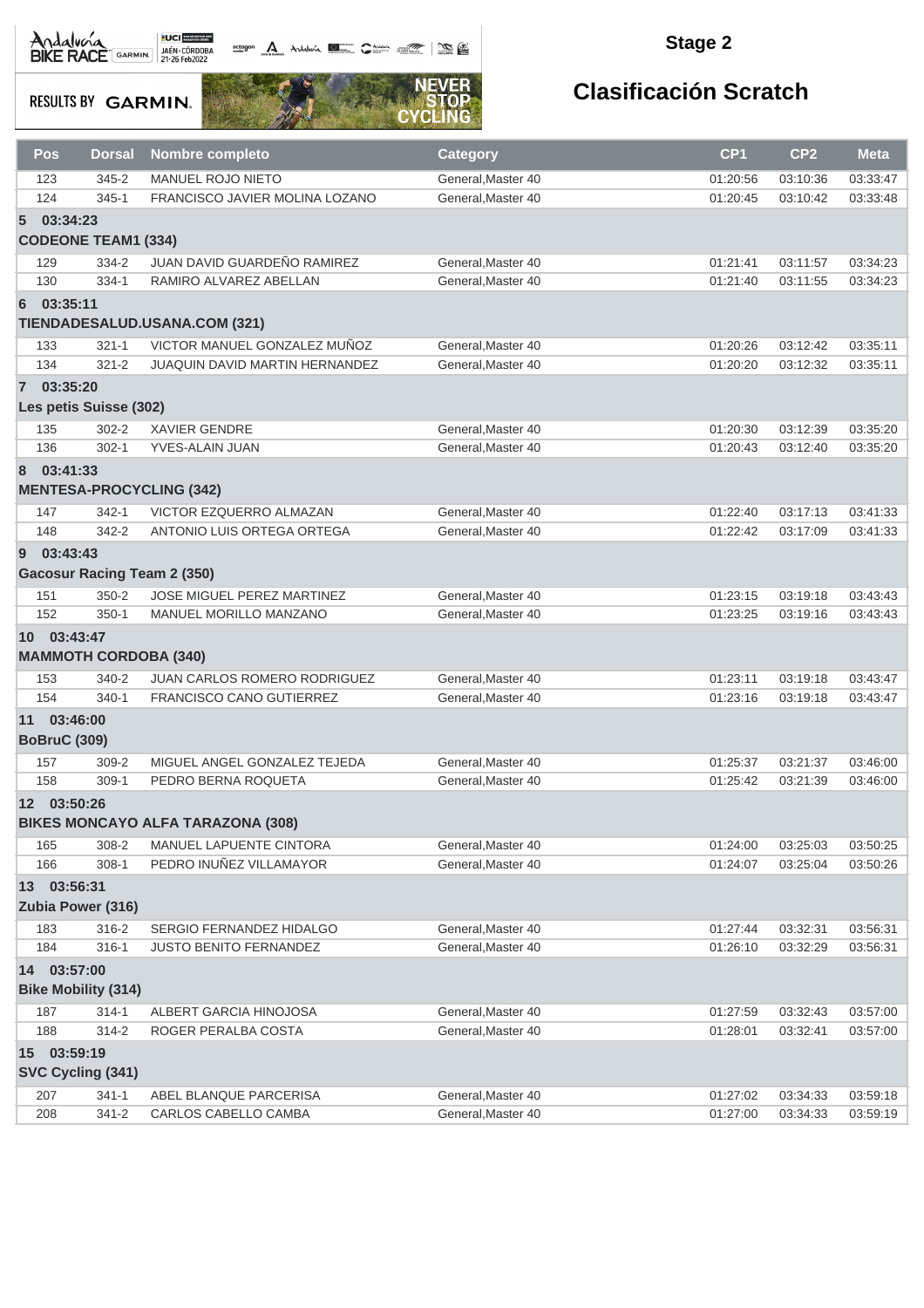**octogon A** Andalwin **ELLER** CANNAIS TO BE

#### **Stage 2**

**RESULTS BY GARMIN.** 



| Pos        | <b>Dorsal</b>                    | Nombre completo                                            | <b>Category</b>                         | CP <sub>1</sub>      | CP <sub>2</sub>      | <b>Meta</b>          |  |  |  |
|------------|----------------------------------|------------------------------------------------------------|-----------------------------------------|----------------------|----------------------|----------------------|--|--|--|
| 16         | 04:02:16                         |                                                            |                                         |                      |                      |                      |  |  |  |
|            | Biciterapia 1 (318)              |                                                            |                                         |                      |                      |                      |  |  |  |
| 217        | $318 - 1$                        | DANIEL ARINCON ANDRADES                                    | General, Master 40                      | 01:33:38             | 03:37:03             | 04:02:14             |  |  |  |
| 218        | 318-2                            | MANUEL ROCA SANTIAGO                                       | General.Master 40                       | 01:33:35             | 03:37:04             | 04:02:16             |  |  |  |
|            | 17 04:03:03                      |                                                            |                                         |                      |                      |                      |  |  |  |
|            | Xtreme Team (304)                |                                                            |                                         |                      |                      |                      |  |  |  |
| 225        | $304 - 1$                        | OSCAR FUENTES LUPIAÑEZ                                     | General, Master 40                      | 01:33:39             | 03:37:52             | 04:03:02             |  |  |  |
| 226        | $304 - 2$                        | GREGORIO ZUMAQUERO ACEVEDO                                 | General.Master 40                       | 01:33:28             | 03:37:51             | 04:03:03             |  |  |  |
| 18         | 04:03:36                         |                                                            |                                         |                      |                      |                      |  |  |  |
|            | Kiko y David (326)               |                                                            |                                         |                      |                      |                      |  |  |  |
| 229        | 326-2                            | KIKO MOLINA SOLA                                           | General, Master 40                      | 01:29:37             | 03:39:09             | 04:03:36             |  |  |  |
| 230        | $326-1$                          | DAVID FRANCO MURCIA                                        | General, Master 40                      | 01:29:19             | 03:38:46             | 04:03:36             |  |  |  |
|            | 19 04:12:07                      |                                                            |                                         |                      |                      |                      |  |  |  |
|            | <b>Ciclos Castillo FCM (347)</b> |                                                            |                                         |                      |                      |                      |  |  |  |
| 243        | $347 - 1$                        | ANTONIO ARENAS MERCHAN                                     | General, Master 40                      | 01:31:02             | 03:45:23             | 04:12:07             |  |  |  |
| 244        | 347-2                            | ANTONIO JOSE VALLE SILVA                                   | General, Master 40                      | 01:31:02             | 03:45:21             | 04:12:07             |  |  |  |
|            | 20 04:12:45                      |                                                            |                                         |                      |                      |                      |  |  |  |
|            | Fambike team C.D (325)           |                                                            |                                         |                      |                      |                      |  |  |  |
| 245        | $325 - 1$                        | ANTONIO LOPEZ GUTIERREZ                                    | General.Master 40                       | 01:35:08             | 03:47:49             | 04:12:45             |  |  |  |
| 246        | $325 - 2$                        | <b>FRANCISCO JAVIER SIERRA GARCIA</b>                      | General, Master 40                      | 01:35:21             | 03:47:33             | 04:12:45             |  |  |  |
|            | 21 04:19:34                      |                                                            |                                         |                      |                      |                      |  |  |  |
|            | Borussia de Donut's (327)        |                                                            |                                         |                      |                      |                      |  |  |  |
|            |                                  | FRANCISCO UZQUIZA FERNANDEZ                                | General, Master 40                      |                      |                      |                      |  |  |  |
| 255<br>256 | $327 - 2$<br>$327 - 1$           | MIGUEL ARSIE DEL BARRIO                                    | General, Master 40                      | 01:31:50<br>01:31:39 | 03:55:51<br>03:55:48 | 04:19:34<br>04:19:34 |  |  |  |
|            | 22 04:19:44                      |                                                            |                                         |                      |                      |                      |  |  |  |
|            |                                  |                                                            |                                         |                      |                      |                      |  |  |  |
|            | Docudest MTB Team (354)          |                                                            |                                         |                      |                      |                      |  |  |  |
| 257<br>258 | 354-2<br>$354-1$                 | JACOBO HERNANDEZ MARTOS<br>FRANCISCO JAVIER ROMERO PEDROSA | General, Master 40<br>General.Master 40 | 01:34:51             | 03:52:47<br>03:52:49 | 04:19:44<br>04:19:44 |  |  |  |
|            |                                  |                                                            |                                         | 01:34:48             |                      |                      |  |  |  |
|            | 23 04:19:51                      |                                                            |                                         |                      |                      |                      |  |  |  |
|            | <b>MAMMOTH (353)</b>             |                                                            |                                         |                      |                      |                      |  |  |  |
| 259        | $353-1$                          | <b>MARIANO MENAL MARTIN</b>                                | General, Master 40                      | 01:35:30             | 03:53:43             | 04:19:50             |  |  |  |
| 260        | $353 - 2$                        | ANGEL FELIX CARRETERO TREJO                                | General, Master 40                      | 01:35:39             | 03:53:47             | 04:19:51             |  |  |  |
|            | 24 04:20:20                      |                                                            |                                         |                      |                      |                      |  |  |  |
|            | <b>TIKISMIKIS CORDOBA (312)</b>  |                                                            |                                         |                      |                      |                      |  |  |  |
| 261        | $312 - 1$                        | RAFAEL ANGEL DELA ROSA RUIZ                                | General, Master 40                      | 01:36:02             | 03:54:19             | 04:20:20             |  |  |  |
| 263        | 312-2                            | RAFAEL PADILLA TORRES                                      | General, Master 40                      | 01:36:30             | 03:54:32             | 04:20:20             |  |  |  |
|            | 25 04:20:20                      |                                                            |                                         |                      |                      |                      |  |  |  |
|            | <b>CD TIKISMIKIS (355)</b>       |                                                            |                                         |                      |                      |                      |  |  |  |
| 262        | $355 - 1$                        | JUAN ANTONIO JIMENEZ CRUZ                                  | General, Master 40                      | 01:34:56             | 03:54:31             | 04:20:20             |  |  |  |
| 264        | $355 - 2$                        | LUIS MORENO LUQUE                                          | General, Master 40                      | 01:35:03             | 03:55:09             | 04:20:20             |  |  |  |
|            | 26 04:23:02                      |                                                            |                                         |                      |                      |                      |  |  |  |
|            | Limoncellos (408)                |                                                            |                                         |                      |                      |                      |  |  |  |
| 273        | $408 - 1$                        | <b>JORDI RUBIO RUIZ</b>                                    | General, Master 40                      | 01:35:05             | 03:55:48             | 04:23:02             |  |  |  |
| 274        | 408-2                            | JAVIER DIAZ NIETO                                          | General, Master 40                      | 01:36:14             | 03:55:49             | 04:23:02             |  |  |  |
|            | 27 04:23:53                      |                                                            |                                         |                      |                      |                      |  |  |  |
|            | <b>SPECIAL BIKES CD (307)</b>    |                                                            |                                         |                      |                      |                      |  |  |  |
| 275        | $307-1$                          | MIGUEL COTE PUERTAS                                        | General, Master 40                      | 01:34:00             | 03:59:47             | 04:23:52             |  |  |  |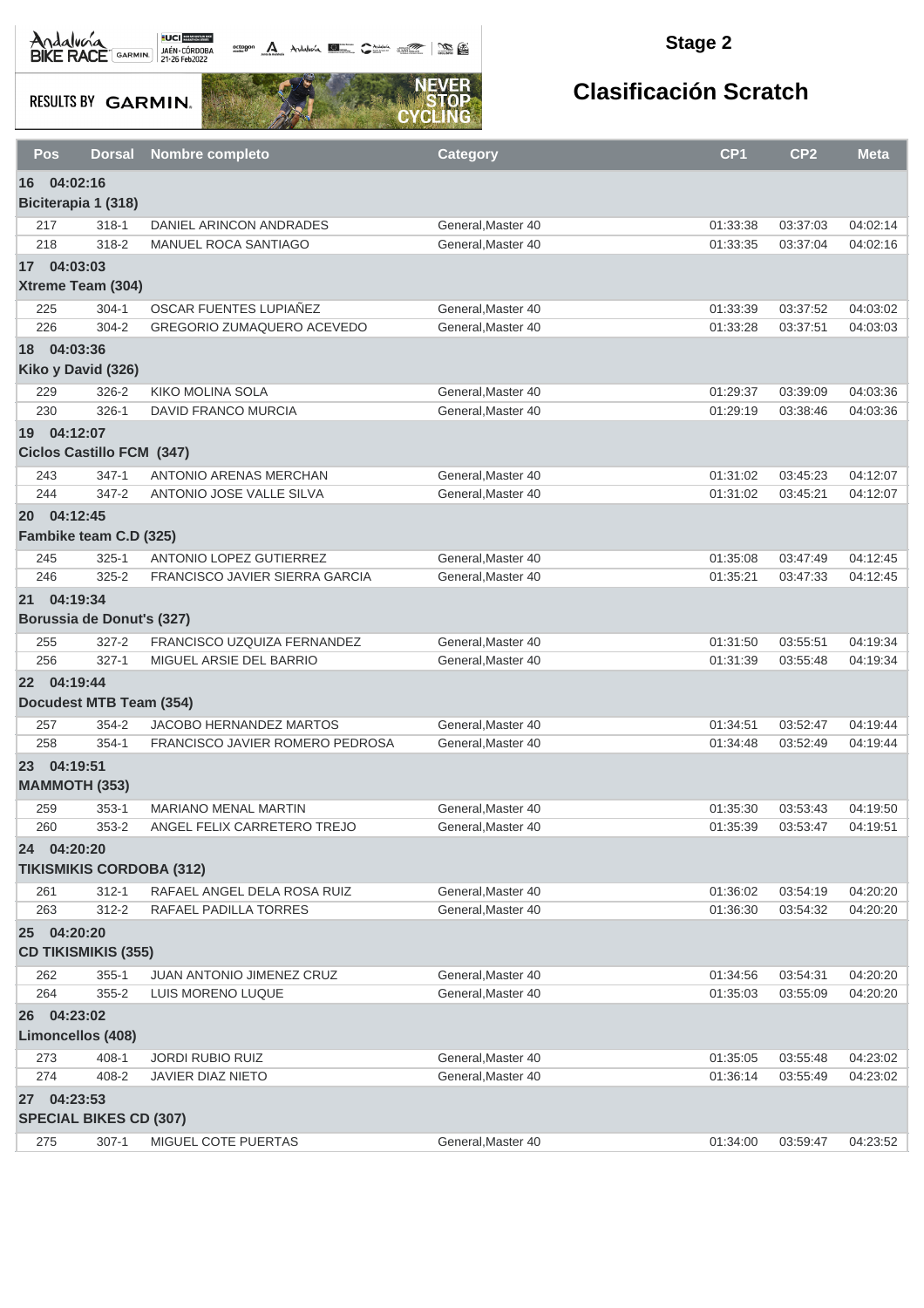$\frac{1}{\sqrt{2}}$  and  $\frac{1}{\sqrt{2}}$  and  $\frac{1}{\sqrt{2}}$ 

#### **Stage 2**

**RESULTS BY GARMIN.** 



| Pos                | <b>Dorsal</b>                 | Nombre completo                      | <b>Category</b>    | CP <sub>1</sub> | CP <sub>2</sub> | <b>Meta</b> |  |  |  |
|--------------------|-------------------------------|--------------------------------------|--------------------|-----------------|-----------------|-------------|--|--|--|
| 276                | $307 - 2$                     | RAFAEL MONTOYA GUTIERREZ             | General.Master 40  | 01:33:53        | 03:59:48        | 04:23:53    |  |  |  |
| <b>28</b>          | 04:24:00                      |                                      |                    |                 |                 |             |  |  |  |
| <b>Pisss (305)</b> |                               |                                      |                    |                 |                 |             |  |  |  |
| 277                | $305 - 2$                     | RUBEN BALLESTEROS ALVAREZ            | General, Master 40 | 01:36:51        | 03:58:43        | 04:23:59    |  |  |  |
| 278                | $305 - 1$                     | DANIEL AGUADO CARBAJAL               | General, Master 40 | 01:38:31        | 03:58:44        | 04:24:00    |  |  |  |
| 29 04:27:44        |                               |                                      |                    |                 |                 |             |  |  |  |
|                    |                               | RODAS SÃO MAMEDE PORTALEGRE (306)    |                    |                 |                 |             |  |  |  |
| 287                | 306-2                         | <b>DAVID RASTEIRO</b>                | General, Master 40 | 01:37:31        | 04:01:16        | 04:27:42    |  |  |  |
| 288                | $306-1$                       | <b>CARLOS FRADE</b>                  | General, Master 40 | 01:37:10        | 04:01:06        | 04:27:44    |  |  |  |
| <b>30</b>          | 04:33:43                      |                                      |                    |                 |                 |             |  |  |  |
|                    | Biciterapia (310)             |                                      |                    |                 |                 |             |  |  |  |
| 299                | $310 - 2$                     | JOSE ANTONIO FERNANDEZ QUEVEDO       | General, Master 40 | 01:38:33        | 04:06:04        | 04:33:42    |  |  |  |
| 300                | $310 - 1$                     | JOSE ANTONIO CANALES RODRIGUEZ       | General, Master 40 | 01:38:26        | 04:05:56        | 04:33:43    |  |  |  |
| 31 04:33:48        |                               |                                      |                    |                 |                 |             |  |  |  |
|                    | <b>Harman Bikes (346)</b>     |                                      |                    |                 |                 |             |  |  |  |
| 301                | 346-2                         | LUCAS CARMONA MORENO                 | General, Master 40 | 01:38:54        | 04:08:43        | 04:33:46    |  |  |  |
| 302                | 346-1                         | <b>JUAN CARLOS BERMUDEZ HINOJOSA</b> | General.Master 40  | 01:40:39        | 04:08:43        | 04:33:48    |  |  |  |
| 32 04:33:58        |                               |                                      |                    |                 |                 |             |  |  |  |
|                    | <b>CODEONE 2 (331)</b>        |                                      |                    |                 |                 |             |  |  |  |
| 303                | $331 - 1$                     | RUBEN MELLADO MUÑOZ                  | General, Master 40 | 01:41:01        | 04:08:39        | 04:33:58    |  |  |  |
| 304                | $331 - 2$                     | SERGIO PALMA GRANDE                  | General, Master 40 | 01:41:09        | 04:08:41        | 04:33:58    |  |  |  |
| 33 04:35:04        |                               |                                      |                    |                 |                 |             |  |  |  |
|                    | Independiente (333)           |                                      |                    |                 |                 |             |  |  |  |
| 308                | 333-1                         | FRANCISCO GOMEZ LIÑAN                | General, Master 40 | 01:40:36        | 04:08:47        | 04:35:03    |  |  |  |
| 309                | 333-2                         | JOAQUIN PORRAS SERRANO               | General, Master 40 | 01:40:07        | 04:08:46        | 04:35:04    |  |  |  |
| 34 04:36:41        |                               |                                      |                    |                 |                 |             |  |  |  |
|                    | Ciclohobby (339)              |                                      |                    |                 |                 |             |  |  |  |
| 312                | 339-1                         | JOSE ANTONIO DIAZ SALDAÑA            | General, Master 40 | 01:33:47        | 04:02:25        | 04:36:41    |  |  |  |
| 313                | 339-2                         | <b>FRANCISCO GARCIA NATERA</b>       | General, Master 40 | 01:31:20        | 04:02:17        | 04:36:41    |  |  |  |
| 35 04:42:18        |                               |                                      |                    |                 |                 |             |  |  |  |
|                    | ELCORTEINGLES 019 (352)       |                                      |                    |                 |                 |             |  |  |  |
| 320                | $352 - 1$                     | <b>JAVIER MARTIN DIAZ</b>            | General, Master 40 | 01:38:52        | 04:16:00        | 04:42:18    |  |  |  |
| 321                | $352 - 2$                     | OSCAR VILLEGAS LORENZO               | General, Master 40 | 01:39:46        | 04:16:01        | 04:42:18    |  |  |  |
| 36 04:43:11        |                               |                                      |                    |                 |                 |             |  |  |  |
| Bici 3.0 (315)     |                               |                                      |                    |                 |                 |             |  |  |  |
| 324                | $315 - 2$                     | OSCAR RECUNA PRIEGO                  | General, Master 40 | 01:43:19        | 04:15:11        | 04:43:11    |  |  |  |
| 325                | $315 - 1$                     | JORDI BALASCH CLARASSO               | General, Master 40 | 01:44:36        | 04:15:15        | 04:43:11    |  |  |  |
| 37 04:45:04        |                               |                                      |                    |                 |                 |             |  |  |  |
|                    | <b>ISB 1 Pro (330)</b>        |                                      |                    |                 |                 |             |  |  |  |
| 333                | 330-1                         | JUAN MANUEL PERSONAL FERNANDEZ       | General.Master 40  | 01:35:04        | 04:09:13        | 04:45:02    |  |  |  |
| 334                | 330-2                         | FRANCESC SABIOTE RUIZ                | General, Master 40 | 01:38:29        | 04:09:19        | 04:45:04    |  |  |  |
| 38 04:45:15        |                               |                                      |                    |                 |                 |             |  |  |  |
|                    | <b>TOTAL CLIMA (328)</b>      |                                      |                    |                 |                 |             |  |  |  |
| 335                | $328 - 1$                     | JUAN LOPEZ BAYONA                    | General, Master 40 | 01:43:16        | 04:18:47        | 04:45:15    |  |  |  |
| 336                | 328-2                         | ANTONIO PEREZ BUSTOS                 | General, Master 40 | 01:43:41        | 04:18:44        | 04:45:15    |  |  |  |
| 39 04:46:49        |                               |                                      |                    |                 |                 |             |  |  |  |
|                    | Policia Local Granada B (344) |                                      |                    |                 |                 |             |  |  |  |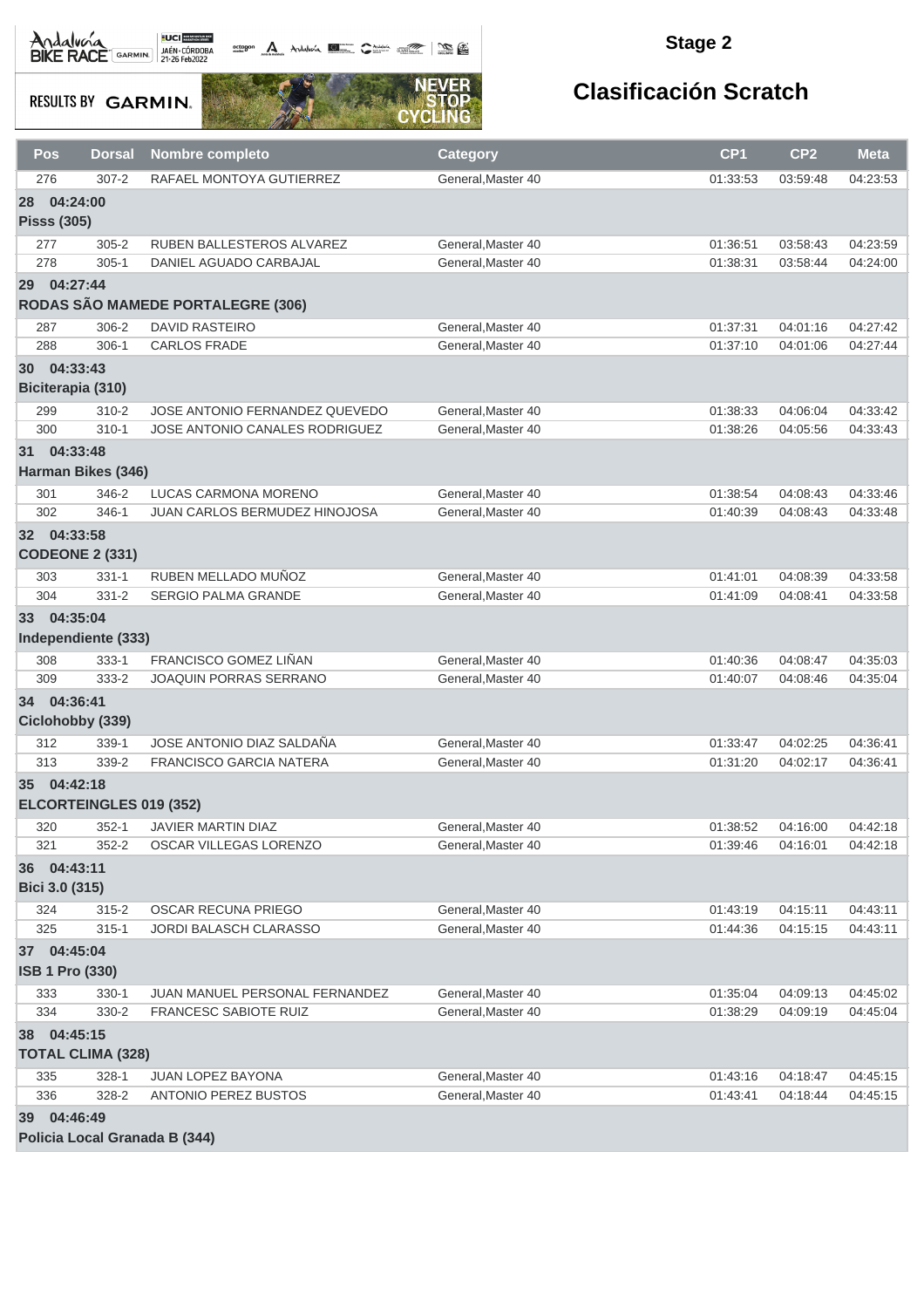octogon A Andalunia **1977** Catalog 2008 - 2008

#### **Stage 2**

### **RESULTS BY GARMIN.**



| <b>Pos</b>           | <b>Dorsal</b>                 | <b>Nombre completo</b>            | <b>Category</b>                          | CP <sub>1</sub> | CP <sub>2</sub> | <b>Meta</b>          |  |  |  |
|----------------------|-------------------------------|-----------------------------------|------------------------------------------|-----------------|-----------------|----------------------|--|--|--|
| 337                  | 344-1                         | <b>MANUEL CARMONA ALGUACIL</b>    | General, Master 40                       | 01:40:20        | 04:18:02        | 04:46:49             |  |  |  |
| 338                  | 344-2                         | FRANCISCO GABRIEL MEDINA GARCIA   | General, Master 40                       | 01:40:30        | 04:18:06        | 04:46:49             |  |  |  |
| 40                   | 04:48:19                      |                                   |                                          |                 |                 |                      |  |  |  |
|                      | Agacha el Lomo (349)          |                                   |                                          |                 |                 |                      |  |  |  |
| 339                  | 349-1                         | PEDRO GALVIN BARRERA              | General, Master 40                       | 01:39:44        | 04:17:12        | 04:48:17             |  |  |  |
| 340                  | 349-2                         | FRANCISCO JAVIER JIMENEZ ROLDAN   | General, Master 40                       | 01:39:41        | 04:17:05        | 04:48:19             |  |  |  |
| 41 04:52:24          |                               |                                   |                                          |                 |                 |                      |  |  |  |
| <b>GACOSUR (337)</b> |                               |                                   |                                          |                 |                 |                      |  |  |  |
| 349                  | $337-1$                       | DAVID GARCIA MARTINEZ             | General, Master 40                       | 01:41:50        | 04:25:05        | 04:52:24             |  |  |  |
| 350                  | $337 - 2$                     | JOSE MIGUEL RODRIGUEZ ASENCIO     | General.Master 40                        | 01:41:46        | 04:25:18        | 04:52:24             |  |  |  |
| 04:53:01<br>42       |                               |                                   |                                          |                 |                 |                      |  |  |  |
|                      |                               | <b>XTREME TEAM CC Mijas (351)</b> |                                          |                 |                 |                      |  |  |  |
|                      |                               |                                   |                                          |                 |                 |                      |  |  |  |
| 351<br>352           | $351 - 1$<br>$351 - 2$        | DANIEL GIJON CRUZ                 | General, Master 40<br>General, Master 40 | 01:48:14        | 04:23:18        | 04:53:01<br>04:53:01 |  |  |  |
|                      |                               | MIGUEL ANGEL PEREZ MARIN          |                                          | 01:48:18        | 04:23:15        |                      |  |  |  |
| 43 04:53:57          |                               |                                   |                                          |                 |                 |                      |  |  |  |
|                      | Aqui nadie entrena (320)      |                                   |                                          |                 |                 |                      |  |  |  |
| 353                  | $320 - 2$                     | <b>WILLIAMS RODRIGUEZ</b>         | General.Master 40                        | 01:42:55        | 04:21:34        | 04:53:57             |  |  |  |
| 354                  | $320 - 1$                     | <b>JAIME POL COLL</b>             | General, Master 40                       | 01:43:00        | 04:21:36        | 04:53:57             |  |  |  |
| 05:03:15<br>44       |                               |                                   |                                          |                 |                 |                      |  |  |  |
|                      | <b>RUEDAS EN LLAMAS (332)</b> |                                   |                                          |                 |                 |                      |  |  |  |
| 357                  | 332-2                         | <b>JUAN MANUEL TOLEDO HIDALGO</b> | General, Master 40                       | 01:43:03        | 04:32:49        | 05:03:13             |  |  |  |
| 358                  | $332 - 1$                     | JOSE CORREA HERNANDEZ             | General, Master 40                       | 01:44:04        | 04:32:51        | 05:03:15             |  |  |  |
|                      | 45 05:05:58                   |                                   |                                          |                 |                 |                      |  |  |  |
|                      |                               | <b>ALES TEAM SOLIDARIO (356)</b>  |                                          |                 |                 |                      |  |  |  |
| 359                  | 356-2                         | <b>BLAS MARTINEZ SANCHEZ</b>      | General, Master 40                       | 01:48:32        | 04:31:02        | 05:05:57             |  |  |  |
| 360                  | 356-1                         | DOMINGO SANCHEZ LOPEZ             | General, Master 40                       | 01:44:50        | 04:30:56        | 05:05:58             |  |  |  |
| 05:07:50<br>46       |                               |                                   |                                          |                 |                 |                      |  |  |  |
|                      | <b>Punto Menos (324)</b>      |                                   |                                          |                 |                 |                      |  |  |  |
| 361                  | $324 - 1$                     | FRANCISCO JAVIER ALVAREZ CHAMORRO | General.Master 40                        | 01:52:22        | 04:39:15        | 05:07:50             |  |  |  |
| 362                  | 324-2                         | <b>JORGE JURADO NAVAS</b>         | General, Master 40                       | 01:52:32        | 04:39:23        | 05:07:50             |  |  |  |
|                      |                               |                                   |                                          |                 |                 |                      |  |  |  |
| 47 05:12:44          |                               |                                   |                                          |                 |                 |                      |  |  |  |
|                      | Matraco Team 2 (357)          |                                   |                                          |                 |                 |                      |  |  |  |
| 366                  | 357-2                         | <b>IGOR ARNEDILLO LALINDE</b>     | General, Master 40                       | 01:49:40        | 04:42:23        | 05:12:43             |  |  |  |
| 367                  | $357 - 1$                     | JORGE VILLANUEVA DAROCA           | General.Master 40                        | 01:48:06        | 04:42:07        | 05:12:44             |  |  |  |
| 48 05:16:07          |                               |                                   |                                          |                 |                 |                      |  |  |  |
| APF (343)            |                               |                                   |                                          |                 |                 |                      |  |  |  |
| 372                  | $343 - 1$                     | ANTONIO JOSE BOGALLO SANZ         | General, Master 40                       | 01:47:59        | 04:46:07        | 05:16:06             |  |  |  |
| 373                  | 343-2                         | FRANCISCO JAVIER LEON VEGA        | General, Master 40                       | 01:48:05        | 04:46:12        | 05:16:07             |  |  |  |
| 49 05:27:10          |                               |                                   |                                          |                 |                 |                      |  |  |  |
|                      |                               | Luis Arranz/Antonio Diaz (313)    |                                          |                 |                 |                      |  |  |  |
| 380                  | $313 - 1$                     | LUIS ARRANZ CARO                  | General, Master 40                       | 01:52:50        | 04:54:06        | 05:27:09             |  |  |  |
| 381                  | 313-2                         | ANTONIO JESUS DIAZ FLORES         | General, Master 40                       | 01:53:11        | 04:54:10        | 05:27:10             |  |  |  |
| 50 05:28:48          |                               |                                   |                                          |                 |                 |                      |  |  |  |
|                      | <b>WATTS LAB TEAM (311)</b>   |                                   |                                          |                 |                 |                      |  |  |  |
| 382                  | $311 - 1$                     | OSCAR FERNANDEZ HERNANDEZ         | General, Master 40                       | 01:59:33        | 05:00:05        | 05:28:47             |  |  |  |
| 383                  | $311 - 2$                     | RAUL SILVA GUTIERREZ              | General, Master 40                       | 01:59:56        | 05:00:11        | 05:28:48             |  |  |  |
|                      |                               |                                   |                                          |                 |                 |                      |  |  |  |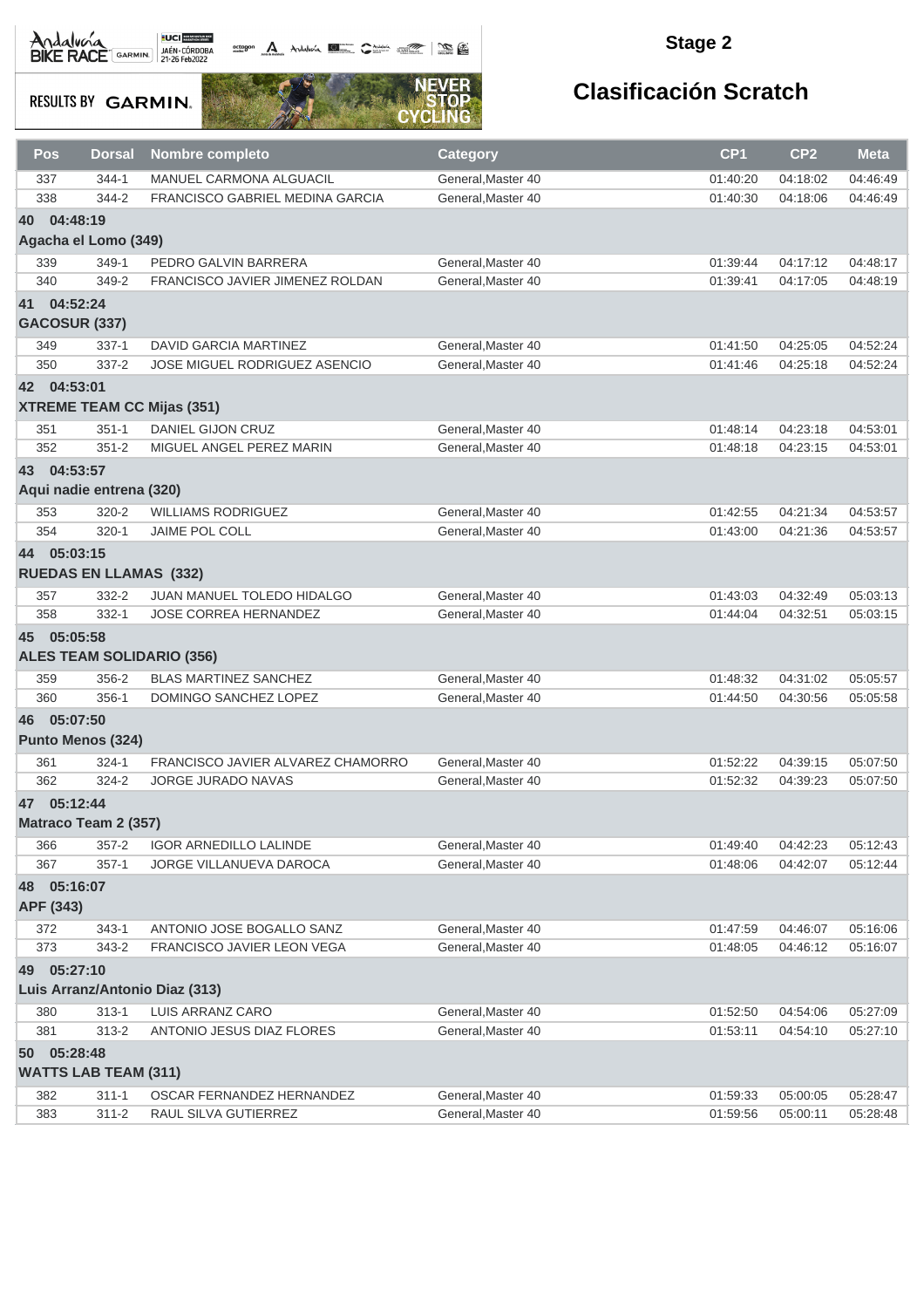Andalva BACE GARMIN AND LOCAL DEL BACK

**octogon A** Andalwia **Report Communication Communication** 

#### **Stage 2**

**RESULTS BY GARMIN.** 



| <b>Pos</b>     | <b>Dorsal</b>                             | Nombre completo                    | <b>Category</b>    | CP <sub>1</sub> | CP <sub>2</sub> | <b>Meta</b> |
|----------------|-------------------------------------------|------------------------------------|--------------------|-----------------|-----------------|-------------|
| 51             | 05:56:08                                  |                                    |                    |                 |                 |             |
|                |                                           | <b>MULTIDEPORTES VETUSTA (319)</b> |                    |                 |                 |             |
| 392            | 319-2                                     | ANTONIO SANCHEZ CASADO             | General, Master 40 | 02:06:29        | 05:22:37        | 05:56:08    |
| 393            | $319 - 1$                                 | RAFAEL CABAÑEROS ROBLES            | General, Master 40 | 02:06:49        | 05:22:36        | 05:56:08    |
| $\blacksquare$ | 03:53:13                                  | HARMAN&FASTER-WEAR (414)           |                    |                 |                 |             |
| 171            | 414-2                                     | <b>PACO HUERTAS CAMPOS</b>         | General, Master 50 | 01:22:19        | 03:27:56        | 03:53:11    |
| 172            | $414 - 1$                                 | LUIS ESCALONA ZAFRA                | General, Master 50 | 01:22:13        | 03:27:50        | 03:53:13    |
| 2 03:57:42     | LA_FORESTIERE (412)                       |                                    |                    |                 |                 |             |
| 191            | $412 - 2$                                 | <b>RENE VALLEE</b>                 | General, Master 50 | 01:31:04        | 03:33:15        | 03:57:41    |
| 192            | $412 - 1$                                 | <b>DENIS LIAUD</b>                 | General, Master 50 | 01:30:20        | 03:33:11        | 03:57:42    |
| 3              | 04:07:19                                  |                                    |                    |                 |                 |             |
|                | Policía Local Granada A (413)             |                                    |                    |                 |                 |             |
| 237            | $413 - 1$                                 | MIGUEL GARCIA RUBIÑO               | General, Master 50 | 01:30:00        | 03:40:31        | 04:07:19    |
| 238            | $413 - 2$                                 | <b>MANUEL SORIA TORICES</b>        | General, Master 50 | 01:29:30        | 03:40:29        | 04:07:19    |
| 4 04:14:07     |                                           | 9th Wave MTB Sharks Team (409)     |                    |                 |                 |             |
| 249            | 409-1                                     | <b>MARTIN STEIERT</b>              | General.Master 50  | 01:36:56        | 03:50:20        | 04:14:07    |
| 250            | 409-2                                     | PETER WOUTERS                      | General.Master 50  | 01:37:40        | 03:50:13        | 04:14:07    |
| $5^{\circ}$    | 04:14:26<br><b>KH7- SPORT (406)</b>       |                                    |                    |                 |                 |             |
| 251            | $406 - 1$                                 | <b>CARMELO GOMEZ PASTOR</b>        | General, Master 50 | 01:31:17        | 03:47:59        | 04:14:26    |
| 252            | 406-2                                     | JAVIER PASCUAL TORRES              | General, Master 50 | 01:32:27        | 03:47:55        | 04:14:26    |
| 6              | 04:27:26<br><b>EBAN-FOC (407)</b>         |                                    |                    |                 |                 |             |
| 283            | $407 - 1$                                 | TONI DE LA ASUNCION HERNANDEZ      | General, Master 50 | 01:38:35        | 04:01:14        | 04:27:25    |
| 284            | $407 - 2$                                 | DANIEL HAUSMANN SPILMAN            | General, Master 50 | 01:38:45        | 04:01:14        | 04:27:26    |
| 7 04:32:59     | <b>XC COURONNE (402)</b>                  |                                    |                    |                 |                 |             |
| 297            | $402 - 2$                                 | <b>PATRICE LEBOSSE</b>             | General, Master 50 | 01:38:23        | 04:04:40        | 04:32:57    |
| 298            | $402 - 1$                                 | <b>REMI JOUANNIN</b>               | General, Master 50 | 01:38:24        | 04:04:35        | 04:32:59    |
| 8              | 04:49:33<br>Club Triatión Las Rozas (404) |                                    |                    |                 |                 |             |
| 341            | $404 - 1$                                 | <b>JOSE LUIS ARRANZ SORIANO</b>    | General, Master 50 | 01:47:25        | 04:21:50        | 04:49:33    |
| 342            | $404 - 2$                                 | PABLO BALTASAR OTERO VALETA        | General.Master 50  | 01:44:27        | 04:21:50        | 04:49:33    |
| 9              | 05:11:30                                  |                                    |                    |                 |                 |             |
|                | Romeros Santa Barbara (401)               |                                    |                    |                 |                 |             |
| 363            | $401 - 2$                                 | ANGEL MAESTRA ALBACETE             | General, Master 50 | 01:47:16        | 04:40:30        | 05:11:30    |
| 364            | $401 - 1$                                 | OSCAR BETEGON PEREZ                | General, Master 50 | 01:45:58        | 04:40:28        | 05:11:30    |
|                | 10 05:12:45                               |                                    |                    |                 |                 |             |
|                | <b>Matracos Ergonutri (410)</b>           |                                    |                    |                 |                 |             |
| 365            | $410 - 1$                                 | ALBERTO ASCORBE MARTINEZ           | General, Master 50 | 01:49:49        | 04:42:11        | 05:12:43    |
| 368            | $410 - 2$                                 | DIONISIO RODRIGUEZ DOUZE           | General, Master 50 | 01:48:08        | 04:42:25        | 05:12:45    |
|                | 11 05:41:06                               |                                    |                    |                 |                 |             |
|                | <b>Plan Dee (403)</b>                     |                                    |                    |                 |                 |             |
| 384            | $403 - 1$                                 | <b>ANDY BAIN</b>                   | General, Master 50 | 02:11:28        | 05:10:54        | 05:41:06    |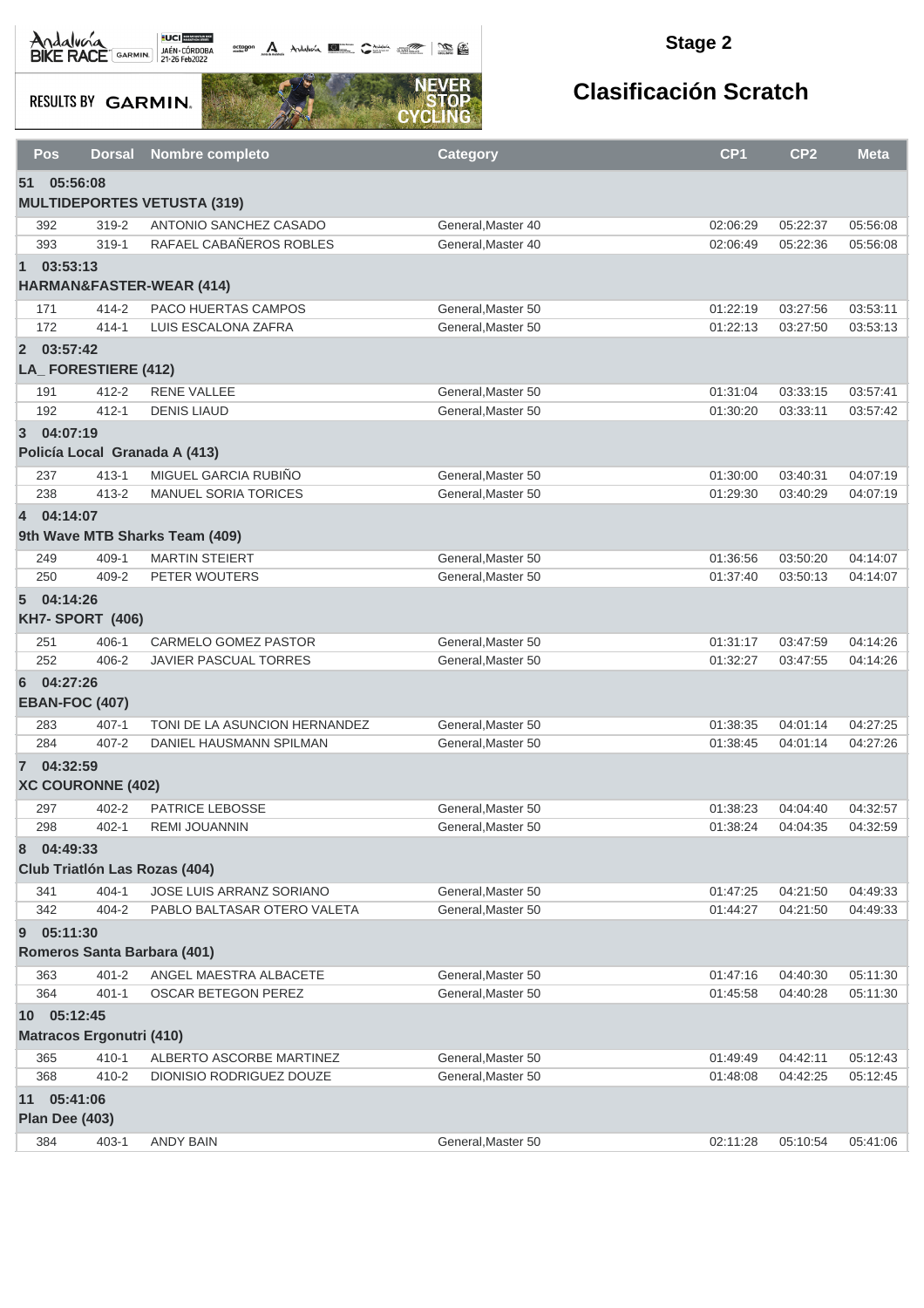**octogon** Andalwin **DE Chatting Comment Comments** 

#### **Stage 2**

**RESULTS BY GARMIN.** 



| Pos                      | <b>Dorsal</b>                | <b>Nombre completo</b>                              | <b>Category</b>    | CP <sub>1</sub> | CP <sub>2</sub> | <b>Meta</b> |  |
|--------------------------|------------------------------|-----------------------------------------------------|--------------------|-----------------|-----------------|-------------|--|
| 385                      | 403-2                        | <b>GARY HUGHES</b>                                  | General, Master 50 | 02:11:12        | 05:10:40        | 05:41:06    |  |
| 12 06:27:33              |                              |                                                     |                    |                 |                 |             |  |
|                          |                              | <b>ML TUNING Cyklotrener.com (405)</b>              |                    |                 |                 |             |  |
| 398                      | $405 - 2$                    | <b>PAVEL JIRENA</b>                                 | General, Master 50 | 02:20:03        | 05:55:32        | 06:27:32    |  |
| 399                      | $405 - 1$                    | <b>JAROMIR LOCHMAN</b>                              | General, Master 50 | 02:20:16        | 05:55:36        | 06:27:33    |  |
| 03:38:53<br>$\mathbf{1}$ |                              |                                                     |                    |                 |                 |             |  |
| <b>Kh7 mixto (508)</b>   |                              |                                                     |                    |                 |                 |             |  |
| 141                      | $508-1$                      | ORIOL COLOME ROCA                                   | General, Mixto     | 01:20:16        | 03:14:59        | 03:38:52    |  |
| 142                      | 508-2                        | ANNA RAMIREZ BAUXELL                                | General, Mixto     | 01:20:14        | 03:15:01        | 03:38:53    |  |
| 2 03:57:31               |                              |                                                     |                    |                 |                 |             |  |
|                          | <b>DOCTORE BIKE (501)</b>    |                                                     |                    |                 |                 |             |  |
| 189                      | $501 - 2$                    | JOSE RAUL HERNANDEZ SILVA                           | General, Mixto     | 01:27:26        | 03:32:12        | 03:57:30    |  |
| 190                      | $501-1$                      | ANNA JÖRDENS SILVA                                  | General, Mixto     | 01:27:42        | 03:32:08        | 03:57:31    |  |
| 04:01:04<br>3            |                              |                                                     |                    |                 |                 |             |  |
|                          | <b>KANINA BIKES (502)</b>    |                                                     |                    |                 |                 |             |  |
| 211                      | $502 - 2$                    | ALEJANDRO CASTRILLO HERNANDEZ                       | General, Mixto     | 01:28:27        | 03:36:13        | 04:01:03    |  |
| 212                      | $502 - 1$                    | ALMUDENA RODRIGUEZ LOPEZ DE ARMENTIA General, Mixto |                    | 01:28:34        | 03:36:14        | 04:01:04    |  |
| 4 04:01:24               |                              |                                                     |                    |                 |                 |             |  |
|                          | <b>Garmin-Lapierre (503)</b> |                                                     |                    |                 |                 |             |  |
| 215                      | $503-1$                      | RAMONA GABRIEL BATALLA                              | General, Mixto     | 01:31:08        | 03:37:06        | 04:01:24    |  |
| 216                      | 503-2                        | ANTONIO MORENO ORTEGA                               | General, Mixto     | 01:31:00        | 03:36:58        | 04:01:24    |  |
| 04:04:10<br>5            |                              |                                                     |                    |                 |                 |             |  |
|                          |                              | <b>CORRATEC VICSPORTS (515)</b>                     |                    |                 |                 |             |  |
| 231                      | $515 - 1$                    | FRANCISCO JOSE ESCOBAR DEL CASTILLO                 | General, Mixto     | 01:32:09        | 03:38:43        | 04:04:08    |  |
| 232                      | $515 - 2$                    | ADA XINXO MORERA                                    | General, Mixto     | 01:32:16        | 03:38:45        | 04:04:10    |  |
| 04:11:18<br>6            |                              |                                                     |                    |                 |                 |             |  |
|                          |                              | <b>CICLOS VALENCIA-FARTO NamedSport (512)</b>       |                    |                 |                 |             |  |
| 241                      | $512 - 1$                    | JUAN JOSE LOPEZ RICO                                | General.Mixto      | 01:31:42        | 03:44:41        | 04:11:16    |  |
| 242                      | $512 - 2$                    | <b>MARTA ROMEU SOLAZ</b>                            | General, Mixto     | 01:31:49        | 03:44:43        | 04:11:18    |  |
| 7 04:32:09               |                              |                                                     |                    |                 |                 |             |  |
|                          | <b>IDUNA BICIS (511)</b>     |                                                     |                    |                 |                 |             |  |
| 293                      | $511 - 1$                    | LOURDES BETHENCOURT TRUJILLO                        | General, Mixto     | 01:33:08        | 03:55:07        | 04:32:09    |  |
| 294                      | $511 - 2$                    | <b>GERMAN HERNANDEZ RAMOS</b>                       | General, Mixto     | 01:33:56        | 03:59:03        | 04:32:09    |  |
| 04:43:40<br>8            |                              |                                                     |                    |                 |                 |             |  |
|                          | Škoda we love cycling (509)  |                                                     |                    |                 |                 |             |  |
| 328                      | $509-1$                      | DAVID SALMERON                                      | General, Mixto     | 01:42:45        | 04:16:31        | 04:43:40    |  |
| 329                      | 509-2                        | MICHAELA SEKULOVA SEKULA                            | General, Mixto     | 01:42:35        | 04:16:27        | 04:43:40    |  |
| 04:58:58<br>9            |                              |                                                     |                    |                 |                 |             |  |
|                          | spaces team (514)            |                                                     |                    |                 |                 |             |  |
| 355                      | 514-2                        | RICCARDO BRENNA                                     | General, Mixto     | 01:44:18        | 04:28:23        | 04:58:57    |  |
| 356                      | $514 - 1$                    | ILARIA MICHAELA BALZAROTTI                          | General, Mixto     | 01:44:23        | 04:28:27        | 04:58:58    |  |
| 10 <sup>°</sup>          | 05:41:43                     |                                                     |                    |                 |                 |             |  |
|                          | <b>Marmot Ranger (513)</b>   |                                                     |                    |                 |                 |             |  |
| 386                      | 513-2                        | AMPARO CORDOBA SERRANO                              | General, Mixto     | 02:02:29        | 05:09:59        | 05:41:42    |  |
| 387                      | $513 - 1$                    | MATIAS ALVAREZ LARA                                 | General, Mixto     | 02:02:13        | 05:09:52        | 05:41:43    |  |
| 11 05:47:25              |                              |                                                     |                    |                 |                 |             |  |
|                          |                              | <b>BAR EL CORDOBES VILANOVA DEL CAMÍ (505)</b>      |                    |                 |                 |             |  |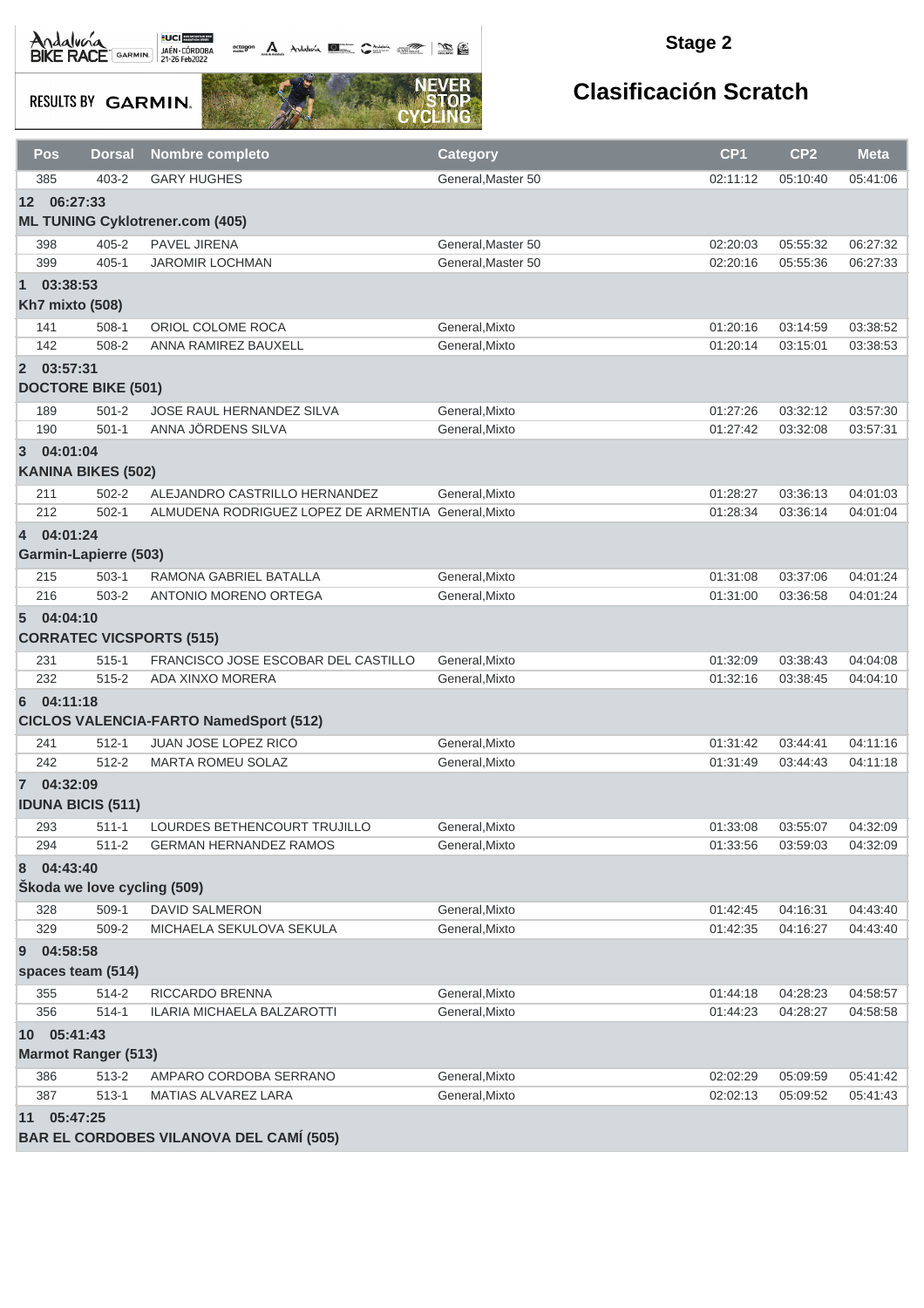octogon A Andalusía **DE C**ANALIS COMPOS COMPOS

#### **Stage 2**

**RESULTS BY GARMIN.** 



| Pos                        | <b>Dorsal</b>                   | Nombre completo                        | <b>Category</b>                  | CP <sub>1</sub> | CP <sub>2</sub> | <b>Meta</b> |
|----------------------------|---------------------------------|----------------------------------------|----------------------------------|-----------------|-----------------|-------------|
| 390                        | $505-1$                         | RAQUEL EGEA CORTES                     | General, Mixto                   | 02:08:36        | 05:14:04        | 05:47:25    |
| 391                        | $505 - 2$                       | LUIS JIMENEZ MONTES                    | General, Mixto                   | 02:08:22        | 05:14:08        | 05:47:25    |
| 12 06:11:09                |                                 |                                        |                                  |                 |                 |             |
|                            | <b>Fruity Skyscrapers (507)</b> |                                        |                                  |                 |                 |             |
| 394                        | $507 - 2$                       | JANNEKE VAN DER MEULEN                 | General, Mixto                   | 02:04:35        | 05:37:29        | 06:11:09    |
| 395                        | $507-1$                         | MITCHEL STEENMAN                       | General, Mixto                   | 02:04:43        | 05:37:26        | 06:11:09    |
| 13 06:25:48                |                                 |                                        |                                  |                 |                 |             |
|                            | Vila's Team (506)               |                                        |                                  |                 |                 |             |
| 396                        | $506-1$                         | <b>JAUME VILA SIBILA</b>               | General, Mixto                   | 02:07:17        | 05:52:06        | 06:25:47    |
| 397                        | 506-2                           | AINA VILA TORREGUITART                 | General, Mixto                   | 02:08:12        | 05:52:08        | 06:25:48    |
| $\blacksquare$             | 02:52:14                        |                                        |                                  |                 |                 |             |
|                            | <b>WILIER-PIRELLI 2 (5)</b>     |                                        |                                  |                 |                 |             |
| $\mathbf{1}$               | $5 - 1$                         | <b>FABIAN RABENSTEINER</b>             | General, UCI Marathon Series Men | 01:05:19        | 02:32:34        | 02:52:13    |
| 2                          | $5 - 2$                         | <b>WOUT ALLEMAN</b>                    | General, UCI Marathon Series Men | 01:05:21        | 02:32:32        | 02:52:14    |
| 2 02:52:15                 |                                 |                                        |                                  |                 |                 |             |
|                            |                                 | Canyon Northwave MTB Team 1 (2)        |                                  |                 |                 |             |
| 3                          | $2 - 1$                         | ANDREAS SEEWALD                        | General, UCI Marathon Series Men | 01:05:23        | 02:32:36        | 02:52:14    |
| $\overline{4}$             | $2 - 2$                         | <b>MARTIN STOSEK</b>                   | General, UCI Marathon Series Men | 01:05:24        | 02:32:34        | 02:52:15    |
| $3^{\circ}$                | 02:52:30                        |                                        |                                  |                 |                 |             |
|                            |                                 | Soudal Leecougan International 1 (13)  |                                  |                 |                 |             |
| 5                          | $13 - 2$                        | <b>DANIELE MENSI</b>                   | General, UCI Marathon Series Men | 01:05:07        | 02:33:24        | 02:52:30    |
| $\overline{7}$             | $13 - 1$                        | HECTOR LEONARDO PAEZ LEON              | General, UCI Marathon Series Men | 01:05:05        | 02:33:24        | 02:52:30    |
| 4 02:52:31                 |                                 |                                        |                                  |                 |                 |             |
|                            |                                 | <b>BUFF Megamo MTB Team 1 (4)</b>      |                                  |                 |                 |             |
| 6                          | 4-1                             | <b>JOSE DIAS</b>                       | General, UCI Marathon Series Men | 01:05:45        | 02:33:21        | 02:52:30    |
| 8                          | $4 - 2$                         | <b>HANS BECKING</b>                    | General, UCI Marathon Series Men | 01:05:25        | 02:33:23        | 02:52:31    |
| 02:55:54<br>5 <sup>5</sup> |                                 |                                        |                                  |                 |                 |             |
|                            |                                 | <b>SCOTT CALA BANDIDA 1 (10)</b>       |                                  |                 |                 |             |
| 9                          | $10-1$                          | FRANCESC GUERRA CARRETERO              | General, UCI Marathon Series Men | 01:05:54        | 02:35:32        | 02:55:54    |
| 10                         | $10 - 2$                        | <b>JOSE MARIA SANCHEZ RUIZ</b>         | General, UCI Marathon Series Men | 01:06:06        | 02:35:34        | 02:55:54    |
| 6                          | 02:56:34                        |                                        |                                  |                 |                 |             |
|                            | Team BULLS 1 (1)                |                                        |                                  |                 |                 |             |
| 11                         | $1 - 2$                         | URS HUBER                              | General, UCI Marathon Series Men | 01:07:24        | 02:37:20        | 02:56:34    |
| 12                         | $1 - 1$                         | <b>SIMON SCHNELLER</b>                 | General, UCI Marathon Series Men | 01:07:18        | 02:37:19        | 02:56:34    |
| 02:56:35<br>$\mathbf{7}$   |                                 |                                        |                                  |                 |                 |             |
|                            | Wilier 7C Force 2 (14)          |                                        |                                  |                 |                 |             |
| 13                         | $14 - 2$                        | OLE HEM                                | General, UCI Marathon Series Men | 01:07:27        | 02:36:54        | 02:56:35    |
| 14                         | $14-1$                          | <b>MARCO REBAGLIATI</b>                | General, UCI Marathon Series Men | 01:07:17        | 02:36:53        | 02:56:35    |
| 8                          | 02:56:40                        |                                        |                                  |                 |                 |             |
|                            |                                 | <b>DMT RACING TEAM by Marconi (11)</b> |                                  |                 |                 |             |
| 15                         | $11 - 2$                        | MIGUEL MUÑOZ MORENO                    | General, UCI Marathon Series Men | 01:06:46        | 02:36:58        | 02:56:40    |
| 16                         | $11 - 1$                        | <b>TIAGO FERREIRA</b>                  | General, UCI Marathon Series Men | 01:06:41        | 02:36:57        | 02:56:40    |
| 9                          | 02:56:44                        |                                        |                                  |                 |                 |             |
|                            | <b>Singer Racing Team (3)</b>   |                                        |                                  |                 |                 |             |
| 17                         | $3 - 1$                         | <b>MARTIN FREY</b>                     | General, UCI Marathon Series Men | 01:05:35        | 02:36:54        | 02:56:43    |
| 18                         | $3-2$                           | SIMON STIEBJAHN                        | General, UCI Marathon Series Men | 01:05:33        | 02:36:55        | 02:56:44    |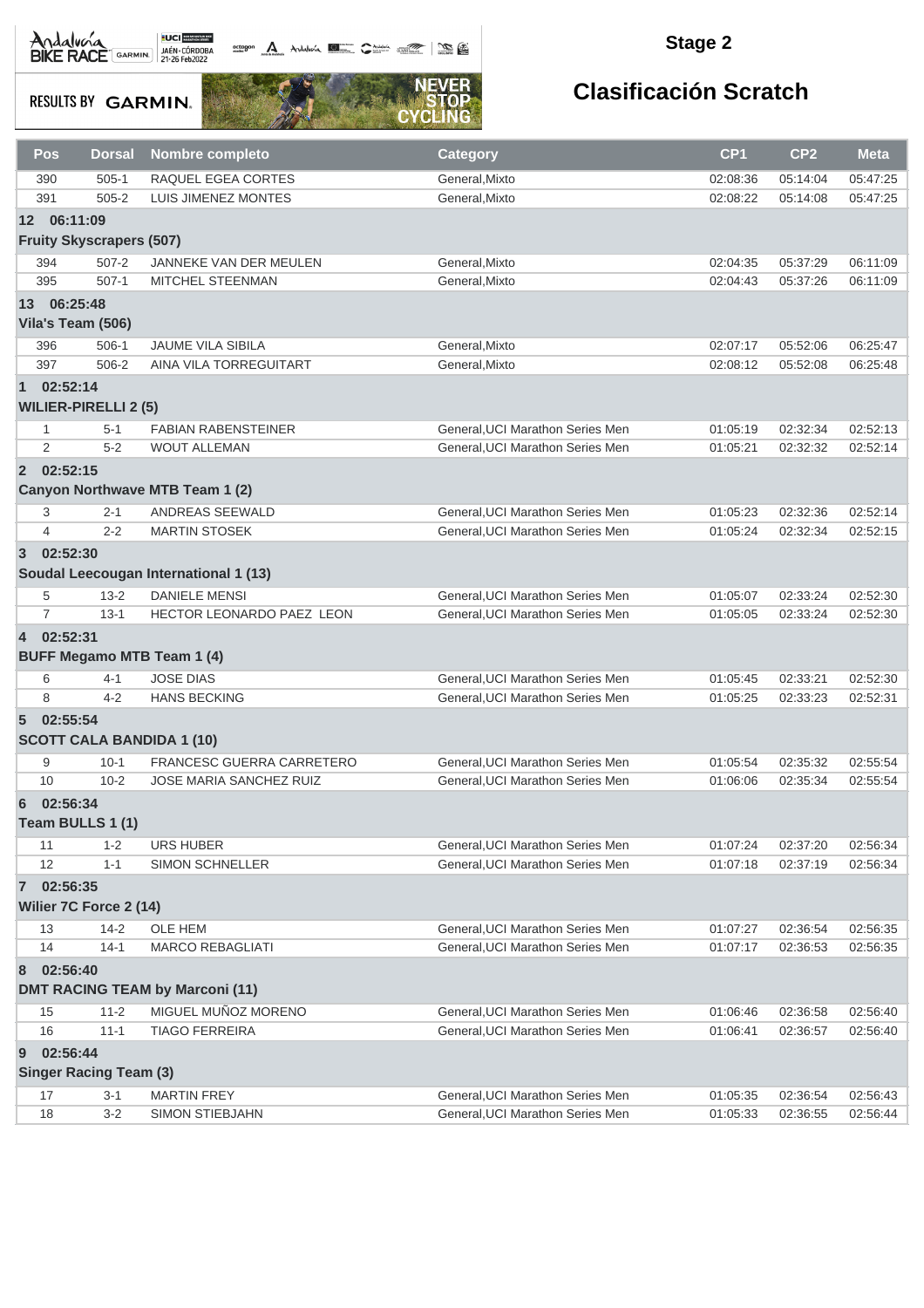actagon A Andalusia **DE CANNA ROLL AND STARTING** 

#### **Stage 2**

**RESULTS BY GARMIN.** 



|           | <b>Pos</b>                     | <b>Dorsal</b>        | <b>Nombre completo</b>                     | <b>Category</b>                                                     | CP <sub>1</sub>      | CP <sub>2</sub>      | <b>Meta</b>          |
|-----------|--------------------------------|----------------------|--------------------------------------------|---------------------------------------------------------------------|----------------------|----------------------|----------------------|
|           | 10 02:57:49                    |                      |                                            |                                                                     |                      |                      |                      |
|           | Wilier 7C Force 1 (20)         |                      |                                            |                                                                     |                      |                      |                      |
|           | 19                             | $20 - 2$             | NICOLA TAFFAREL                            | General, UCI Marathon Series Men                                    | 01:07:24             | 02:37:30             | 02:57:49             |
|           | 20                             | $20 - 1$             | <b>JOHNNY CATTANEO TOSI</b>                | General, UCI Marathon Series Men                                    | 01:07:21             | 02:37:26             | 02:57:49             |
|           | 11 02:57:59                    |                      |                                            |                                                                     |                      |                      |                      |
|           |                                |                      | <b>CICLI TADDEI SPECIALIZED 1 (23)</b>     |                                                                     |                      |                      |                      |
|           | 21                             | $23 - 1$             | RICCARDO CHIARINI                          | General, UCI Marathon Series Men                                    | 01:06:43             | 02:37:50             | 02:57:58             |
|           | 22                             | $23 - 2$             | <b>FRANCESCO FAILLI</b>                    | General.UCI Marathon Series Men                                     | 01:06:45             | 02:37:49             | 02:57:59             |
|           | 12 02:58:39                    |                      |                                            |                                                                     |                      |                      |                      |
|           |                                |                      | <b>BUFF Megamo MTB Team 3 (77)</b>         |                                                                     |                      |                      |                      |
|           | 23                             | $77 - 2$             | HUGO DERECHOU                              | General, UCI Marathon Series Men                                    | 01:07:15             | 02:38:19             | 02:58:38             |
|           | 24                             | $77-1$               | <b>GUILLEM CASSU CANTIN</b>                | General, UCI Marathon Series Men                                    | 01:07:16             | 02:38:19             | 02:58:39             |
|           | 13 02:59:08                    |                      |                                            |                                                                     |                      |                      |                      |
|           |                                |                      | <b>BUFF Megamo MTB Team 2 (78)</b>         |                                                                     |                      |                      |                      |
|           | 25                             | $78-2$               | <b>ENRIQUE MORCILLO VERGARA</b>            | General.UCI Marathon Series Men                                     | 01:07:46             | 02:39:21             | 02:59:08             |
|           | 26                             | $78-1$               | PEETER PRUUS                               | General, UCI Marathon Series Men                                    | 01:07:47             | 02:39:24             | 02:59:08             |
|           | 14 02:59:09                    |                      |                                            |                                                                     |                      |                      |                      |
|           |                                |                      | <b>FRABEL Urban Tri Sport (12)</b>         |                                                                     |                      |                      |                      |
|           | 28<br>29                       | $12 - 1$<br>$12 - 2$ | PIERRE BILLAUD<br><b>SEBASTIEN CARABIN</b> | General, UCI Marathon Series Men<br>General.UCI Marathon Series Men | 01:08:01<br>01:08:09 | 02:39:08<br>02:39:09 | 02:59:09<br>02:59:09 |
|           | 15 02:59:09                    |                      |                                            |                                                                     |                      |                      |                      |
|           | <b>CANNONDALE TB (17)</b>      |                      |                                            |                                                                     |                      |                      |                      |
|           | 27                             | $17 - 1$             | PABLO GUERRERO BONILLA                     | General, UCI Marathon Series Men                                    | 01:07:57             | 02:39:22             | 02:59:09             |
|           | 30                             | $17 - 2$             | FRAN HERRERO CASAS                         | General, UCI Marathon Series Men                                    | 01:08:03             | 02:39:20             | 02:59:09             |
|           | 16 03:00:29                    |                      |                                            |                                                                     |                      |                      |                      |
|           | <b>Pure Encapsulations (9)</b> |                      |                                            |                                                                     |                      |                      |                      |
|           | 31                             | $9 - 1$              | <b>MANUEL PLIEM</b>                        | General, UCI Marathon Series Men                                    | 01:08:02             | 02:40:14             | 03:00:28             |
|           | 32                             | $9 - 2$              | <b>FRANS CLAES</b>                         | General, UCI Marathon Series Men                                    | 01:08:16             | 02:40:11             | 03:00:29             |
| 17        | 03:01:12                       |                      |                                            |                                                                     |                      |                      |                      |
|           |                                |                      | Soudal Leecougan International 2 (24)      |                                                                     |                      |                      |                      |
|           | 33                             | $24 - 2$             | <b>ALEKSEI MEDVEDEV</b>                    | General, UCI Marathon Series Men                                    | 01:06:43             | 02:40:35             | 03:01:12             |
|           | 34                             | $24 - 1$             | <b>TONY LONGO</b>                          | General, UCI Marathon Series Men                                    | 01:06:07             | 02:40:33             | 03:01:12             |
| 18        | 03:04:42                       |                      |                                            |                                                                     |                      |                      |                      |
|           | VAS - Cycling Friendly (37)    |                      |                                            |                                                                     |                      |                      |                      |
|           | 35                             | $37 - 2$             | JESUS DEL NERO MONTES                      | General, UCI Marathon Series Men                                    | 01:09:53             | 02:43:28             | 03:04:40             |
|           | 37                             | $37-1$               | RAUL BERMUDEZ ARJONA                       | General, UCI Marathon Series Men                                    | 01:09:55             | 02:43:28             | 03:04:42             |
|           | 19 03:04:42                    |                      |                                            |                                                                     |                      |                      |                      |
|           |                                |                      | Kaninabikes Andujar/sporting pursuits (49) |                                                                     |                      |                      |                      |
|           | 36                             | $49 - 2$             | RAUL CASTRILLO SERRANO                     | General, UCI Marathon Series Men                                    | 01:09:48             | 02:43:31             | 03:04:41             |
|           | 38                             | $49-1$               | <b>MARIO VILCHES SORIA</b>                 | General, UCI Marathon Series Men                                    | 01:09:51             | 02:43:39             | 03:04:42             |
| <b>20</b> | 03:05:01                       |                      |                                            |                                                                     |                      |                      |                      |
|           |                                |                      | <b>CICLI TADDEI SPECIALIZED 2 (50)</b>     |                                                                     |                      |                      |                      |
|           | 39                             | $50 - 2$             | VINCENZO SAITTA                            | General, UCI Marathon Series Men                                    | 01:07:42             | 02:43:30             | 03:05:00             |
|           | 40                             | $50-1$               | FRANCESCO CASAGRANDE                       | General, UCI Marathon Series Men                                    | 01:07:29             | 02:43:32             | 03:05:01             |
| 21        | 03:05:03                       |                      |                                            |                                                                     |                      |                      |                      |
|           |                                |                      | <b>DMT RACING TEAM by Marconi 2 (19)</b>   |                                                                     |                      |                      |                      |
|           | 41                             | $19-1$               | ANDREAS MILTIADIS                          | General, UCI Marathon Series Men                                    | 01:08:22             | 02:44:39             | 03:05:03             |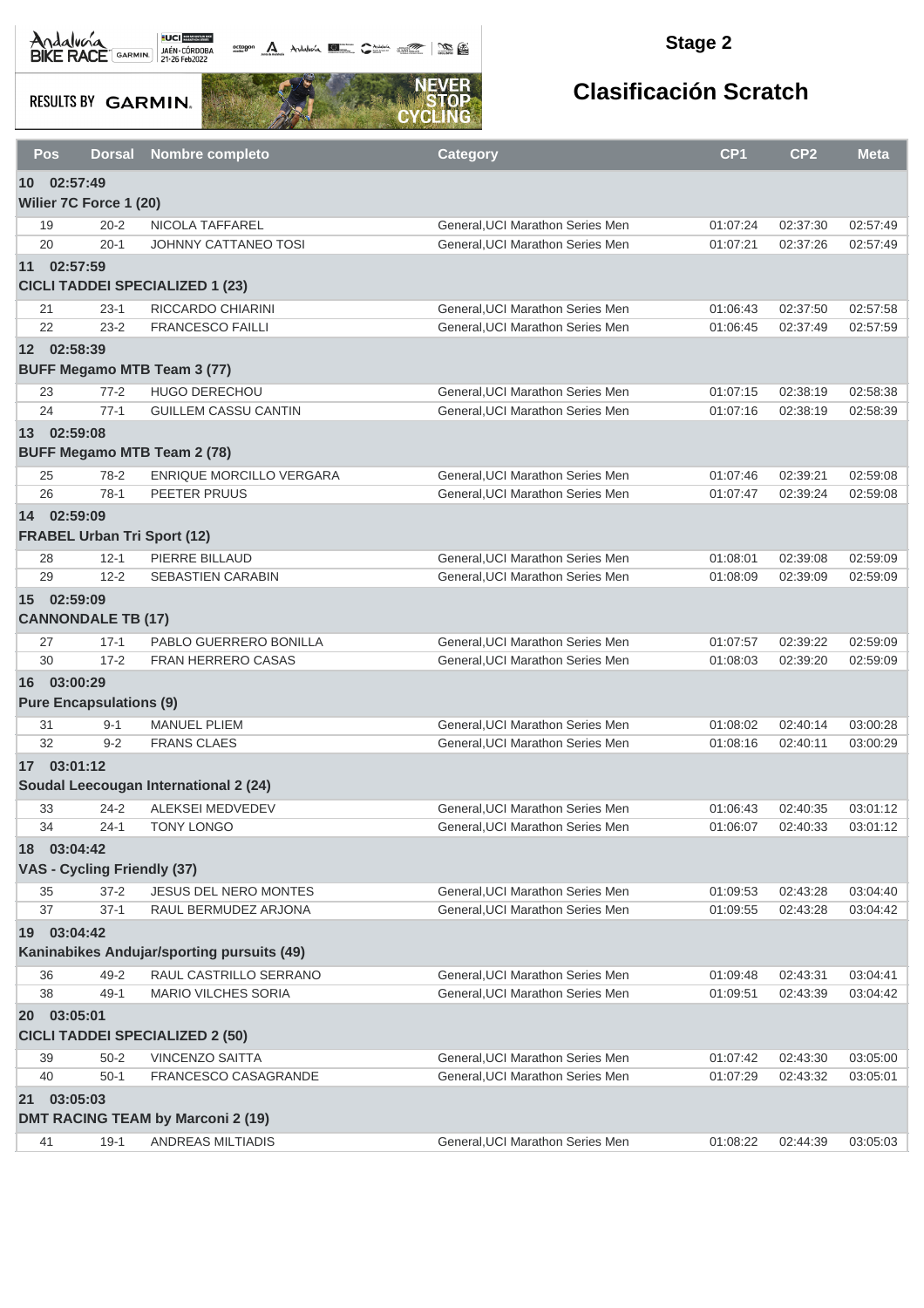**octogon A** Andalwin **ELLER** CANNAIS TO BE

#### **Stage 2**

**RESULTS BY GARMIN.** 



| Pos                               | <b>Dorsal</b>               | <b>Nombre completo</b>                 | <b>Category</b>                  | CP <sub>1</sub> | CP <sub>2</sub> | <b>Meta</b> |
|-----------------------------------|-----------------------------|----------------------------------------|----------------------------------|-----------------|-----------------|-------------|
| 42                                | $19 - 2$                    | <b>FILIPE FRANCISCO</b>                | General, UCI Marathon Series Men | 01:09:17        | 02:44:41        | 03:05:03    |
| 03:06:40<br>22 <sub>2</sub>       |                             |                                        |                                  |                 |                 |             |
|                                   |                             | <b>SOUDAL LEECOUGAN TEAM (30)</b>      |                                  |                 |                 |             |
| 43                                | $30 - 2$                    | MASSIMO ROSA                           | General, UCI Marathon Series Men | 01:09:31        | 02:45:45        | 03:06:40    |
| 44                                | $30-1$                      | <b>STEFANO VALDRIGHI</b>               | General, UCI Marathon Series Men | 01:09:32        | 02:45:39        | 03:06:40    |
| 23 03:07:15                       |                             |                                        |                                  |                 |                 |             |
|                                   |                             | STOP&GO Marderabwehr MTB Team (21)     |                                  |                 |                 |             |
| 45                                | $21 - 2$                    | <b>VINZENT DORN</b>                    | General, UCI Marathon Series Men | 01:08:58        | 02:47:01        | 03:07:13    |
| 46                                | $21 - 1$                    | <b>NIKLAS SELL</b>                     | General, UCI Marathon Series Men | 01:08:55        | 02:47:00        | 03:07:15    |
| 03:07:16<br>24                    |                             |                                        |                                  |                 |                 |             |
| 41 TEAM (34)                      |                             |                                        |                                  |                 |                 |             |
| 47                                | $34-1$                      | ALEIX ESPARGARO VILLA                  | General, UCI Marathon Series Men | 01:10:43        | 02:47:12        | 03:07:15    |
| 49                                | $34 - 2$                    | OLIVER AVILES GILABERT                 | General, UCI Marathon Series Men | 01:10:43        | 02:47:14        | 03:07:16    |
| 03:07:16<br>25                    |                             |                                        |                                  |                 |                 |             |
|                                   | Team BULLS 2 (6)            |                                        |                                  |                 |                 |             |
| 48                                | $6 - 2$                     | <b>HANSUELI STAUFFER</b>               | General, UCI Marathon Series Men | 01:09:52        | 02:47:10        | 03:07:16    |
| 50                                | $6 - 1$                     | <b>ALBAN LAKATA</b>                    | General, UCI Marathon Series Men | 01:09:50        | 02:47:15        | 03:07:16    |
| 03:07:50<br>26                    |                             |                                        |                                  |                 |                 |             |
|                                   |                             | r2-bike.com MTN CREW (36)              |                                  |                 |                 |             |
| 51                                | $36-1$                      | <b>FELIX FRITZSCH</b>                  | General, UCI Marathon Series Men | 01:11:24        | 02:47:25        | 03:07:48    |
| 52                                | $36 - 2$                    | <b>ARMIN DALVAI</b>                    | General, UCI Marathon Series Men | 01:11:22        | 02:47:24        | 03:07:50    |
| 03:07:50<br>27                    |                             |                                        |                                  |                 |                 |             |
|                                   |                             | <b>CICLI TADDEI SPECIALIZED 3 (75)</b> |                                  |                 |                 |             |
| 53                                | $75 - 2$                    | <b>RAMON VANTAGGIATO</b>               | General, UCI Marathon Series Men | 01:10:45        | 02:47:04        | 03:07:50    |
| 54                                | $75-1$                      | YAN PASTUSHENKO                        | General, UCI Marathon Series Men | 01:10:51        | 02:46:59        | 03:07:50    |
| 03:09:01<br>28<br><b>KMC (25)</b> |                             |                                        |                                  |                 |                 |             |
| 55                                | $25 - 2$                    | <b>TIM SMEENGE</b>                     | General, UCI Marathon Series Men | 01:10:04        | 02:49:16        | 03:09:01    |
| 56                                | $25 - 1$                    | <b>TEUS RUIJTER</b>                    | General, UCI Marathon Series Men | 01:09:35        | 02:49:03        | 03:09:01    |
| 03:09:32<br>29 <sup>°</sup>       |                             |                                        |                                  |                 |                 |             |
|                                   | <b>WILIER-PIRELLI 1 (7)</b> |                                        |                                  |                 |                 |             |
| 57                                | 7-1                         | <b>SAMUELE PORRO</b>                   | General, UCI Marathon Series Men | 01:10:16        | 02:48:08        | 03:09:32    |
| 58                                | $7 - 2$                     | <b>DANIEL GEISMAYR</b>                 | General, UCI Marathon Series Men | 01:10:08        | 02:48:08        | 03:09:32    |
| 30 03:10:10                       |                             |                                        |                                  |                 |                 |             |
|                                   |                             | <b>GOBIK FACTORY TEAM 1 (29)</b>       |                                  |                 |                 |             |
| 59                                | $29-1$                      | PAU MARZA BEDOS                        | General, UCI Marathon Series Men | 01:10:50        | 02:49:09        | 03:10:09    |
| 60                                | $29 - 2$                    | PAU ROMERO BARCELO                     | General, UCI Marathon Series Men | 01:11:11        | 02:49:10        | 03:10:10    |
| 31 03:10:24                       |                             |                                        |                                  |                 |                 |             |
|                                   | <b>SCOTT FRENCH (18)</b>    |                                        |                                  |                 |                 |             |
| 61                                | $18-1$                      | <b>EMILIEN MOURIER</b>                 | General, UCI Marathon Series Men | 01:11:27        | 02:48:47        | 03:10:24    |
| 62                                | $18 - 2$                    | <b>SIMON LAURENT</b>                   | General. UCI Marathon Series Men | 01:11:29        | 02:48:48        | 03:10:24    |
| 32 03:11:14                       |                             |                                        |                                  |                 |                 |             |
|                                   |                             | <b>EXTREMADURA-ECOPILAS (27)</b>       |                                  |                 |                 |             |
| 63                                | $27-1$                      | MANUEL CORDERO MORGADO                 | General, UCI Marathon Series Men | 01:10:52        | 02:49:51        | 03:11:14    |
| 64                                | $27 - 2$                    | ALVARO LOBATO MATIAS                   | General, UCI Marathon Series Men | 01:10:49        | 02:49:49        | 03:11:14    |
| 33 03:11:18                       |                             |                                        |                                  |                 |                 |             |
|                                   |                             | Sporttreff 2.0/DDMC Güldenmoor (32)    |                                  |                 |                 |             |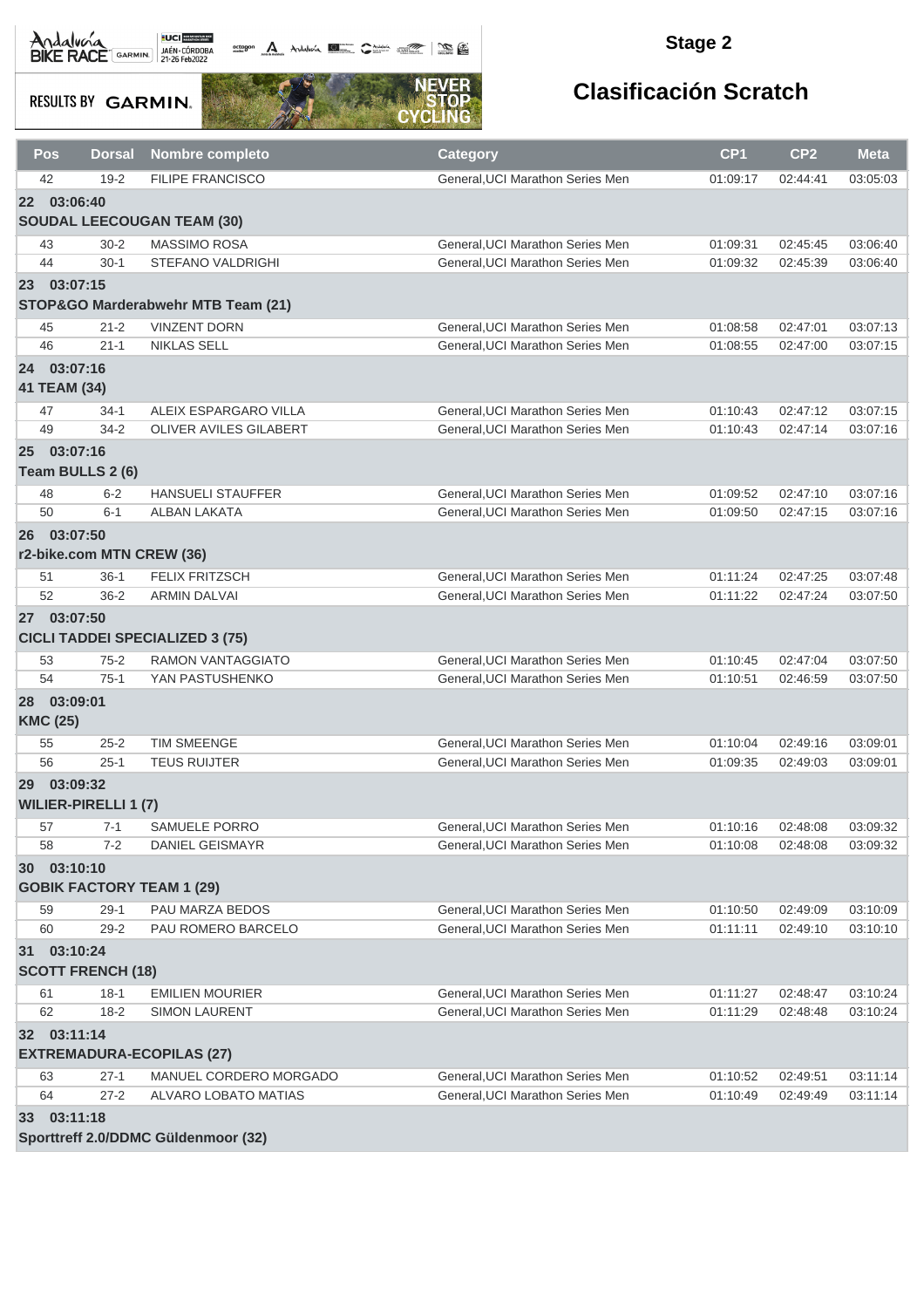octogon A Andalunia **1977** Catalog 2008 - 2008

#### **Stage 2**

**RESULTS BY GARMIN.** 



|           | Pos                 | <b>Dorsal</b>                 | <b>Nombre completo</b>                                 | <b>Category</b>                                                      | CP <sub>1</sub>      | CP <sub>2</sub>      | <b>Meta</b>          |
|-----------|---------------------|-------------------------------|--------------------------------------------------------|----------------------------------------------------------------------|----------------------|----------------------|----------------------|
|           | 65                  | $32 - 1$                      | <b>PAUL HÄUSER</b>                                     | General, UCI Marathon Series Men                                     | 01:12:13             | 02:50:28             | 03:11:17             |
|           | 66                  | $32 - 2$                      | LENNARD HEIDENREICH                                    | General, UCI Marathon Series Men                                     | 01:12:16             | 02:50:26             | 03:11:18             |
| 34        | 03:11:22            |                               |                                                        |                                                                      |                      |                      |                      |
|           |                     | <b>Team GARMIN (31)</b>       |                                                        |                                                                      |                      |                      |                      |
|           | 68                  | $31 - 2$                      | <b>NELSON VERA RAMOS</b>                               | General, UCI Marathon Series Men                                     | 01:13:45             | 02:51:04             | 03:11:21             |
|           | 69                  | $31 - 1$                      | <b>FADRI BARANDUN</b>                                  | General, UCI Marathon Series Men                                     | 01:13:40             | 02:51:05             | 03:11:22             |
|           | 35 03:11:22         |                               |                                                        |                                                                      |                      |                      |                      |
|           |                     | <b>MC Racing Team (41)</b>    |                                                        |                                                                      |                      |                      |                      |
|           | 67                  | $41 - 2$                      | MICHAEL WOHLGEMUTH                                     | General, UCI Marathon Series Men                                     | 01:12:26             | 02:50:38             | 03:11:21             |
|           | 71                  | $41 - 1$                      | SIMONE FERRERO                                         | General, UCI Marathon Series Men                                     | 01:12:25             | 02:51:10             | 03:11:22             |
| 36        | 03:11:29            |                               |                                                        |                                                                      |                      |                      |                      |
|           |                     |                               | Team Rocklube - Texpa Simplon (26)                     |                                                                      |                      |                      |                      |
|           | 70                  | $26-1$                        | PHILIP HANDL                                           | General, UCI Marathon Series Men                                     | 01:13:47             | 02:51:09             | 03:11:22             |
|           | 72                  | $26 - 2$                      | <b>DOMINIK SCHWAIGER</b>                               | General, UCI Marathon Series Men                                     | 01:13:47             | 02:51:06             | 03:11:29             |
|           | 37 03:13:47         |                               |                                                        |                                                                      |                      |                      |                      |
|           |                     | Kopman-Novator (15)           |                                                        |                                                                      |                      |                      |                      |
|           |                     |                               |                                                        |                                                                      |                      |                      |                      |
|           | 73<br>74            | $15 - 2$<br>$15 - 1$          | <b>JAN-FREDERIK FINOULST</b><br><b>INGVAR OMARSSON</b> | General, UCI Marathon Series Men<br>General, UCI Marathon Series Men | 01:11:49<br>01:11:29 | 02:52:13<br>02:52:11 | 03:13:47<br>03:13:47 |
|           |                     |                               |                                                        |                                                                      |                      |                      |                      |
| 38        | 03:14:39            |                               | <b>GONVIBIKES - GENUINS (57)</b>                       |                                                                      |                      |                      |                      |
|           | 75                  | $57-1$                        | ANTONIO GARCIA ALBALADEJO                              | General, UCI Marathon Series Men                                     | 01:11:32             | 02:52:41             | 03:14:39             |
|           | 76                  | $57 - 2$                      | <b>INOCENCIO SERRA VICENTE</b>                         | General, UCI Marathon Series Men                                     | 01:11:37             | 02:52:44             | 03:14:39             |
|           | 39 03:15:03         |                               |                                                        |                                                                      |                      |                      |                      |
|           |                     |                               | Mountainbike.be - Goeman Scott (55)                    |                                                                      |                      |                      |                      |
|           | 77                  | $55 - 2$                      | JOCHEN DE VOCHT                                        | General, UCI Marathon Series Men                                     | 01:14:24             | 02:53:27             | 03:15:02             |
|           | 78                  | $55 - 1$                      | <b>ERNO MCCRAE</b>                                     | General, UCI Marathon Series Men                                     | 01:14:28             | 02:53:26             | 03:15:03             |
| <b>40</b> | 03:16:06            |                               |                                                        |                                                                      |                      |                      |                      |
|           |                     | <b>GoodMan Cycles (53)</b>    |                                                        |                                                                      |                      |                      |                      |
|           | 79                  | $53-1$                        | <b>LUCAS LESOIN</b>                                    | General, UCI Marathon Series Men                                     | 01:11:23             | 02:52:51             | 03:16:06             |
|           | 80                  | $53-2$                        | <b>SEBASTIEN BURNET</b>                                | General, UCI Marathon Series Men                                     | 01:11:26             | 02:52:49             | 03:16:06             |
| 41        | 03:16:52            |                               |                                                        |                                                                      |                      |                      |                      |
|           |                     |                               | Canyon Northwave MTB Team 2 (8)                        |                                                                      |                      |                      |                      |
|           | 83                  | $8 - 1$                       | <b>KRISTIAN HYNEK</b>                                  | General, UCI Marathon Series Men                                     | 01:12:27             | 02:55:27             | 03:16:52             |
|           | 84                  | $8 - 2$                       | NICOLAS SESSLER                                        | General, UCI Marathon Series Men                                     | 01:12:24             | 02:55:26             | 03:16:52             |
|           | 42 03:20:26         |                               |                                                        |                                                                      |                      |                      |                      |
|           | <b>MTBS.CZ (22)</b> |                               |                                                        |                                                                      |                      |                      |                      |
|           | 85                  | 22-1                          | MILAN DAMEK                                            | General, UCI Marathon Series Men                                     | 01:14:02             | 02:56:46             | 03:20:24             |
|           | 86                  | $22 - 2$                      | <b>LUKAS KAUFMANN</b>                                  | General, UCI Marathon Series Men                                     | 01:13:49             | 02:56:44             | 03:20:26             |
| 43        | 03:20:56            |                               |                                                        |                                                                      |                      |                      |                      |
|           |                     | <b>TEAM VTT Saint-Lô (35)</b> |                                                        |                                                                      |                      |                      |                      |
|           | 87                  | $35 - 2$                      | JULIEN COUSIN                                          | General, UCI Marathon Series Men                                     | 01:14:29             | 02:58:12             | 03:20:55             |
|           | 88                  | $35-1$                        | ARNAUD BLANCHARD                                       | General, UCI Marathon Series Men                                     | 01:14:34             | 02:58:14             | 03:20:56             |
|           | 44 03:21:13         |                               |                                                        |                                                                      |                      |                      |                      |
|           |                     |                               | <b>GOBIK FACTORY TEAM 2 (38)</b>                       |                                                                      |                      |                      |                      |
|           | 89                  | $38 - 2$                      | OSCAR VALDEPEÑAS QUIÑONES                              | General, UCI Marathon Series Men                                     | 01:13:32             | 02:58:51             | 03:21:12             |
|           | 90                  | $38-1$                        | PABLO GARRIDO SATORRE                                  | General, UCI Marathon Series Men                                     | 01:13:28             | 02:58:59             | 03:21:13             |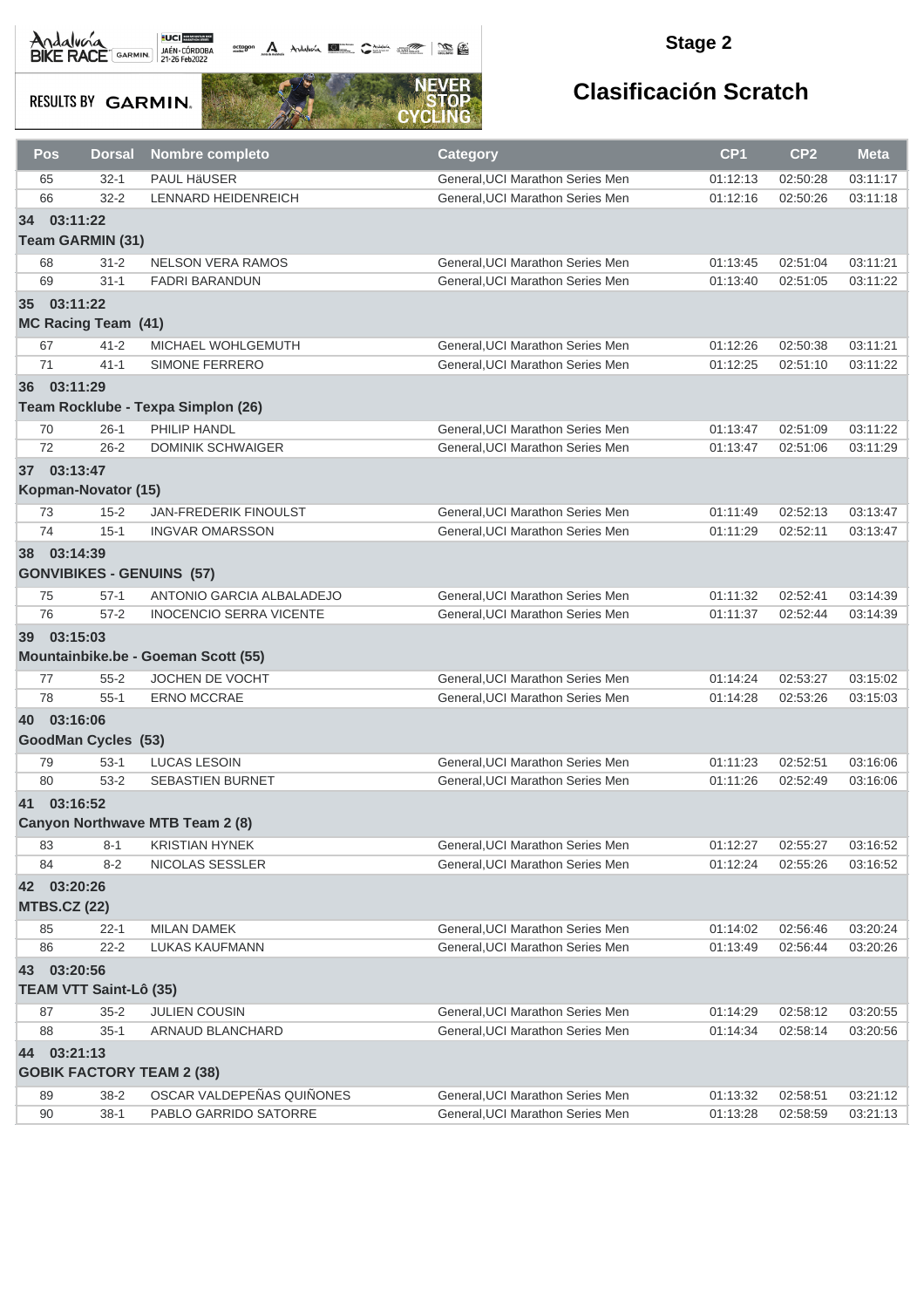**octogon** Andalwin **DE Chatting Comment Comments** 

#### **Stage 2**

**RESULTS BY GARMIN.** 



|    | Pos<br><b>Dorsal</b>               | <b>Nombre completo</b>                              | <b>Category</b>                                                      | CP <sub>1</sub>      | CP <sub>2</sub>      | <b>Meta</b>          |
|----|------------------------------------|-----------------------------------------------------|----------------------------------------------------------------------|----------------------|----------------------|----------------------|
|    | 45 03:21:19                        |                                                     |                                                                      |                      |                      |                      |
|    |                                    | <b>KANINA BIKE-SPORTING PURSUITS (42)</b>           |                                                                      |                      |                      |                      |
|    | 91<br>$42 - 1$                     | <b>JOAQUIN TORRES PARRAGA</b>                       | General, UCI Marathon Series Men                                     | 01:14:20             | 02:59:05             | 03:21:19             |
|    | 92<br>$42 - 2$                     | <b>JOSE JESUS MARTOS CAZALLA</b>                    | General, UCI Marathon Series Men                                     | 01:14:22             | 02:59:07             | 03:21:19             |
|    | 46 03:21:24                        |                                                     |                                                                      |                      |                      |                      |
|    | <b>BeeHi Factory Team (40)</b>     |                                                     |                                                                      |                      |                      |                      |
|    | 93<br>$40 - 1$                     | <b>FRANCISCO MARTINEZ TRILLO</b>                    | General, UCI Marathon Series Men                                     | 01:20:48             | 03:00:22             | 03:21:24             |
|    | $40 - 2$<br>94                     | <b>JOSE SANCHEZ PORRAS</b>                          | General, UCI Marathon Series Men                                     | 01:20:37             | 03:00:19             | 03:21:24             |
|    | 47 03:24:36                        |                                                     |                                                                      |                      |                      |                      |
|    | <b>TACTIC HQ Team (46)</b>         |                                                     |                                                                      |                      |                      |                      |
|    | 98<br>$46 - 1$                     | DAAN VAN MEEUWEN                                    | General, UCI Marathon Series Men                                     | 01:14:57             | 03:01:56             | 03:24:36             |
|    | 99<br>$46 - 2$                     | ROBERT MASO VIDAL                                   | General, UCI Marathon Series Men                                     | 01:14:58             | 03:01:59             | 03:24:36             |
| 48 | 03:24:36                           |                                                     |                                                                      |                      |                      |                      |
|    | Harman Bikes Team (71)             |                                                     |                                                                      |                      |                      |                      |
|    | 97<br>$71-1$                       | <b>FRANCISCO JAVIER CASTILLA PORRAS</b>             | General.UCI Marathon Series Men                                      | 01:14:14             | 03:02:16             | 03:24:35             |
|    | 100<br>$71 - 2$                    | FERNANDO GONZALEZ GODINO                            | General, UCI Marathon Series Men                                     | 01:14:08             | 03:02:20             | 03:24:36             |
| 49 | 03:30:58                           |                                                     |                                                                      |                      |                      |                      |
|    | Team Trijuansa (47)                |                                                     |                                                                      |                      |                      |                      |
|    | 109<br>$47 - 1$                    | FRANCISCO JAVIER PRADOS GARRIDO                     | General, UCI Marathon Series Men                                     | 01:19:01             | 03:06:57             | 03:30:57             |
|    | 110<br>$47 - 2$                    | FRANCISCO GONZALEZ GARCIA                           | General.UCI Marathon Series Men                                      | 01:19:03             | 03:06:54             | 03:30:58             |
|    | 50 03:31:55                        |                                                     |                                                                      |                      |                      |                      |
|    |                                    | Apedales/Descanso Hercules (62)                     |                                                                      |                      |                      |                      |
|    | 113<br>$62 - 1$                    | MANUEL CEBADA PERIÑAN                               | General, UCI Marathon Series Men                                     | 01:15:37             | 03:09:36             | 03:31:54             |
|    | 114<br>$62 - 2$                    | RAFAEL TUBIO RODRIGUEZ                              | General, UCI Marathon Series Men                                     | 01:15:36             | 03:09:43             | 03:31:55             |
|    | 51 03:32:05                        |                                                     |                                                                      |                      |                      |                      |
|    | <b>Bike Corner (58)</b>            |                                                     |                                                                      |                      |                      |                      |
|    | 115<br>$58 - 2$                    | ADRIEN ROQUEBRUN                                    | General, UCI Marathon Series Men                                     | 01:19:40             | 03:09:10             | 03:32:04             |
|    | 116<br>$58-1$                      | ALEXANDRE BARBEROUX                                 | General, UCI Marathon Series Men                                     | 01:19:20             | 03:09:07             | 03:32:05             |
|    | 52 03:32:40                        |                                                     |                                                                      |                      |                      |                      |
|    |                                    | <b>COTEXA IMPORALIA TEAM 1 (51)</b>                 |                                                                      |                      |                      |                      |
|    |                                    |                                                     |                                                                      |                      |                      |                      |
|    | $51 - 1$<br>117<br>118<br>$51 - 2$ | ANTONIO JESUS LEON SANCHEZ<br>ALFONSO RAEL GALLARDO | General, UCI Marathon Series Men<br>General, UCI Marathon Series Men | 01:19:22<br>01:19:01 | 03:07:54<br>03:07:47 | 03:32:40<br>03:32:40 |
|    | 53 03:32:55                        |                                                     |                                                                      |                      |                      |                      |
|    |                                    | Team La Forestiere Rosti / Gardanne Velo (33)       |                                                                      |                      |                      |                      |
|    |                                    |                                                     |                                                                      |                      |                      |                      |
|    | 121<br>$33-1$<br>122<br>$33 - 2$   | <b>MAXIME SAONIT</b><br><b>JULIEN DESJARDINS</b>    | General, UCI Marathon Series Men<br>General, UCI Marathon Series Men | 01:17:13<br>01:17:19 | 03:08:48<br>03:08:46 | 03:32:54<br>03:32:55 |
|    |                                    |                                                     |                                                                      |                      |                      |                      |
|    | 54 03:34:13                        |                                                     |                                                                      |                      |                      |                      |
|    | La Dupla (44)                      |                                                     |                                                                      |                      |                      |                      |
|    | 127<br>44-1                        | <b>CESAR MATO ALONSO</b>                            | General, UCI Marathon Series Men                                     | 01:18:59             | 03:10:33             | 03:34:12             |
|    | 44-2<br>128                        | OSCAR PUJOL MUÑOZ                                   | General, UCI Marathon Series Men                                     | 01:18:50             | 03:10:46             | 03:34:13             |
| 55 | 03:34:29                           |                                                     |                                                                      |                      |                      |                      |
|    |                                    | Kanina bikes-sporting pursuits 3 (69)               |                                                                      |                      |                      |                      |
|    | 69-1<br>131                        | LUCAS GALIANO TORRES                                | General, UCI Marathon Series Men                                     | 01:18:11             | 03:11:00             | 03:34:29             |
|    | 132<br>69-2                        | JAVIER REQUENA COLLADO                              | General, UCI Marathon Series Men                                     | 01:17:42             | 03:10:36             | 03:34:29             |
|    | 56 03:39:01                        |                                                     |                                                                      |                      |                      |                      |
|    |                                    | <b>CICLOS CARRASCO - ARRUEDA (54)</b>               |                                                                      |                      |                      |                      |
|    | 143<br>$54-1$                      | JUAN MIGUEL PEREZ DOBLADO                           | General, UCI Marathon Series Men                                     | 01:18:56             | 03:13:55             | 03:39:00             |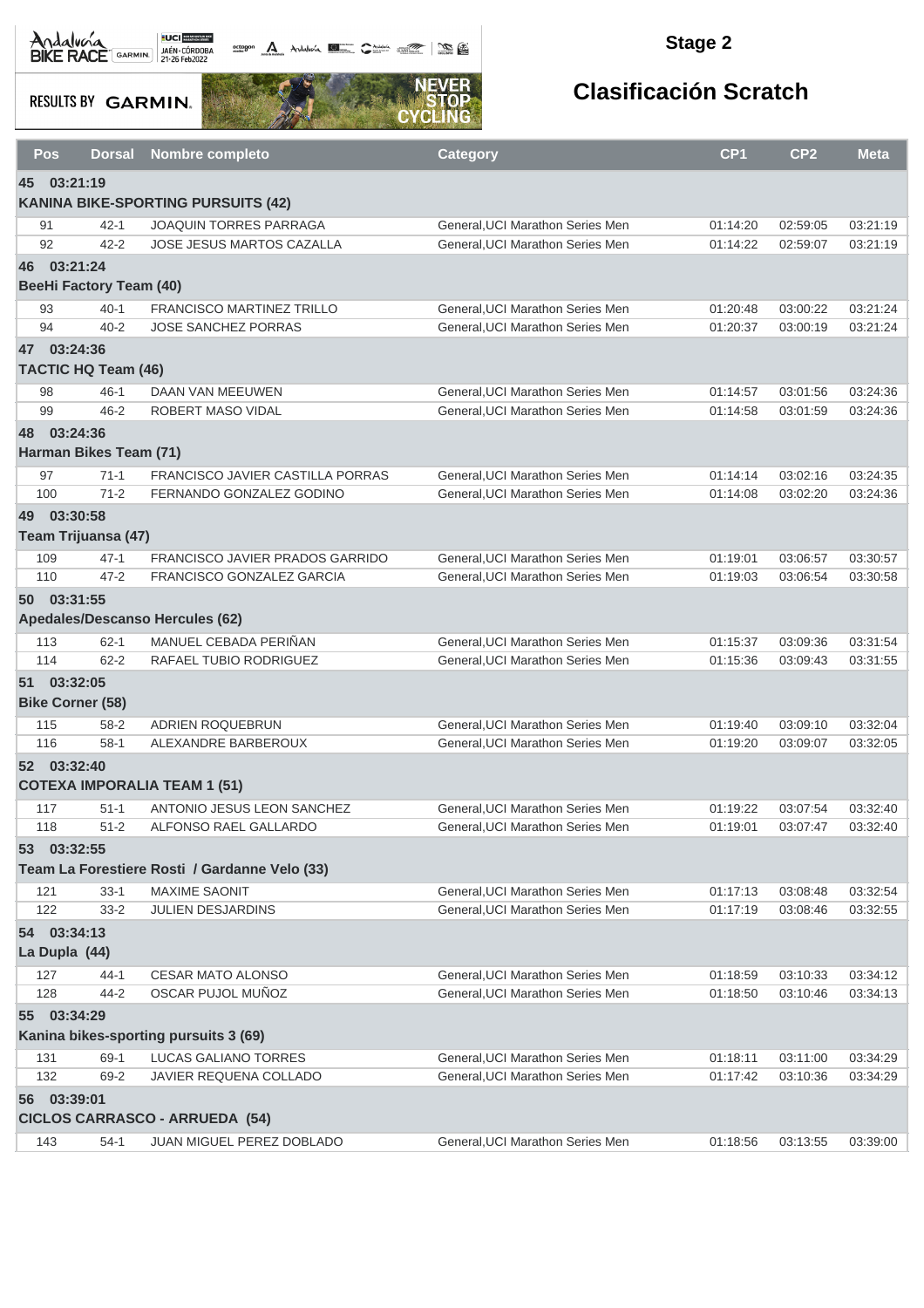octogon A Andalusía **DE C**ANALIS COMPOS COMPOS

#### **Stage 2**

**RESULTS BY GARMIN.** 



| <b>Pos</b>            | <b>Dorsal</b>                     | <b>Nombre completo</b>               | Category                         | CP1      | CP <sub>2</sub> | <b>Meta</b> |
|-----------------------|-----------------------------------|--------------------------------------|----------------------------------|----------|-----------------|-------------|
| 144                   | $54-2$                            | ALBERTO CARRASCO YELAMOS             | General, UCI Marathon Series Men | 01:19:05 | 03:14:00        | 03:39:01    |
| 57 03:45:19           |                                   |                                      |                                  |          |                 |             |
|                       | <b>BIZZIS TEAM - BICILAB (65)</b> |                                      |                                  |          |                 |             |
| 155                   | $65 - 2$                          | JORGE OCAÑA ESTEBAN                  | General, UCI Marathon Series Men | 01:21:36 | 03:22:44        | 03:45:19    |
| 156                   | $65 - 1$                          | <b>CARLOS MARTIN JIMENEZ</b>         | General, UCI Marathon Series Men | 01:21:33 | 03:22:40        | 03:45:19    |
| 58 03:46:54           |                                   |                                      |                                  |          |                 |             |
| <b>BH VIBIKE (68)</b> |                                   |                                      |                                  |          |                 |             |
| 159                   | $68 - 1$                          | ALVARO OLASOLO DON                   | General, UCI Marathon Series Men | 01:24:52 | 03:22:05        | 03:46:54    |
| 160                   | 68-2                              | <b>ZIGOR URAIN ZABALA</b>            | General, UCI Marathon Series Men | 01:24:51 | 03:22:01        | 03:46:54    |
| 59                    | 03:53:17                          |                                      |                                  |          |                 |             |
| Rockrider (39)        |                                   |                                      |                                  |          |                 |             |
| 173                   | $39-1$                            | <b>MILTON RAMOS GAMEZ</b>            | General, UCI Marathon Series Men | 01:18:04 | 03:28:34        | 03:53:16    |
| 174                   | $39-2$                            | <b>JOSEPH DE POORTERE EMELIEN</b>    | General, UCI Marathon Series Men | 01:18:55 | 03:28:34        | 03:53:17    |
| 60 03:53:20           |                                   |                                      |                                  |          |                 |             |
|                       | <b>AEROSPORT COFERPU (76)</b>     |                                      |                                  |          |                 |             |
| 175                   | $76-1$                            | CAMILO JESUS ESPINOSA OZAEZ          | General, UCI Marathon Series Men | 01:25:40 | 03:28:51        | 03:53:19    |
| 176                   | $76-2$                            | <b>JUAN SEBASTIAN MARTINEZ LOPEZ</b> | General, UCI Marathon Series Men | 01:25:41 | 03:29:07        | 03:53:20    |
| 61 03:55:48           |                                   |                                      |                                  |          |                 |             |
|                       |                                   | Ales Team Solidario - Agro Rey (64)  |                                  |          |                 |             |
| 181                   | $64-1$                            | ANTONIO JOSE CHICA JIMENEZ           | General, UCI Marathon Series Men | 01:29:00 | 03:31:19        | 03:55:47    |
| 182                   | $64 - 2$                          | SERGIO SEBASTIAN MATERA              | General, UCI Marathon Series Men | 01:29:40 | 03:31:18        | 03:55:48    |
| 62 03:58:15           |                                   |                                      |                                  |          |                 |             |
|                       | FitStudio CDE 2 (59)              |                                      |                                  |          |                 |             |
| 195                   | $59-1$                            | EDUARDO FUENTES DIEGO                | General, UCI Marathon Series Men | 01:34:30 | 03:34:47        | 03:58:14    |
| 196                   | $59-2$                            | MIGUEL PAJUELO FERNANDEZ             | General, UCI Marathon Series Men | 01:34:32 | 03:34:41        | 03:58:15    |
| 63 03:58:39           |                                   |                                      |                                  |          |                 |             |
|                       | LARA/GODINO (56)                  |                                      |                                  |          |                 |             |
| 199                   | $56 - 2$                          | JOSE MARIA LARA SANCHEZ              | General, UCI Marathon Series Men | 01:29:06 | 03:32:56        | 03:58:39    |
| 200                   | $56-1$                            | FRANCISCO GONZALEZ GODINO            | General, UCI Marathon Series Men | 01:27:31 | 03:32:35        | 03:58:39    |
| 64 03:59:00           |                                   |                                      |                                  |          |                 |             |
|                       | <b>MMR AUCALGA (74)</b>           |                                      |                                  |          |                 |             |
| 203                   | 74-1                              | <b>CANDIDO CARRERA ESTEVEZ</b>       | General, UCI Marathon Series Men | 01:28:59 | 03:34:06        | 03:58:59    |
| 204                   | $74-2$                            | VIDAL CELIS ZABALA                   | General, UCI Marathon Series Men | 01:28:58 | 03:34:04        | 03:59:00    |
| 65                    | 04:02:19                          |                                      |                                  |          |                 |             |
|                       | <b>TEAM ADDICT BIKE (61)</b>      |                                      |                                  |          |                 |             |
| 219                   | $61 - 2$                          | <b>JUDICAEL SOLIER</b>               | General, UCI Marathon Series Men | 01:28:49 | 03:37:32        | 04:02:17    |
| 220                   | $61 - 1$                          | THEO DUMALANEDE                      | General, UCI Marathon Series Men | 01:28:50 | 03:37:35        | 04:02:19    |
| 66 04:02:51           |                                   |                                      |                                  |          |                 |             |
|                       |                                   | <b>SYMISUR CENTAURO BIKES (43)</b>   |                                  |          |                 |             |
| 222                   | $43 - 2$                          | CARLOS JAVIER ARENAS CHACON          | General. UCI Marathon Series Men | 01:29:03 | 03:38:16        | 04:02:49    |
| 224                   | $43 - 1$                          | <b>JESUS BRACHO BENITEZ</b>          | General, UCI Marathon Series Men | 01:30:43 | 03:38:22        | 04:02:51    |
| 67 04:03:25           |                                   |                                      |                                  |          |                 |             |
|                       | TEJ WHEELS (70)                   |                                      |                                  |          |                 |             |
| 227                   | $70 - 2$                          | JOSE ANGEL MUÑOZ BARRANCA            | General, UCI Marathon Series Men | 01:31:20 | 03:40:18        | 04:03:24    |
| 228                   | $70-1$                            | <b>FERNANDO CALABRUS CIUDAD</b>      | General, UCI Marathon Series Men | 01:30:14 | 03:40:19        | 04:03:25    |
| 68 04:04:36           |                                   |                                      |                                  |          |                 |             |
|                       |                                   | <b>GARMIN CORPORATE TEAM (48)</b>    |                                  |          |                 |             |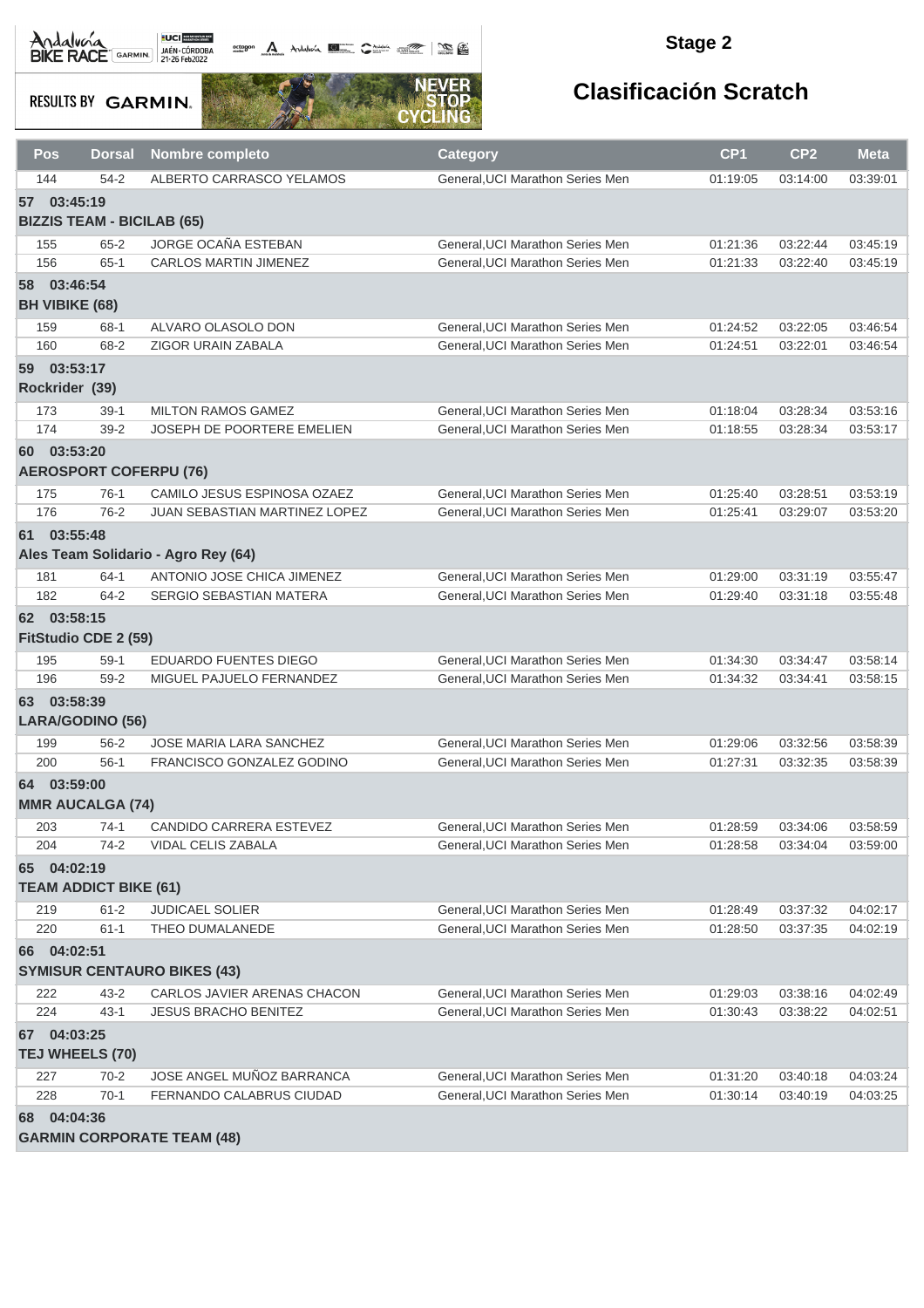**octogon A** Andalwin **ELLER** CANNAIS TO BE

#### **Stage 2**

**RESULTS BY GARMIN.** 



| <b>Pos</b>                 | <b>Dorsal</b>                 | <b>Nombre completo</b>                  | <b>Category</b>                    | CP <sub>1</sub> | CP <sub>2</sub> | <b>Meta</b> |
|----------------------------|-------------------------------|-----------------------------------------|------------------------------------|-----------------|-----------------|-------------|
| 233                        | $48 - 2$                      | RAUL RAPOSO MATEO                       | General, UCI Marathon Series Men   | 01:33:43        | 03:39:17        | 04:04:36    |
| 234                        | $48 - 1$                      | <b>GERARD VALLES LLORD</b>              | General, UCI Marathon Series Men   | 01:33:44        | 03:39:21        | 04:04:36    |
| 04:13:34<br>69             |                               |                                         |                                    |                 |                 |             |
| il doctore (79)            |                               |                                         |                                    |                 |                 |             |
|                            |                               |                                         |                                    |                 |                 |             |
| 247                        | $79-1$                        | PABLO MORENO COLMENERO                  | General, UCI Marathon Series Men   | 01:35:17        | 03:47:55        | 04:13:34    |
| 248                        | $79-2$                        | SERGIO GONZALEZ RIBEIRO                 | General, UCI Marathon Series Men   | 01:35:21        | 03:47:58        | 04:13:34    |
| 70 04:18:39                |                               |                                         |                                    |                 |                 |             |
|                            |                               | <b>ML-TUNING - Cyklotrener.com (81)</b> |                                    |                 |                 |             |
| 253                        | $81 - 2$                      | <b>TOMAš KUBAT</b>                      | General, UCI Marathon Series Men   | 01:34:07        | 03:52:38        | 04:18:39    |
| 254                        | $81 - 1$                      | <b>JAN NOVOTA</b>                       | General, UCI Marathon Series Men   | 01:33:40        | 03:52:36        | 04:18:39    |
| 71 04:21:04                |                               |                                         |                                    |                 |                 |             |
| Roge's team (72)           |                               |                                         |                                    |                 |                 |             |
| 267                        | $72 - 2$                      | JOSE JAIME NIETO RUIZ                   | General, UCI Marathon Series Men   | 01:35:54        | 03:55:33        | 04:21:04    |
| 268                        | $72-1$                        | ROGELIO NIETO RUIZ                      | General.UCI Marathon Series Men    | 01:35:57        | 03:55:33        | 04:21:04    |
|                            |                               |                                         |                                    |                 |                 |             |
| 72 04:21:15                |                               |                                         |                                    |                 |                 |             |
|                            | <b>SEVEN BIKES TEAM (52)</b>  |                                         |                                    |                 |                 |             |
| 269                        | $52-1$                        | ANTONIO PARRA GONZALEZ                  | General.UCI Marathon Series Men    | 01:35:43        | 03:56:51        | 04:21:13    |
| 270                        | $52 - 2$                      | CARLOS ALBERTO RUIZ MUÑOZ               | General, UCI Marathon Series Men   | 01:35:52        | 03:56:50        | 04:21:15    |
| 73 04:24:46                |                               |                                         |                                    |                 |                 |             |
|                            | <b>Mamut Bike Team (67)</b>   |                                         |                                    |                 |                 |             |
| 279                        | $67 - 2$                      | DANIEL RODRIGUEZ JIMENEZ                | General, UCI Marathon Series Men   | 01:36:11        | 04:00:12        | 04:24:44    |
| 280                        | $67-1$                        | <b>ANTONIO MARIN GALISTEO</b>           | General, UCI Marathon Series Men   | 01:36:05        | 04:00:15        | 04:24:46    |
| 74 04:26:51                |                               |                                         |                                    |                 |                 |             |
|                            |                               | <b>GSPORT FACTORY TEAM (73)</b>         |                                    |                 |                 |             |
|                            |                               |                                         |                                    |                 |                 |             |
| 281                        | $73-1$                        | AITOR MELENDEZ NUÑEZ                    | General, UCI Marathon Series Men   | 01:31:48        | 03:57:04        | 04:26:51    |
| 282                        | $73-2$                        | MIGUEL ANGEL SILVA MUÑOZ                | General, UCI Marathon Series Men   | 01:31:44        | 03:57:06        | 04:26:51    |
| 75 04:29:45                |                               |                                         |                                    |                 |                 |             |
|                            | LE PORT VÉLO (66)             |                                         |                                    |                 |                 |             |
| 289                        | 66-2                          | FRANCISCO JOSE SUTIL SANCHEZ            | General, UCI Marathon Series Men   | 01:36:33        | 04:03:01        | 04:29:44    |
| 290                        | $66-1$                        | MIGUEL ANGEL MONTAÑES JIMENEZ           | General.UCI Marathon Series Men    | 01:36:04        | 04:03:03        | 04:29:45    |
| 04:31:03<br>76             |                               |                                         |                                    |                 |                 |             |
|                            |                               | Team Mentesa-Charca bike (63)           |                                    |                 |                 |             |
| 291                        | $63-1$                        | <b>JESUS GOMEZ CHICA</b>                | General, UCI Marathon Series Men   | 01:37:31        | 04:03:27        | 04:31:02    |
| 292                        | 63-2                          | PEDRO MONTAÑEZ TORRES                   | General, UCI Marathon Series Men   | 01:37:36        | 04:03:22        | 04:31:03    |
|                            |                               |                                         |                                    |                 |                 |             |
| 77 04:34:01                |                               |                                         |                                    |                 |                 |             |
|                            | <b>Team Harde Addict (45)</b> |                                         |                                    |                 |                 |             |
| 305                        | $45 - 1$                      | <b>REMI CRINON</b>                      | General, UCI Marathon Series Men   | 01:40:16        | 04:06:29        | 04:34:00    |
| 306                        | $45 - 2$                      | <b>ANTHONY PICHOT</b>                   | General, UCI Marathon Series Men   | 01:40:14        | 04:07:13        | 04:34:01    |
| 03:42:24<br>$\mathbf{1}$   |                               |                                         |                                    |                 |                 |             |
|                            |                               | Symbtech / Pump for Peace (102)         |                                    |                 |                 |             |
| 149                        | $102 - 1$                     | ARIANE LUTHI                            | General, UCI Marathon Series Women | 01:24:18        | 03:18:01        | 03:42:23    |
| 150                        | $102 - 2$                     | AMY WAKEFIELD                           | General, UCI Marathon Series Women | 01:24:20        | 03:18:03        | 03:42:24    |
| 03:47:33<br>$\overline{2}$ |                               |                                         |                                    |                 |                 |             |
|                            |                               | Team BULLS / doc.oliday.com (106)       |                                    |                 |                 |             |
|                            |                               |                                         |                                    |                 |                 |             |
| 163                        | $106 - 1$                     | <b>JANINE SCHNEIDER</b>                 | General, UCI Marathon Series Women | 01:24:54        | 03:23:50        | 03:47:31    |
| 164                        | 106-2                         | IRINA LUETZELSCHWAB                     | General, UCI Marathon Series Women | 01:25:51        | 03:23:51        | 03:47:33    |